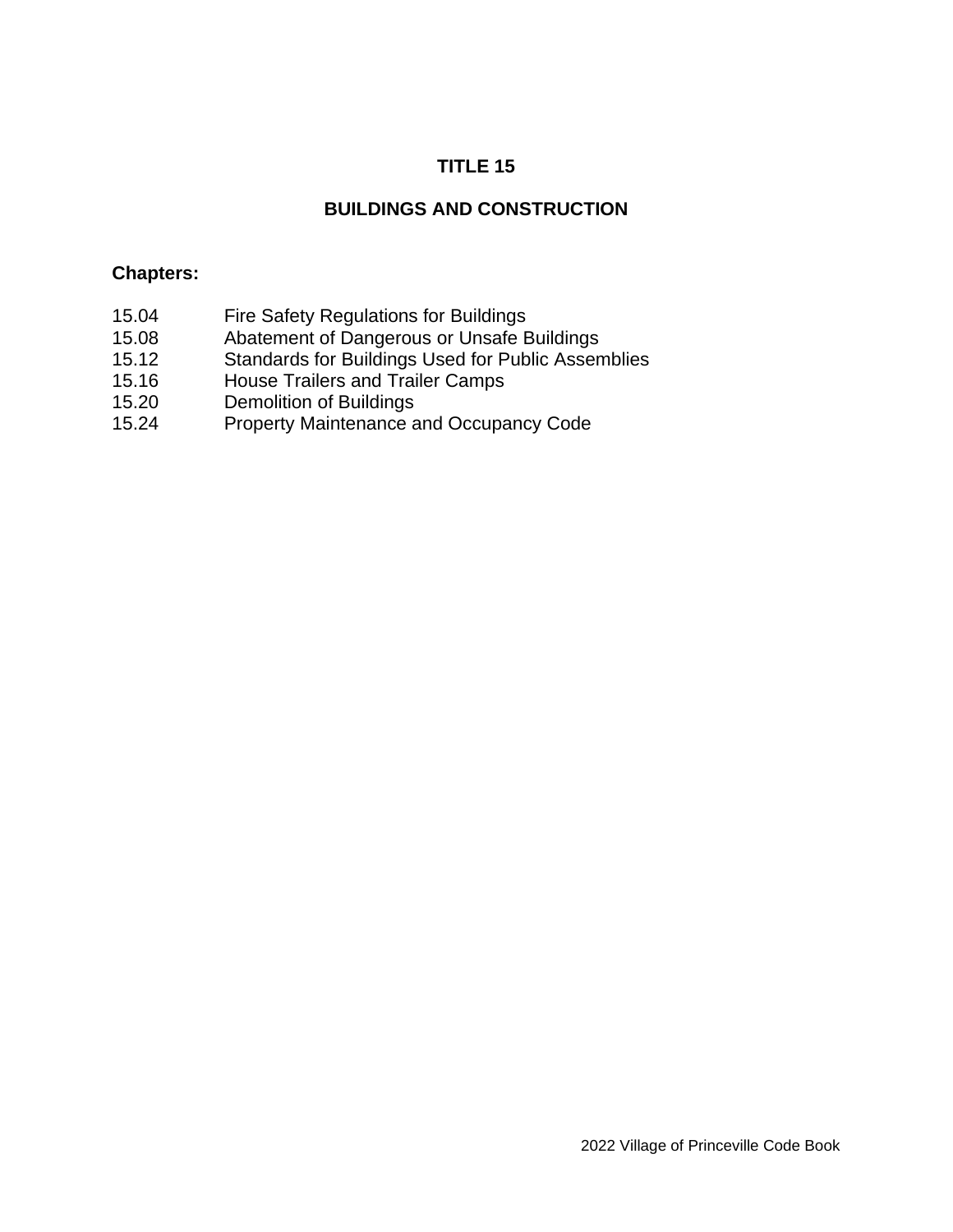### **Chapter 15.04**

### **Fire Safety Regulations for Buildings**

#### **Sections:**

- 15.04.010 Fire Limits Designated
- 15.04.020 Construction Materials
- 15.04.030 Moving of Buildings
- 15.04.040 Construction, Alteration and Repair
- 15.04.050 Location and Number of Fire Appliances
- 15.04.060 Schools Fire Drills Required
- 15.04.070 Removal of Fire Apparatus
- 15.04.080 Doors
- 15.04.090 Exit Lights

**§15.04.010 Fire Limits – Designated.** All of that territory within the Village, described as follows:

Beginning at the center of Block 8 in the Original Town, now Village, of Princeville; thence east along the east and west centerlines of Blocks 9 and 10 in said Original Village of Princeville, extended, to the west line of the alley running north and south through Block 3 in Day and Hitchock's Addition, as shown on the plat thereof; thence south along the west line of said alley, extended, to its intersection with the extended east and west centerline of Block 20 in the Original Village of Princeville; thence west along said extended centerline to the center of Block 22 in said Original Village of Princeville; thence north to the place of beginning, shall be known as the fire limits of the Village.

**§15.04.020 Construction Materials.** Every building hereafter erected within the fire limits shall be of brick, stone, or other substantial and incombustible material, and only the following wooden buildings shall be allowed: temporary sheds to facilitate building of authorized building.

**§15.04.030 Moving of Buildings.** No wooden building within or without the fire limits shall be moved to any lot or part of a lot within the fire limits.

**§15.04.040 Construction, Alteration and Repair.** No building or structure of any kind shall be erected, constructed, altered or repaired within the fire limits except in compliance with this Chapter.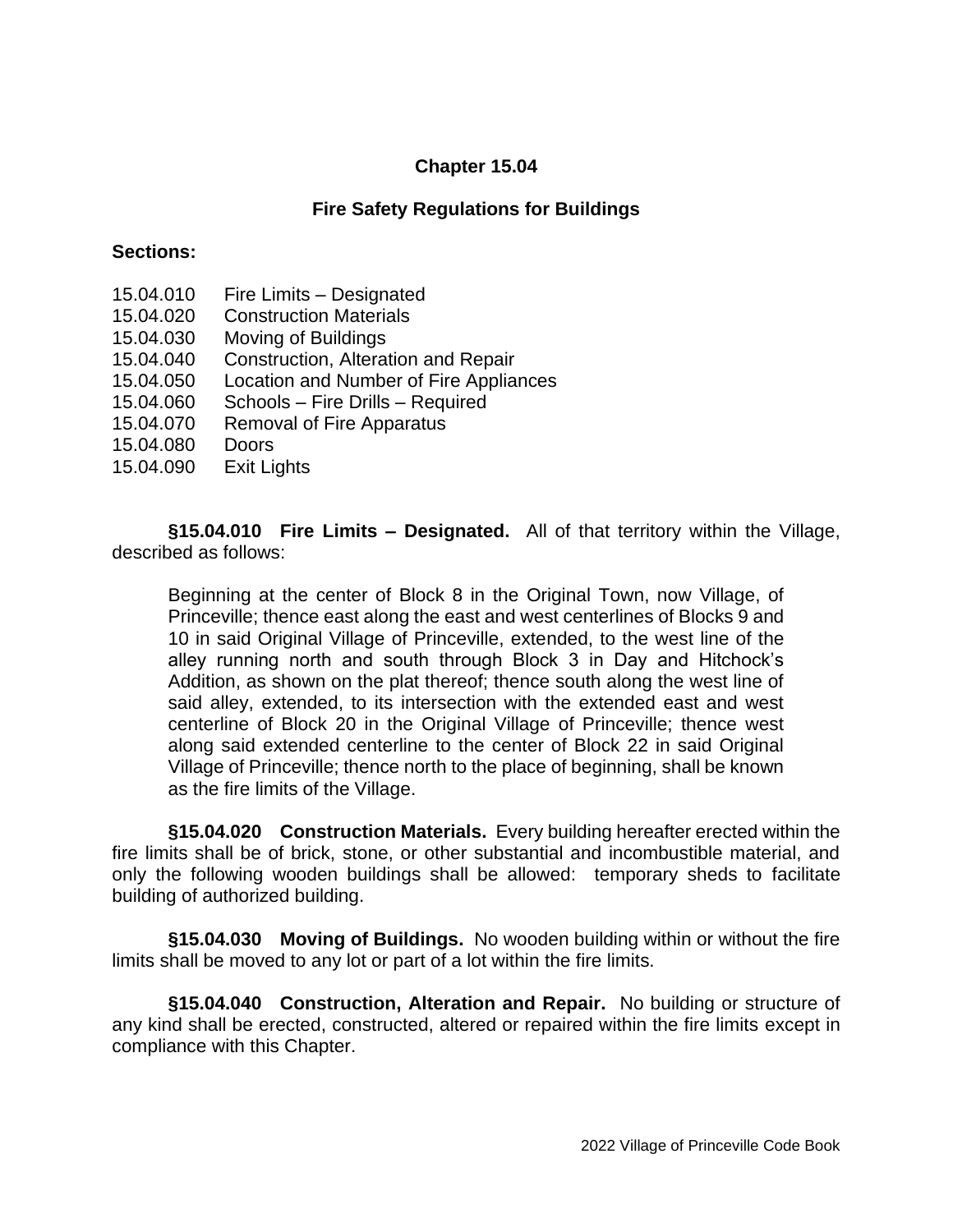**§15.04.050 Location and Number of Fire Appliances.** The location and number of the fire appliances shall be as follows, unless another location is more accessible and convenient for protection against fires:

- A. Theaters:
	- 1. Stage Two one-quart chemical hand extinguishers, and on each side of the stage; one two and one-half gallon chemical hand extinguisher, readily accessible; one five-gallon hand pump; one fire axe;
	- 2. Foyer Two one-quart chemical hand extinguishers, one at each end;
	- 3. Manager's Office One two-gallon chemical hand extinguisher or five-gallon hand pump.
- B. Public Buildings, Auditorium, Lodge Halls and Hotels One five-gallon hand pump and fire axe at or near the main entrance on the ground floor; onefive-gallon hand pump at or near the foot of all basement stairways; two pails in boiler room unless oil burner is used, then two and one-half gallon special chemical hand extinguishers just outside boiler room door; one quart chemical hand extinguisher on stage and one quart chemical hand extinguisher in lobby.
- C. Churches One five-gallon pump at or near main entrance on ground floor; one five-gallon hand pump and fire axe in boiler room.
- D. Schools One five-gallon hand pump and fire axe at or near main entrance on ground floor; same in boiler room.

**§15.04.060 Schools – Fire Drills – Required.** It shall be the duty of the principal or other person in charge of the pupils in every school in the Village to establish and maintain a good and efficient fire drill which shall be practiced at least twice a month during the time the building is used for school purposes. A written report shall be made by the principal or person in charge of such building of each fire drill held, and of the time elapsed from the first fire signal until the last person was out.

**§15.04.070 Removal of Fire Apparatus.** It is unlawful to remove from its proper place any fire apparatus or appliances except for inspection or in case of emergency.

**§15.04.080 Doors.** All public buildings which may be or are used for church, school, theater, hotel, public meeting or similar purposes, or for which may be or are used for the collection of people for worship, amusement or instruction, and all buildings used for stores to which the public is invited, shall be so built that all doors leading from the main hall or place of assembly shall open outward, and all means of egress for persons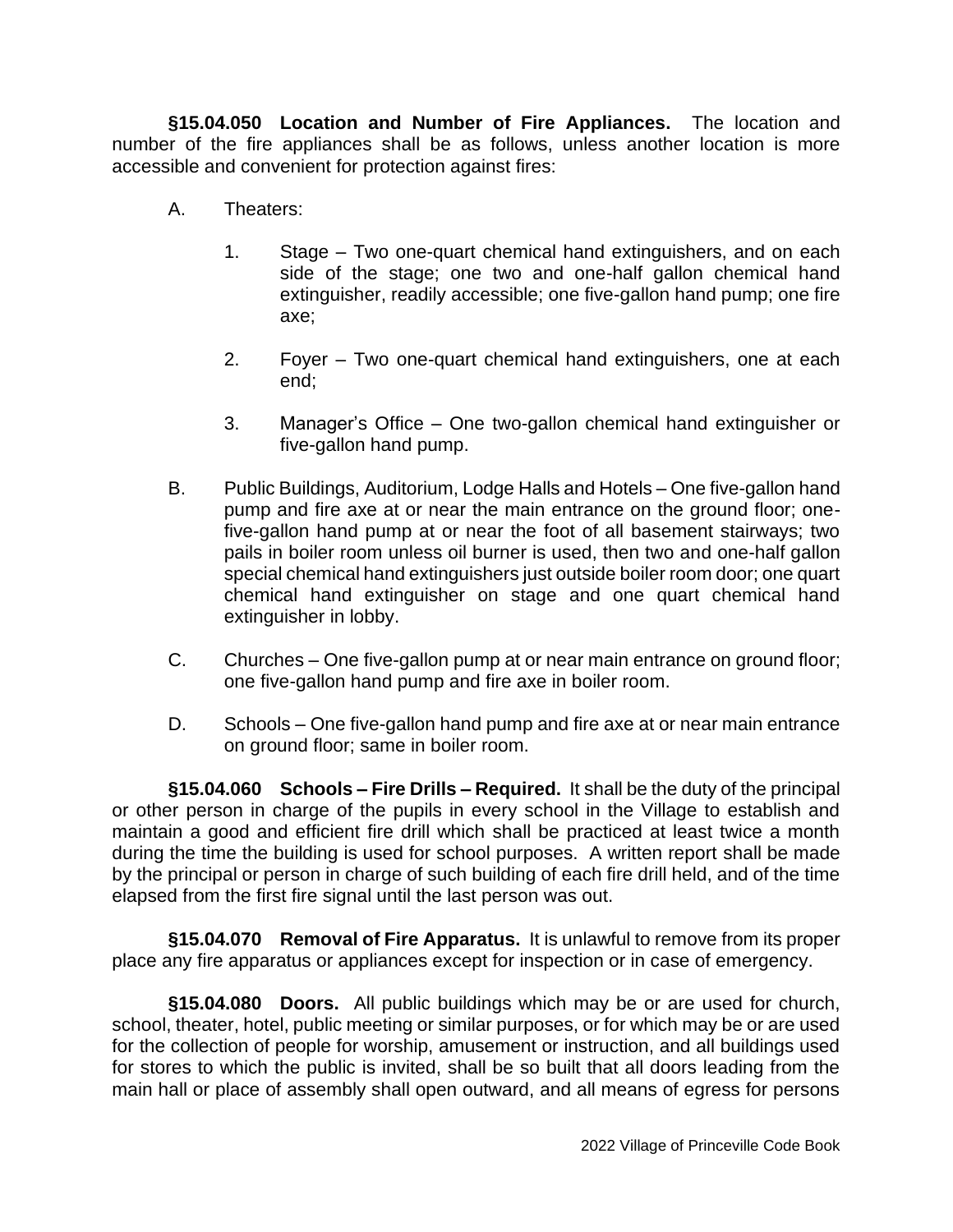within such buildings shall be by means of doors which shall open outward from the main hall and from the building.

**§15.04.090 Exit Lights.** In all theatres and public meeting halls, a red light illuminating the word "EXIT" shall be kept burning over each regular and emergency exit while theater or hall is occupied by an audience or by patrons.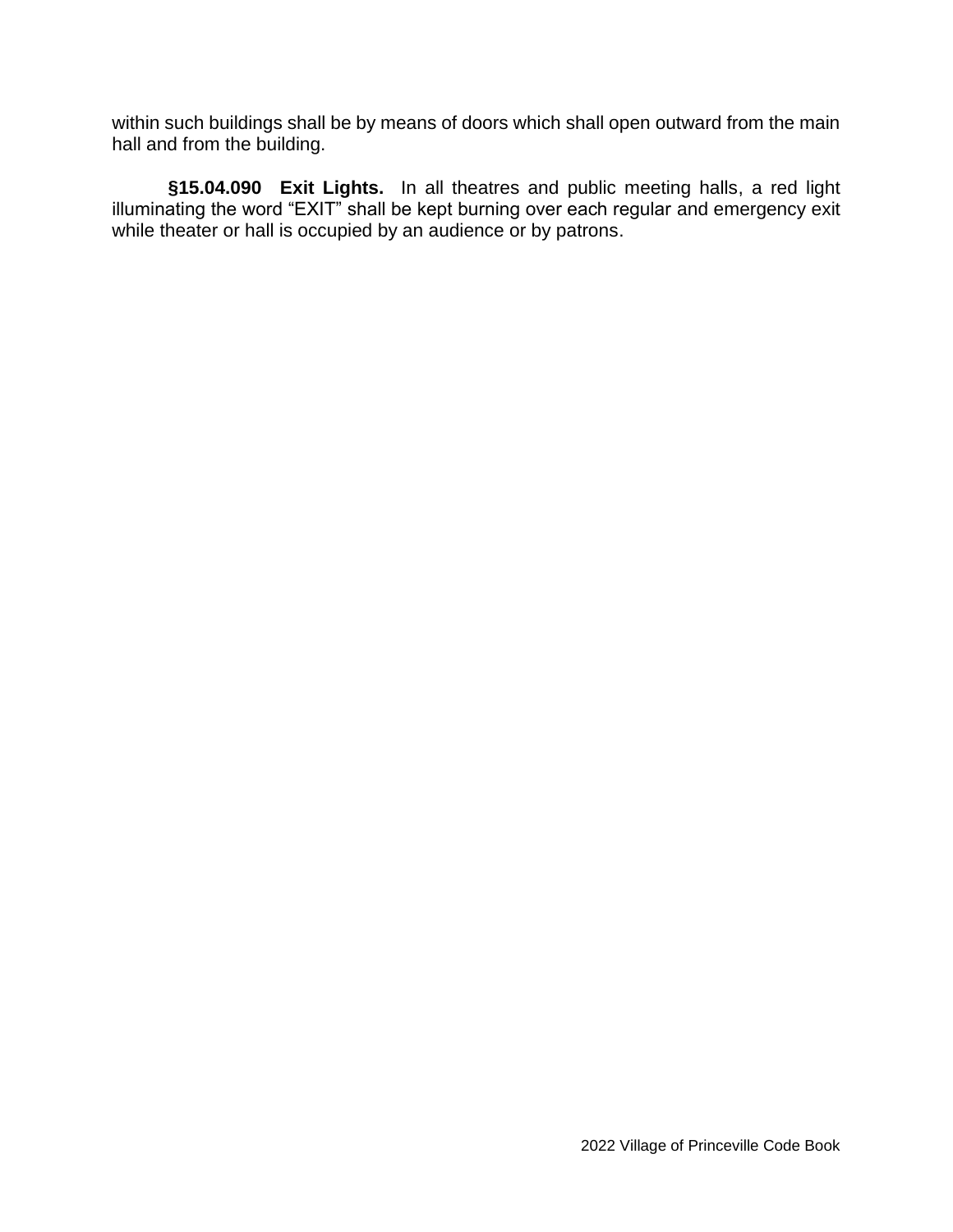### **Chapter 15.08**

#### **Abatement of Dangerous or Unsafe Buildings**

#### **Sections:**

- 15.08.010 Statutory Authority
- 15.08.020 Dangerous and Unsafe Buildings Declared Unlawful and Nuisance
- 15.08.030 Notice to Demolish or Repair
- 15.08.040 Court Action
- 15.08.050 Abandoned Property
- 15.08.060 Other Enforcement Act
- 15.08.070 Filing of Lien for Demolition or Repair Costs

**§15.08.010 Statutory Authority.** Pursuant to the power vested in the Village by Section 11-31-1 of the Illinois Municipal Code, the Village hereby adopts in whole all provisions of Section 11-31-1 as it currently exists and as it may be amended from time to time.

**§15.08.020 Dangerous and Unsafe Buildings Declared Unlawful and Nuisance.** It shall be unlawful for any person to permit the existence of any dangerous and unsafe building within the Village; and it shall be unlawful for the owner, occupant or person in control of any dangerous and unsafe building to permit the same to remain in a dangerous and unsafe condition, or to occupy such building or permit the same to be occupied while it is or remains in a dangerous and unsafe condition. Any dangerous and unsafe building within the Village is hereby declared to be a nuisance, and all such buildings shall be abated by repair, rehabilitation, demolition or removal in accordance with the provisions of this Chapter.

**§15.08.030 Notice to Demolish or Repair.** When Village officials determine that a building or structure is dangerous or unsafe, uncompleted or abandoned, or unfit for human occupancy, Village officials shall provide notice to the owner of the property, and all lien holders of record, to demolish or repair such building or structure. Notice shall set forth a description of the real estate and a description of how the building or structure is dangerous or unsafe, uncompleted or abandoned, or unfit for human occupancy. Notice shall also provide the property owner at least fifteen (15) days to remedy the problems with the building by demolishing or repairing such building or structure. The chairperson of the Village's ordinance committee, the Village Clerk, or other duly designated Village official or a law enforcement officer, shall provide this notice by mail or by both personal service and mail to the owner and lien holders of record. If after a diligent search, the identity or whereabouts of the property owner, or any lien holders of record, cannot be determined, notice mailed to the person in whose name the real estate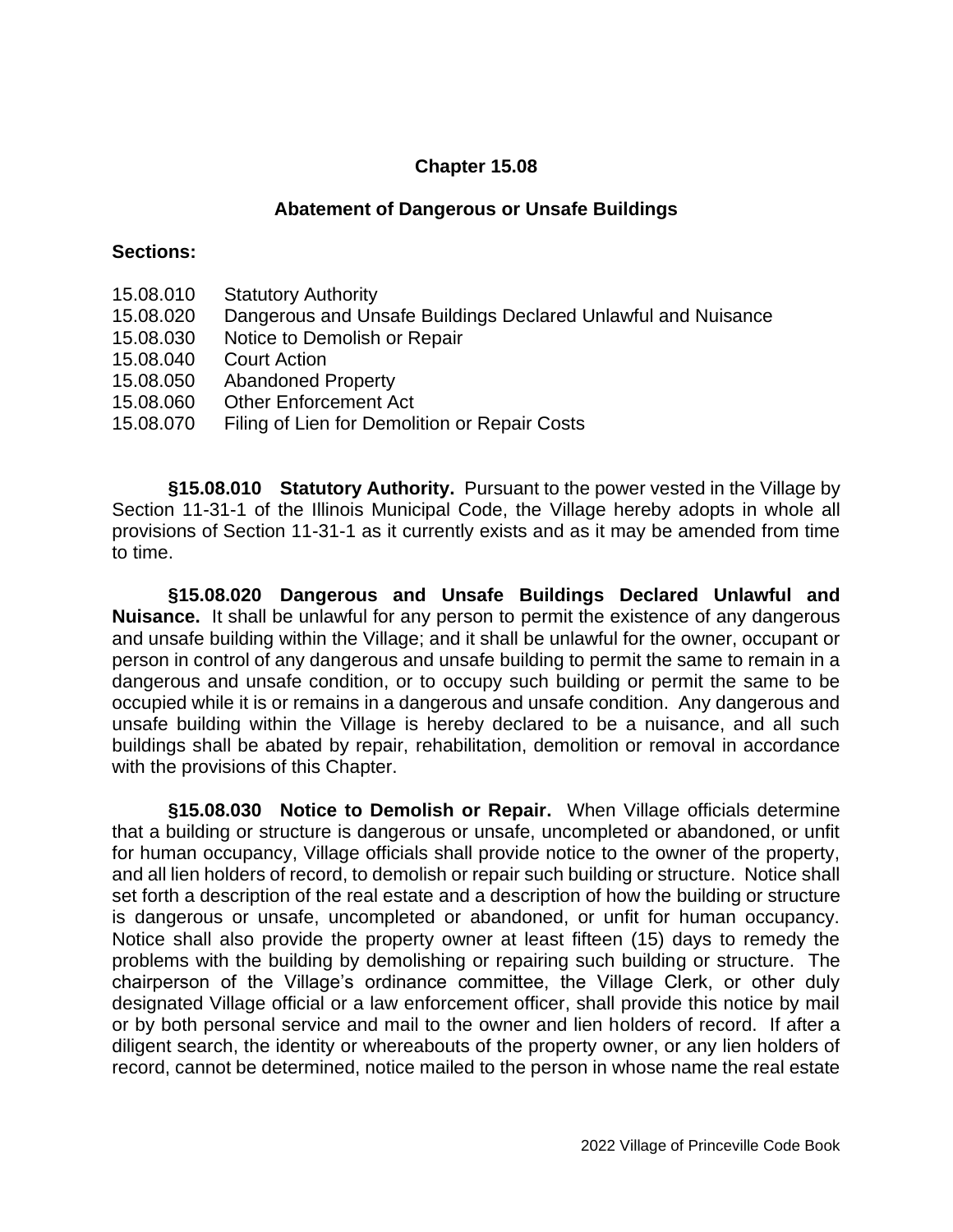was last assessed shall be sufficient notice, even if such notice to the person is subsequently returned undelivered.

As used in this Chapter 15 of the Village Code, the terms "dwelling" and "structure" shall be defined as provided in the "Definitions" Section of the Village's Zoning Code (Chapter 17.04 of Title 17 of the Village Code). Furthermore, the term "structure" when used in this Chapter 15 of the Village Code shall further include anything constructed, erected, or placed on a semi-permanent or permanent basis which requires location on the surface of the ground or affixed to something having location on the surface of the ground, or anything constructed underground, which shall specifically include (but is not limited to) the following: buildings, mobile homes, walls, fences, swimming pools, decks, platforms, sheds, storage bins, tents, antenna or radio towers, or satellite dishes. Furthermore, the term "structure" as used in this Chapter shall include any type of vehicle that is used as a living quarters by any individual or animal on a semi-permanent or permanent basis. As used in the context of this definition of a "structure" for this Chapter, the term "semi-permanent" shall mean structures constructed, erected, or placed for a duration of thirty (30) or more continuous days, and a break in the use or existence of a structure of less than a week shall not be considered as disrupting or terminating the continuous nature of the structure for determining this 30-day period; additionally, for a vehicle, the term "semi-permanent" shall mean that such vehicle has not been moved during this same 30-day time period or is otherwise rendered immobile on a continuous basis for any reason during this same 30-day time period; anything constructed, erected, or placed for less than thirty (30) days shall not be considered to be a structure under the terms of this Chapter.

**§15.08.040 Court Action.** If the property owner fails, neglects, or refuses to comply with the notice to demolish or repair after a notice period of at least fifteen (15) days, the Village officials may seek court approval authorizing the Village to demolish, repair, enclose, or remove the building under the authority of Section 11-31-1 of the Illinois Municipal Code, including the removal of any garbage, debris, or hazardous, noxious, or unhealthy substances from such building or structure. It shall not be a defense to any cause of action brought by the Village under this Chapter that the building or structure has been boarded up or otherwise enclosed. After the Village has received court approval to demolish, repair, enclose, remove, or clean up the building or structure, Village officials shall take appropriate action to have the building demolished, repaired, enclosed, or removed, including the removal of any garbage, debris, or hazardous, noxious, or unhealthy substances from such building or structure.

**§15.08.050 Abandoned Property.** When a property supporting any dangerous or unsafe building or structure is found to be abandoned, the Village, after providing the notice required under Section 15.08.030, shall initiate action to take possession of the property or otherwise remediate the property as provided in Section 11-31-1(d) of the Illinois Municipal Code. An abandoned property is a property that (1) has been tax delinquent for a period of two (2) or more years (or bills for water service have been outstanding for two (2) or more years), (2) has been unoccupied by a person legally in possession of the premises, and (3) contains a dangerous or unsafe building. Upon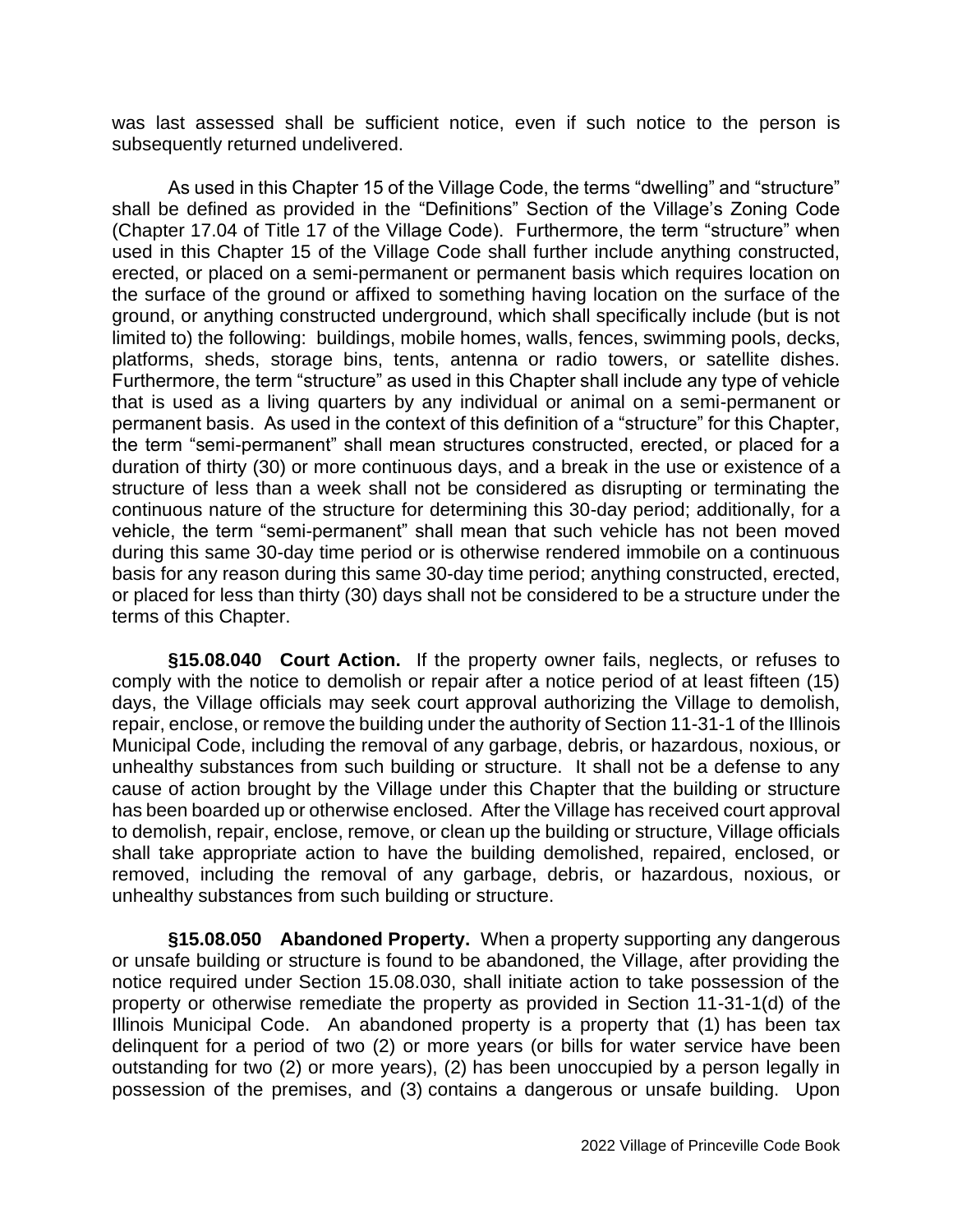taking possession of the property, the Village shall take further action to demolish, repair, enclose, or remove the dangerous and unsafe buildings or structures, including the cleanup of such property. Thereafter, the Village shall maintain the property for any public purpose deemed appropriate by the Village Board or otherwise sell or transfer the property in a manner as provided under the Illinois Municipal Code.

**§15.08.060 Other Enforcement Act.** Any action taken by the Village pursuant to this Chapter shall not impede or supersede the Village's authority to take any other action permitted against the property owner, occupant of the property, or person in control of the property under this Code, including the issuance of ordinance violation notices that impose a fine for the violation.

**§15.08.070 Filing of Lien for Demolition or Repair Costs.** The cost of the demolition, repair, enclosure, removal, or cleanup incurred by the Village, including court costs, attorney fees, and other costs related to the enforcement of this Chapter, is recoverable from the property owner and shall become a lien against the property. The lien shall be superior to all prior existing liens and encumbrances, except taxes, provided that within one hundred eighty (180) days after the repair, demolition, enclosure, removal, or cleanup, the Village shall file a notice of lien for the cost and expense incurred by the Village in the office of the Recorder of Deeds for Peoria County. The notice of lien shall consist of a sworn statement setting forth the description of the real estate, the amount of the cost and expense incurred, and the date or dates when such costs and expense were incurred by the Village. Upon payment of the cost and expense by the property owner or persons interested in such property after notice of lien has been filed, the lien shall be released by the Village. The Village may enforce this lien at any time by initiating foreclosure proceedings pursuant to Section 11-31-1 of the Illinois Municipal Code, and the costs of the foreclosure proceedings, including court costs, attorney fees, and other costs related to the enforcement of this Section, is also a lien against the property and recoverable from the property owner.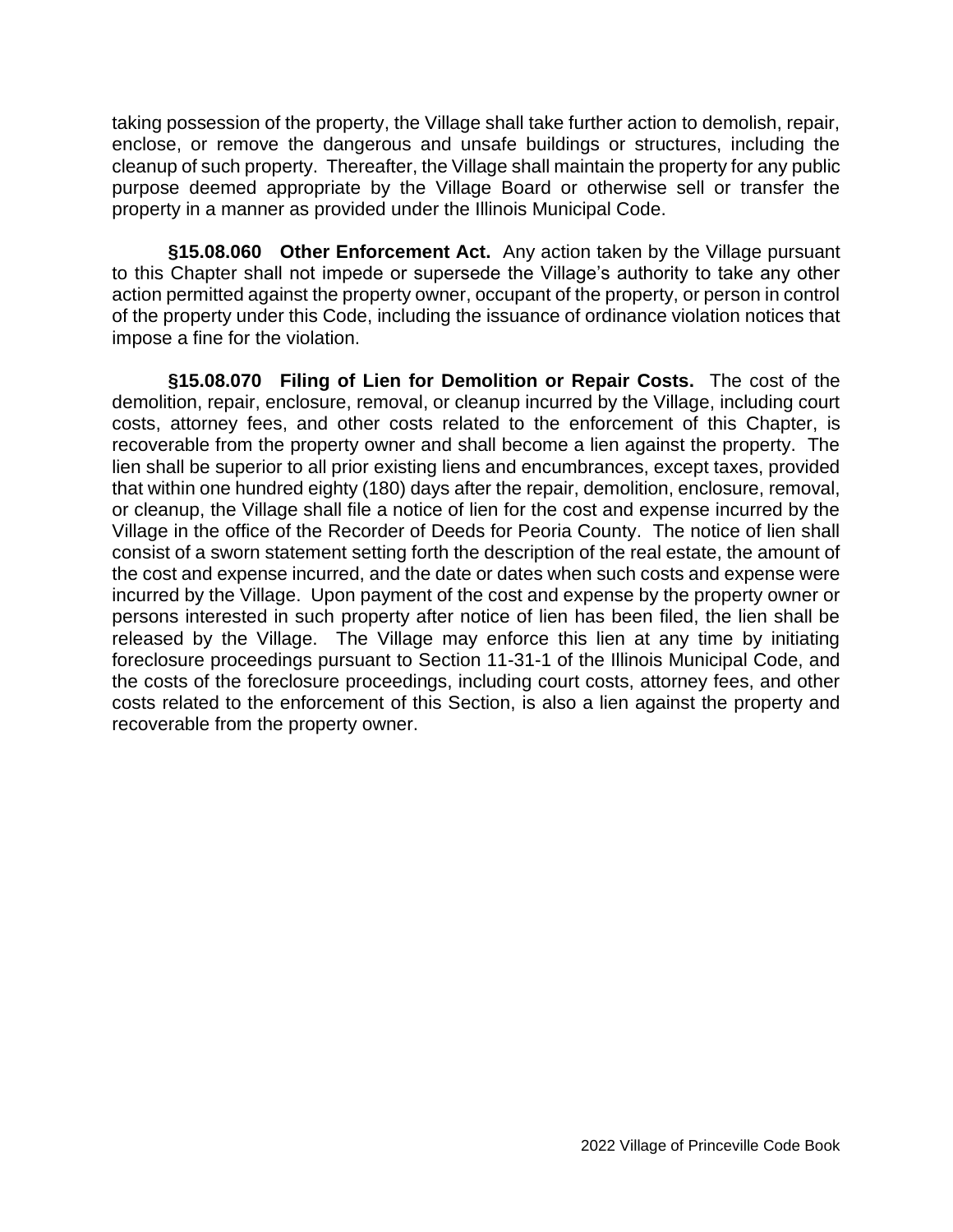### **Chapter 15.12**

### **Standards for Buildings Used for Public Assemblies**

#### **Sections:**

- 15.12.010 Building Regulations
- 15.12.020 Inspections
- 15.12.030 Exits
- 15.12.040 Seats
- 15.12.050 Doors
- 15.12.060 Notice

**§15.12.010 Building Regulations.** It is unlawful to hold, manage and conduct any meeting or entertainment of any kind in the Village, in any premises other than a building constructed in full compliance with the ordinances and laws pertaining thereto for auditorium, theater, or lodge room purposes, except in compliance with the provisions of this Chapter.

**§15.12.020 Inspections.** No such gathering or entertainment shall be held or presented in any premises other than a building as described in Section 15.12.010 unless such premises have been examined by Fire District or Village officials not more than three (3) days before the date of such gathering and found to be free of any fire hazard and found to be suitable for the purpose. No structure enclosed by a roof shall be used for such purposes unless the same is constructed of nonflammable materials; provided that tents or structures covered by canvas or similar material may be so used if such canvas or other material has been properly treated so as to be rendered fire resistive.

**§15.12.030 Exits.** Adequate unobstructed exits shall be provided in all premises used for such purposes to permit rapid egress of all persons attending, and there shall be at least two (2) separate exits located at least thirty (30) feet from each other. There shall be two (2) lineal feet of doorway or exit space for each one hundred (100) people accommodated.

### **§15.12.040 Seats.**

A. Any stands or rows of seats used in such premises shall be so constructed as to be safe for the use designed, and shall be sufficiently strong to carry the same weight and stress as is required for the construction of the auditorium floors of theater buildings, not less than one (1) pound per square foot.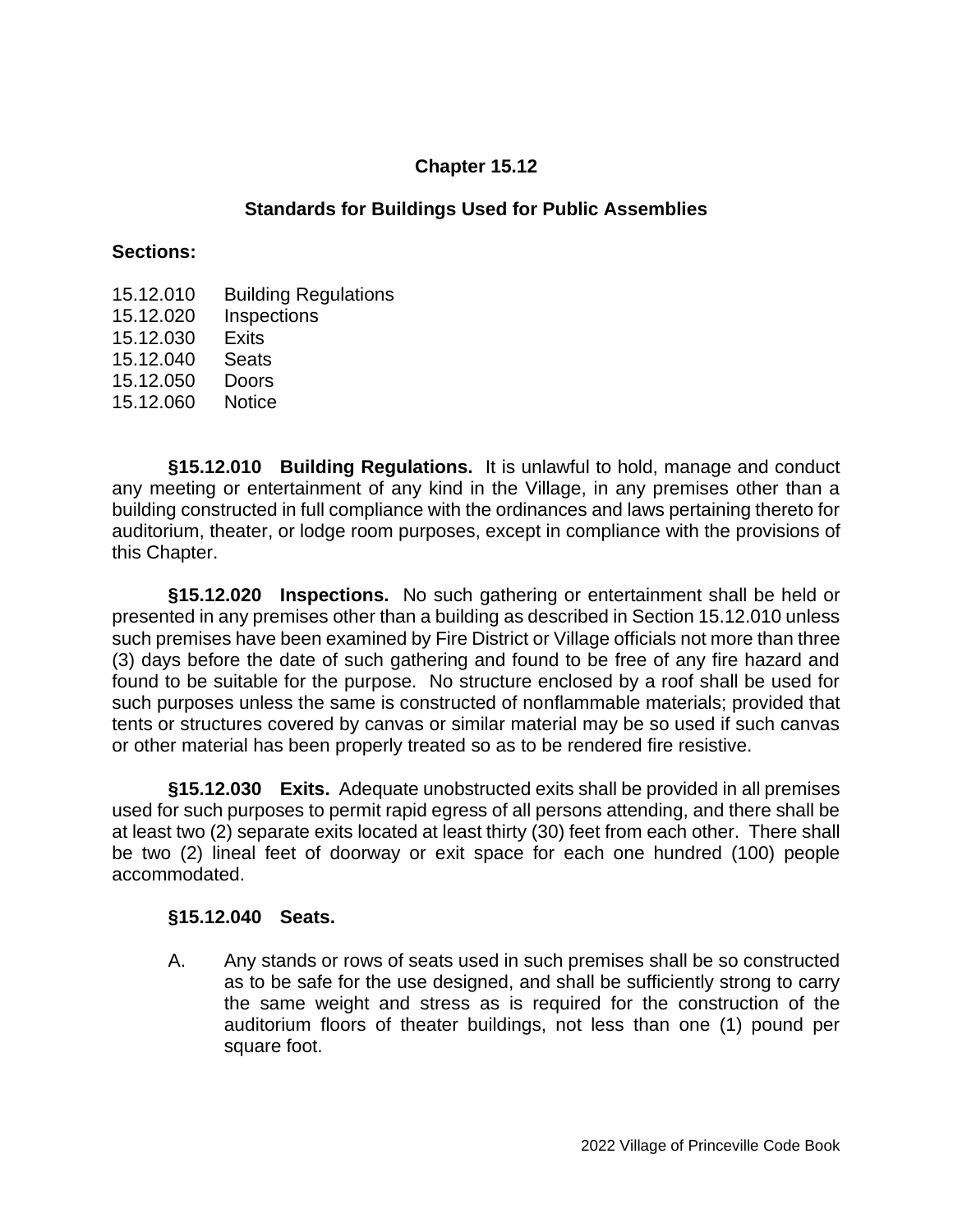B. It is unlawful to admit to any such premises a number of persons to exceed the number of actual seats maintained for their accommodation.

**§15.12.050 Doors.** All doors or gates on exits from premises used for such purposes shall open outward and no such exit shall be constructed or locked so that egress from inside the premises is blocked.

**§15.12.060 Notice.** It shall be the duty of any person or persons conducting, calling for or managing any gathering in any premises other than a theater, lodge room, or auditorium building constructed as provided in Section 15.12.010, to notify the Village Clerk of the date of such intended use at least ten (10) days before such meeting is to take place. Upon such notice, the Chief of Police shall inspect the premises to determine whether or not they comply with the provisions hereof. Any permit issued for any such gathering shall be subject to the conditions of this Chapter and shall be fully complied with, whether or not such condition is embodied in permit.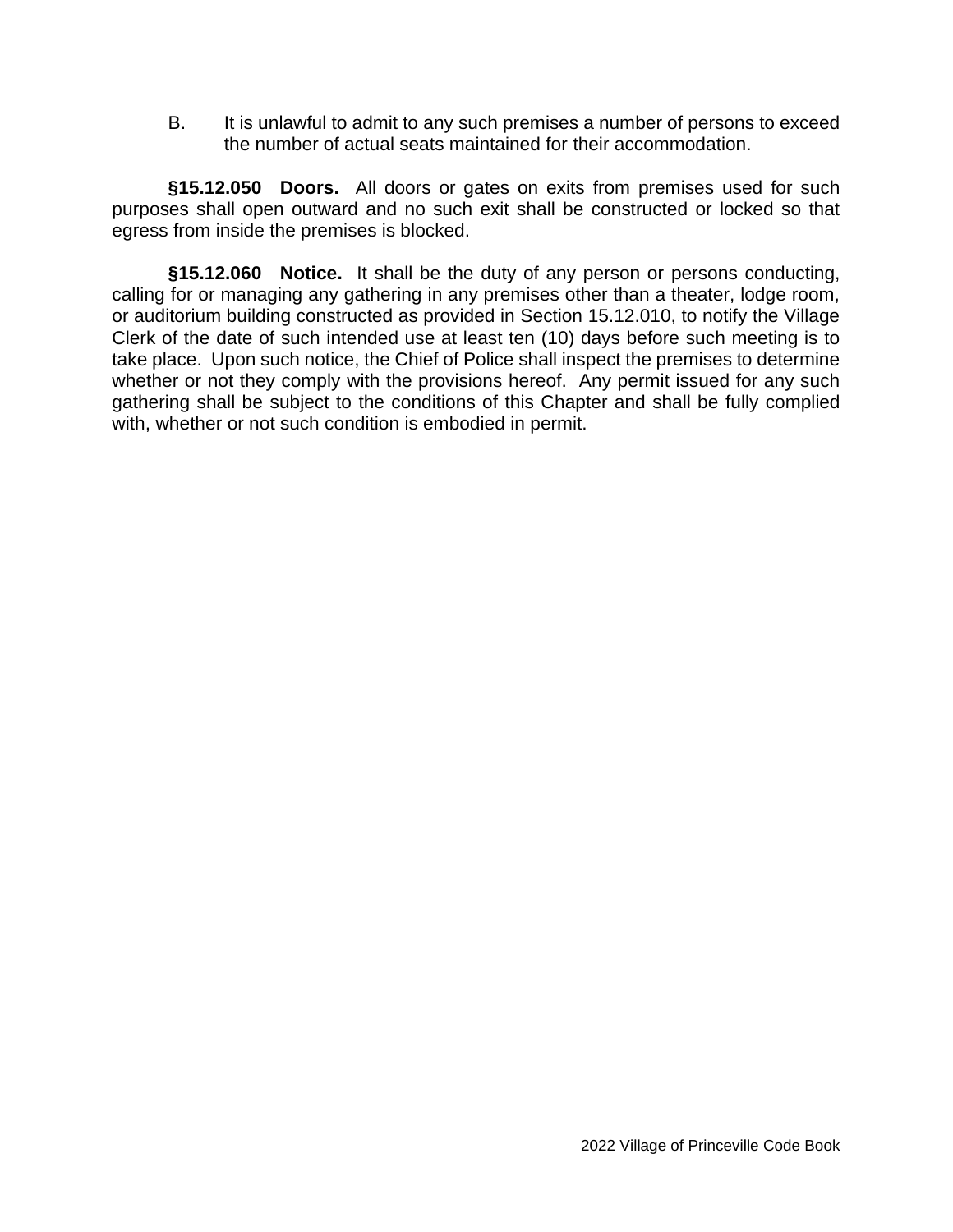## **Chapter 15.16**

### **House Trailers and Trailer Camps**

#### **Sections:**

- 15.16.010 Definitions
- 15.16.020 House Trailer Location in Trailer Camp Required Trailer Camp License Required
- 15.16.030 Trailer Camp License Application Fee Revocation
- 15.16.040 Water Supply
- 15.16.050 Toilets, Baths, Slop Sinks and Garbage Containers
- 15.16.060 Fixtures Connected with Sewer
- 15.16.070 Removal of Garbage
- 15.16.080 Space Requirements
- 15.16.090 House Trailers Storage on Premises

**§15.16.010 Definitions.** As used in this Chapter, "house trailer" means any wheeled vehicle, whether or not the wheels have been removed, which was either originally designed or has been equipped for use as living quarters for one (1) or more persons; and "trailer camp" includes any premises within the Village upon which one (1) or more house trailers are provided parking space for a rental or other charge or fee.

### **§15.16.020 House Trailer – Location in Trailer Camp Required – Trailer Camp License Required.**

- A. No house trailer used for human habitation shall be allowed or maintained within the Village except in a duly licensed trailer camp.
- B. It is unlawful for any person to establish any trailer camp within the Village unless such person shall first obtain a license therefor.

**§15.16.030 Trailer Camp License – Application – Fee – Revocation.** Each applicant for a license to maintain a trailer camp shall file a written application with the Village Clerk stating the name and address of the applicant, name and address of the owner of the camp, the location of the campground, and the maximum number of house trailers to be accommodated in the camp. Each application shall be accompanied by a license fee of Two Dollars (\$2.00) for each house trailer to be accommodated in the camp. Such license fee shall expire at the end of the calendar year. The fee for the annual license thereafter shall be based on the same rate as the initial license fee. Licenses shall not be transferable and no more than three (3) licenses shall be outstanding at any time. If it, at any time, appears that either the owner, operator or manager of any trailer camp or proposed trailer camp has, at any time, been convicted or found guilty of the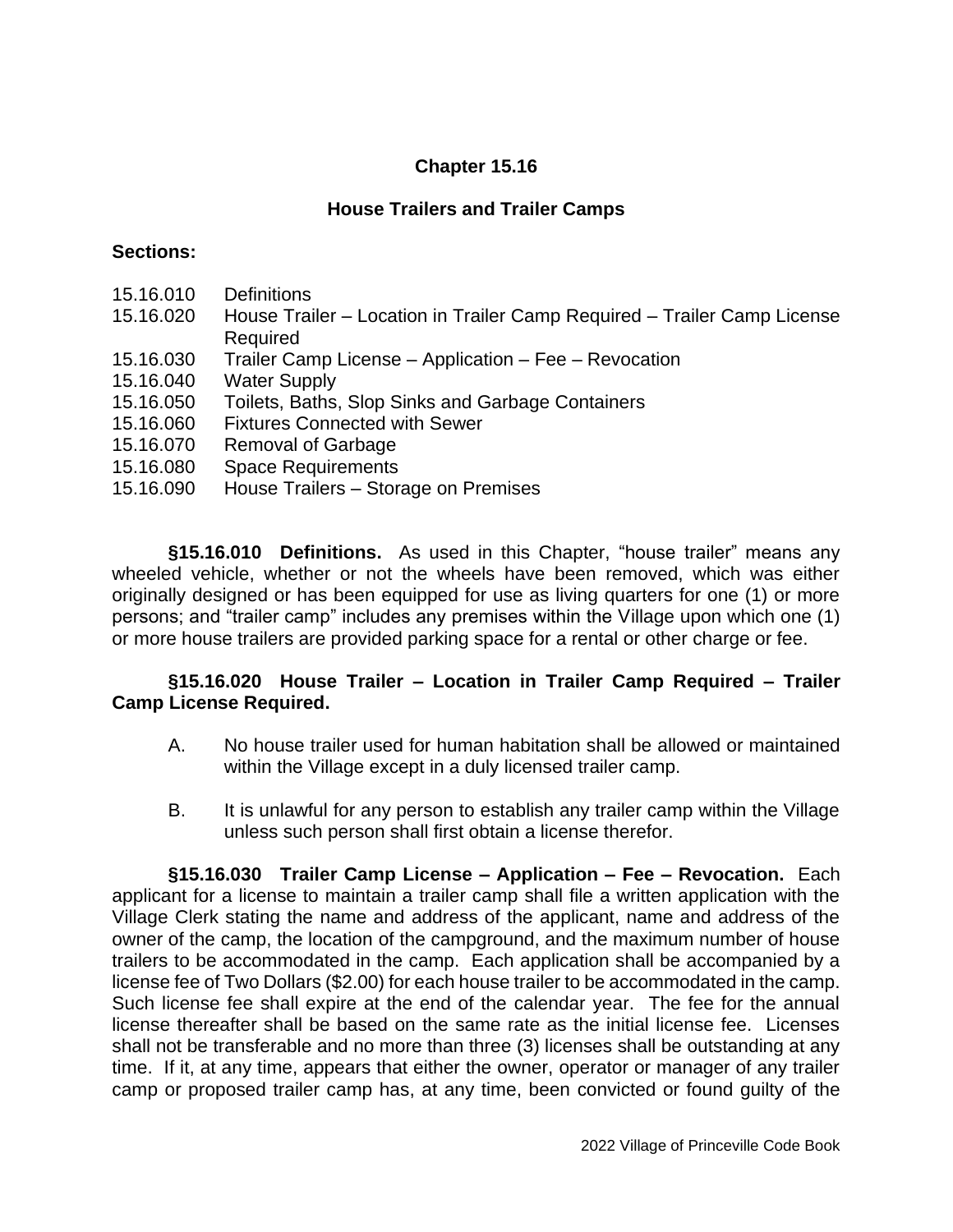violation of any federal law, state law or municipal ordinance (other than relating to traffic), it shall be grounds for the refusal or revocation of such license.

**§15.16.040 Water Supply.** An adequate supply of pure water for drinking and domestic purposes shall be supplied to meet the requirements of the trailer camps. The water shall be obtained from faucets only, conveniently located in the trailer camp. No common drinking cups shall be permitted. A water meter shall be installed in each camp.

**§15.16.050 Toilets, Baths, Slop Sinks and Garbage Containers.** Each trailer camp shall provide toilets, baths or showers, slop sinks and garbage containers, which shall comply with the provisions of the ordinances relating thereto.

**§15.16.060 Fixtures Connected with Sewer.** It is unlawful to use any plumbing fixture in any house trailer which is not connected to the Village sewer system by means of a water-tight connection and in compliance with all other provisions of this code.

**§15.16.070 Removal of Garbage.** It shall be the duty of the owner, his agent or caretaker to provide for the collection and removal of garbage or other waste material and to otherwise maintain the camp in a clean and sanitary condition.

**§15.16.080 Space Requirements.** House trailers shall be so located within trailer camps as to leave adequate driveways and walkways within the camp and so as to prevent overcrowding in accordance with such regulations as may be from time to time promulgated by the Village President.

**§15.16.090 House Trailers – Storage on Premises.** Nothing in this Chapter shall be deemed to prohibit the storage of any house trailer on the premises of its owner for any length of time when it is not used for living or sleeping purposes.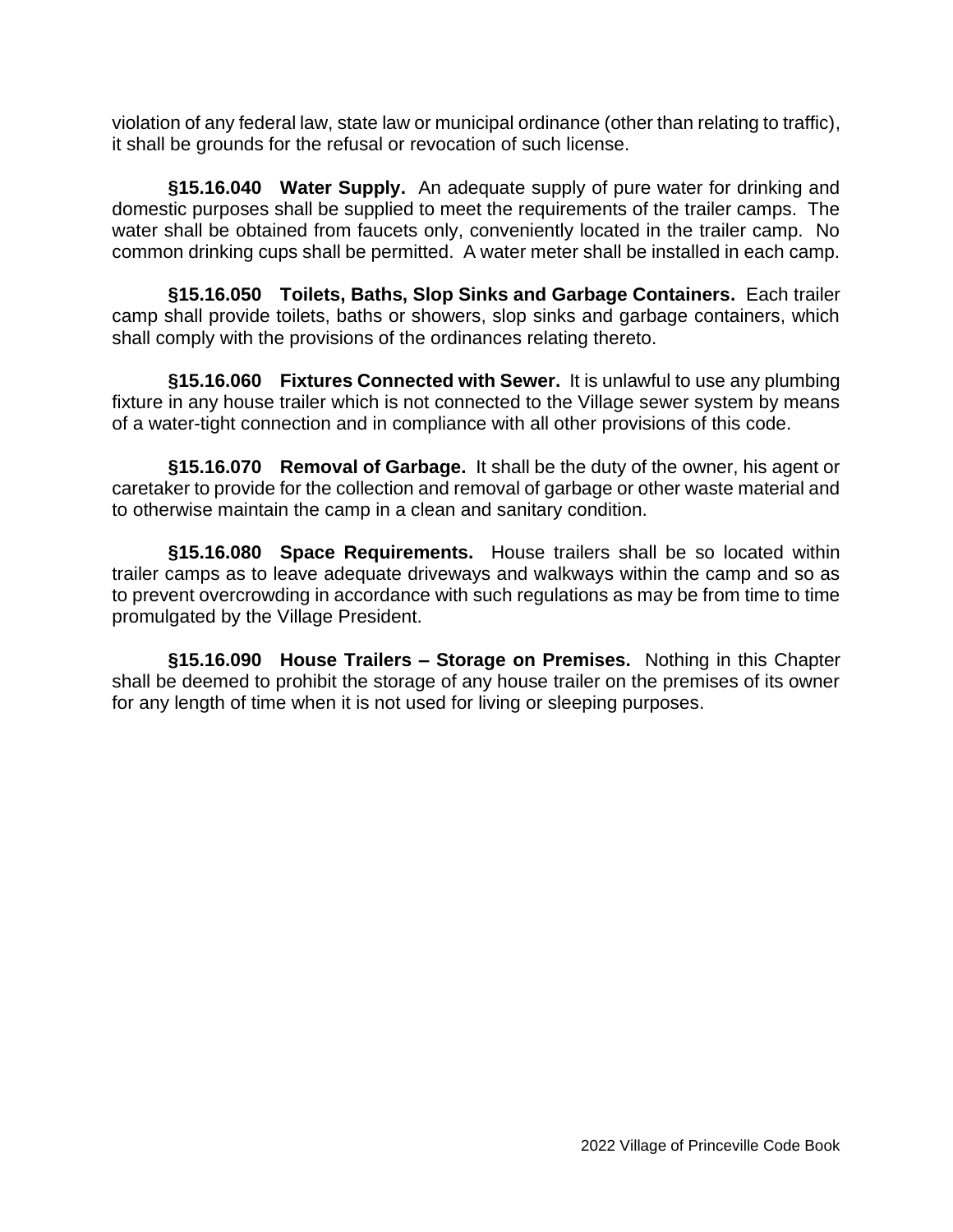## **Chapter 15.20**

### **Demolition of Buildings**

#### **Sections:**

- 15.20.010 Definitions
- 15.20.020 Right to Enter
- 15.20.030 Bond Required
- 15.20.040 Demolition by Owner
- 15.20.050 Permits; Fees
- 15.20.060 Demolition Inspections
- 15.20.070 Demolition Requirements
- 15.20.080 Violations; Penalties

**§15.20.010 Definitions.** For the purpose of this Chapter, the following words shall have the meaning ascribed to them as follows:

- A. "Demolition" means the removal, in whole or part, of any structure or building, the removal of demolition debris, or the installation of fill material and final grading in connection with such removal.
- B. "Demolition contractor" means any person or firm engaged in the business of demolition of buildings or structures by contract.

**§15.20.020 Right to Enter.** In addition to the other powers and duties prescribed in this Chapter, the Village shall have the right during reasonable hours, or at any time when an extreme danger exists, to enter any premises for which a demolition permit has been issued or applied for to determine the progress of work or to determine if a safety hazard exists. The Village shall have the authority to order the discontinuation or modification of any demolition work when it determines that a hazardous condition may result from continued work. The Zoning Officer shall approve or disapprove all applications for demolition permits and all bonds required under this Chapter.

**§15.20.030 Bond Required.** Prior to the issuance of any demolition permit, a demolition contractor shall provide the Village with a license and permit bond specifically covering demolition work and conditioned upon compliance with the provisions of this Chapter, such bond to be in the amount of Twenty Thousand Dollars (\$20,000.00).

**§15.20.040 Demolition by Owner.** Owners of real property may demolish their own buildings or structures. However, the Zoning Officer shall not issue a demolition permit until the owner has provided the following: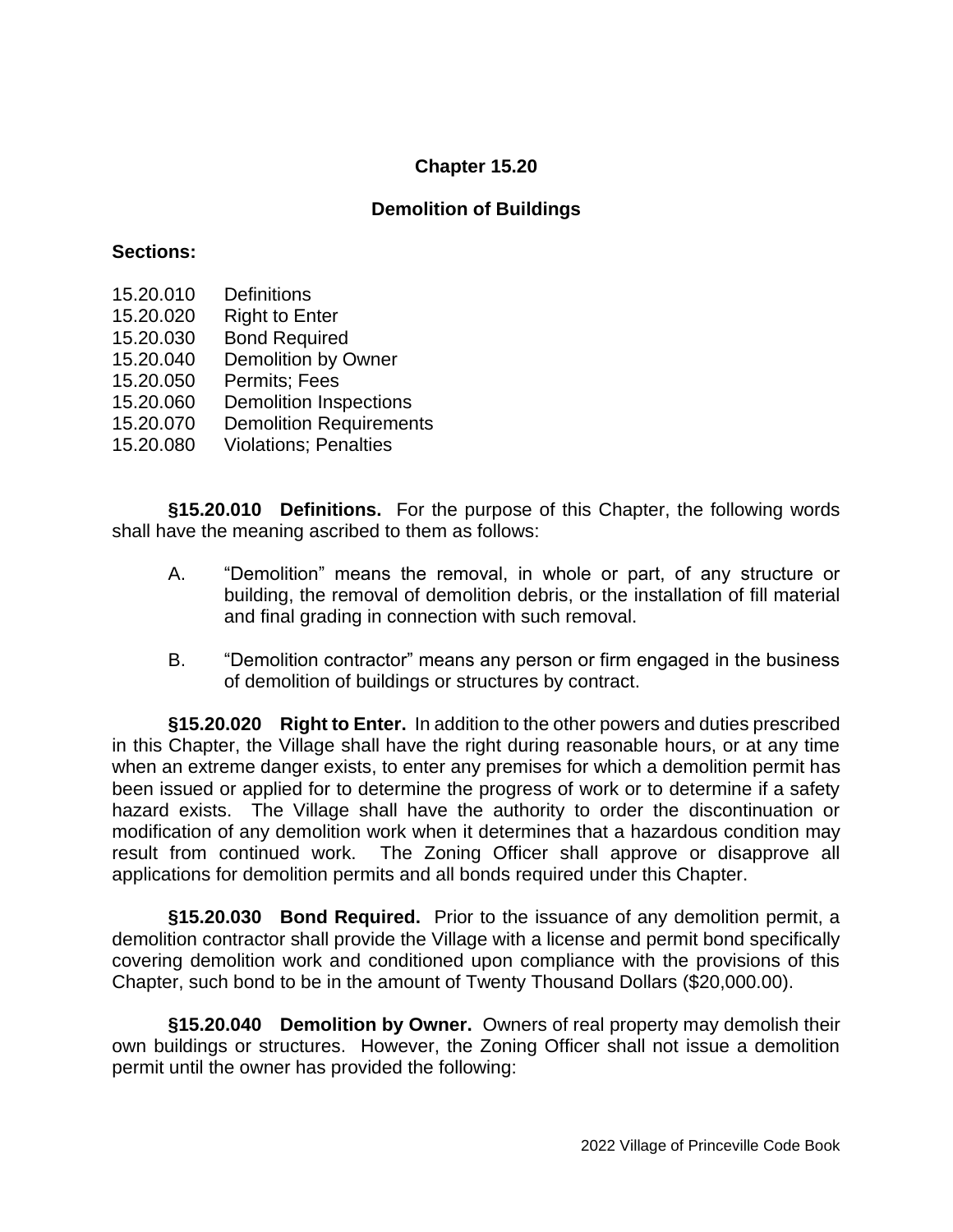- A. Bond A cash bond equal to Fifty Cents (\$.50) per one square foot of ground floor area of all buildings named in the application for a demolition permit. Such bond shall be conditioned upon compliance with this Chapter. Such bond shall be cancelled and all monies returned to the owner upon completion of the demolition to the reasonable satisfaction of the Zoning Officer.
- B. Entry Agreement An agreement signed by the owner granting permission to employees or agents of the Village to enter the named property to complete all work required under this Chapter if such work is uncompleted on the date of expiration of the demolition permit. Any expenses incurred by the Village as a result of such entry and work shall be deducted from the bond.

## **§15.20.050 Permits; Fees.**

- A. Permits Required It shall be unlawful for any person to demolish any building or structure, or any structural part thereof, without having first obtained a demolition permit from the Village. Application for a permit shall be made on a form prescribed by the Zoning Officer.
- B. Expiration of Permits Permits for demolition shall expire thirty (30) days after issuance. The Zoning Officer may, upon good cause shown, extend such date or expiration for a successive fifteen (15) day period.
- C. Denial of Permit The Zoning Officer may refuse to issue a demolition permit when the requirements of this Chapter are not met or where a permit has already been issued for a specific property and no significant progress has been made toward complete demolition.
- D. Drawings Required Applicants for a demolition permit shall provide drawings indicating the height and location of buildings on the site, distance from property lines and adjacent buildings, final grading, party walls, protective canopies and such other information as may be reasonably required by the Zoning Officer. The Zoning Officer may, if he determines that the safety of persons or property will not be adversely affect, waived the requirements of this subsection D.
- E. Permit Fees The Zoning Officer shall collect fees for all demolition permits according to the following schedule:
	- 1. Residential:

| First dwelling unit on lot           | \$50.00 |
|--------------------------------------|---------|
| Each additional dwelling unit on lot | \$25.00 |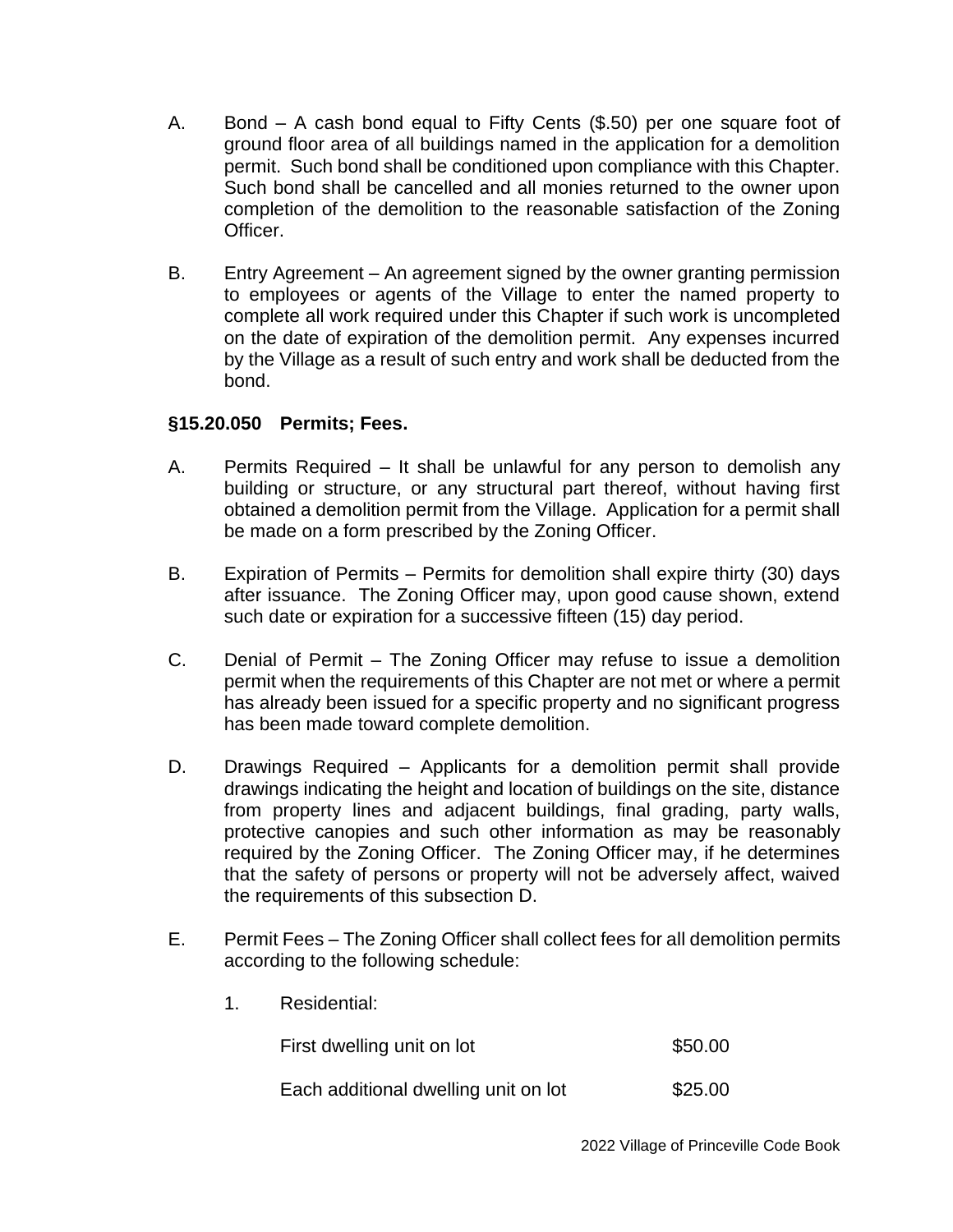|    | Each accessory building                                                          | \$15.00 |
|----|----------------------------------------------------------------------------------|---------|
| 2. | Nonresidential:                                                                  |         |
|    | Up to 1,000 square feet of ground floor<br>area of building lot                  | \$50.00 |
|    | For each additional 1,000 square feet<br>of ground floor area of building on lot | \$10.00 |

3. Fees for demolition work started prior to the issuance of a permit shall be doubled.

### **§15.20.060 Demolition Inspections.**

- A. Inspections Required The Zoning Officer shall cause an inspection to be made of all demolitions upon the completion of work and at such other stages of work as he may determine to be necessary.
- B. Notification of Inspection The person carrying out a demolition shall notify the Zoning Officer that the site is ready for final inspection. The Zoning Officer shall cause an inspection within twenty-four (24) hours of such notification, nonworking days excluded.
- C. Discontinuance of Demolition for Safety Reasons If, after inspection, the Zoning Officer finds continued demolition will create a hazard to the public, he shall order demolition discontinued and recommend a safer method of demolition to be used.

### **§15.20.070 Demolition Requirements.**

- A. General All demolition work shall be carried out in a safe and workmanlike manner to minimize hazard to adjacent property and the public.
- B. Subterranean Walls, Floors, Footings All subterranean walls, floors and footings shall be removed.
- C. Fill Material All depressions, cavities, cisterns or wells shall be filled with approved granular material to within six (6) inches of final grade.
- D. Finish Grade The final grading shall be such that no depressions or cavities exist and storm water cannot stand on the demolition site. Six (6) inches of earth shall be installed over any depression, cavity, cistern, or well filled with fill material.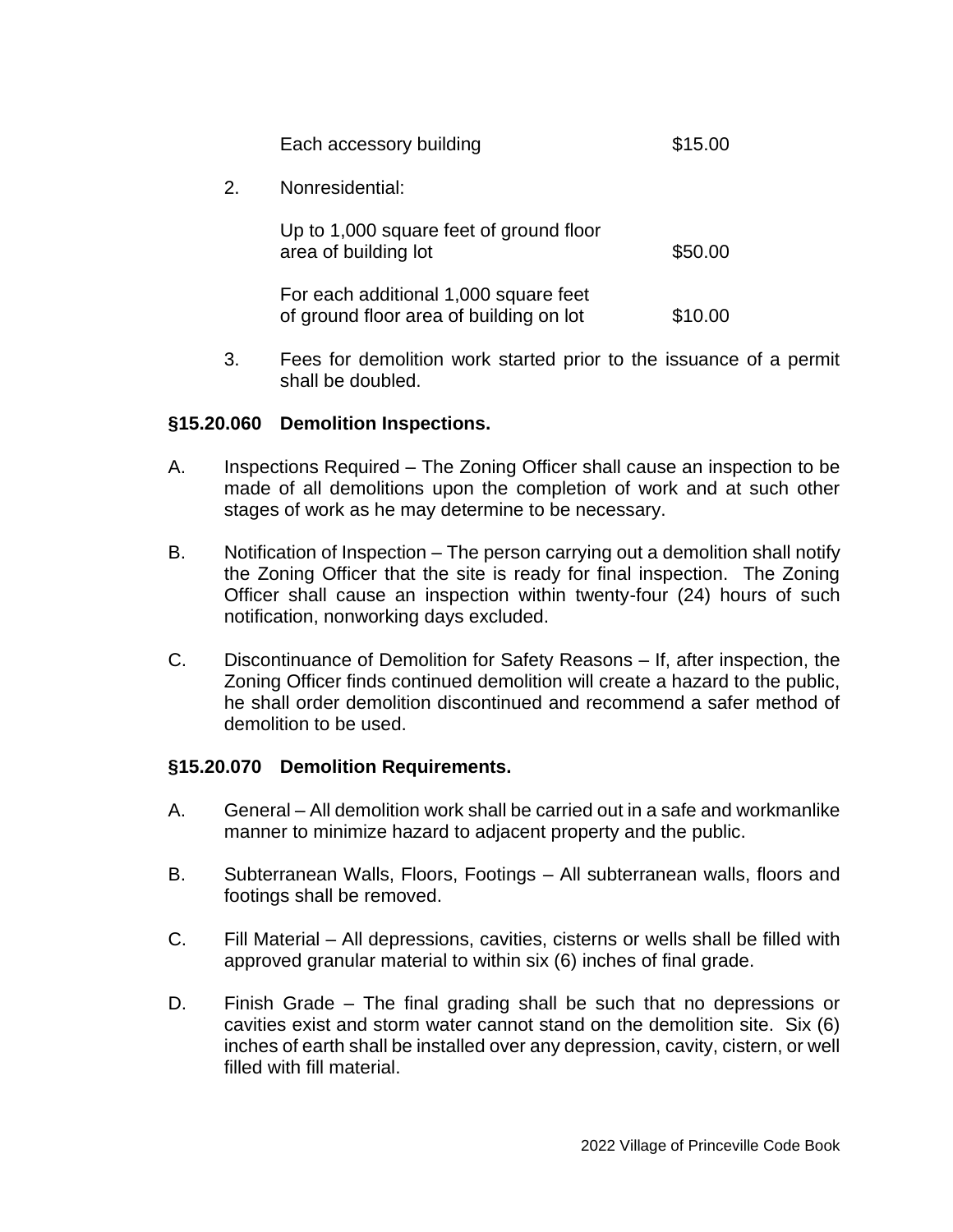- E. Removal of Debris All debris resulting from demolition shall be removed from the site where demolition occurs in a timely manner. In no event shall debris be used for fill material.
- F. Barricades, Fencing and Canopies Where necessary to protect public health and safety, the Building Inspector may require the erection of fencing, barricades or protective canopies around the perimeter of the demolition site.
- G. Working Hours No demolition work shall be conducted between the hours of seven o'clock (7:00) P.M. and eight o'clock (8:00) A.M. unless previously approved by the Zoning Officer.
- H. Closing of Streets Streets, roadways and alleys adjacent to a demolition site may be closed only after approval by the Zoning Officer.
- I. Disconnection of Utilities It is the responsibility of the owner or his agent to arrange the disconnection of all utilities to a demolition site prior to demolition. All water, sewer and gas lines shall be properly capped and sealed.
- J. Party Walls In the event the building or structure to be demolished has one or more party walls, the applicant shall provide drawings sealed by a registered architect or structural engineer indicating the measures to be taken to support the adjacent structures after demolition. In the event adjacent structures do not require additional support, the architect or engineer shall provide a written statement stating such conclusion. The written consent of owners of adjacent buildings to install necessary shoring or bracing shall be provided.

### **§15.20.080 Violations; Penalties.**

- A. Violation Defined It is a violation of this Chapter for any person to cause or allow demolition to occur on any property under his ownership or control except in conformance with the provisions of this Chapter.
- B. Penalty for Violation Any person who violates, neglects or refuses to comply with or who resists or opposes the enforcement of any provision of this Chapter or who shall proceed to engage in the demolition of any building or structure without having first obtained a demolition permit therefor shall, upon conviction thereof, be fined not less than One Hundred Dollars (\$100.00) nor more than Seven Hundred Fifty Dollars (\$750.00) for each offense. A separate offense shall be deemed committed for each day any violation of any provision of this Chapter shall continue.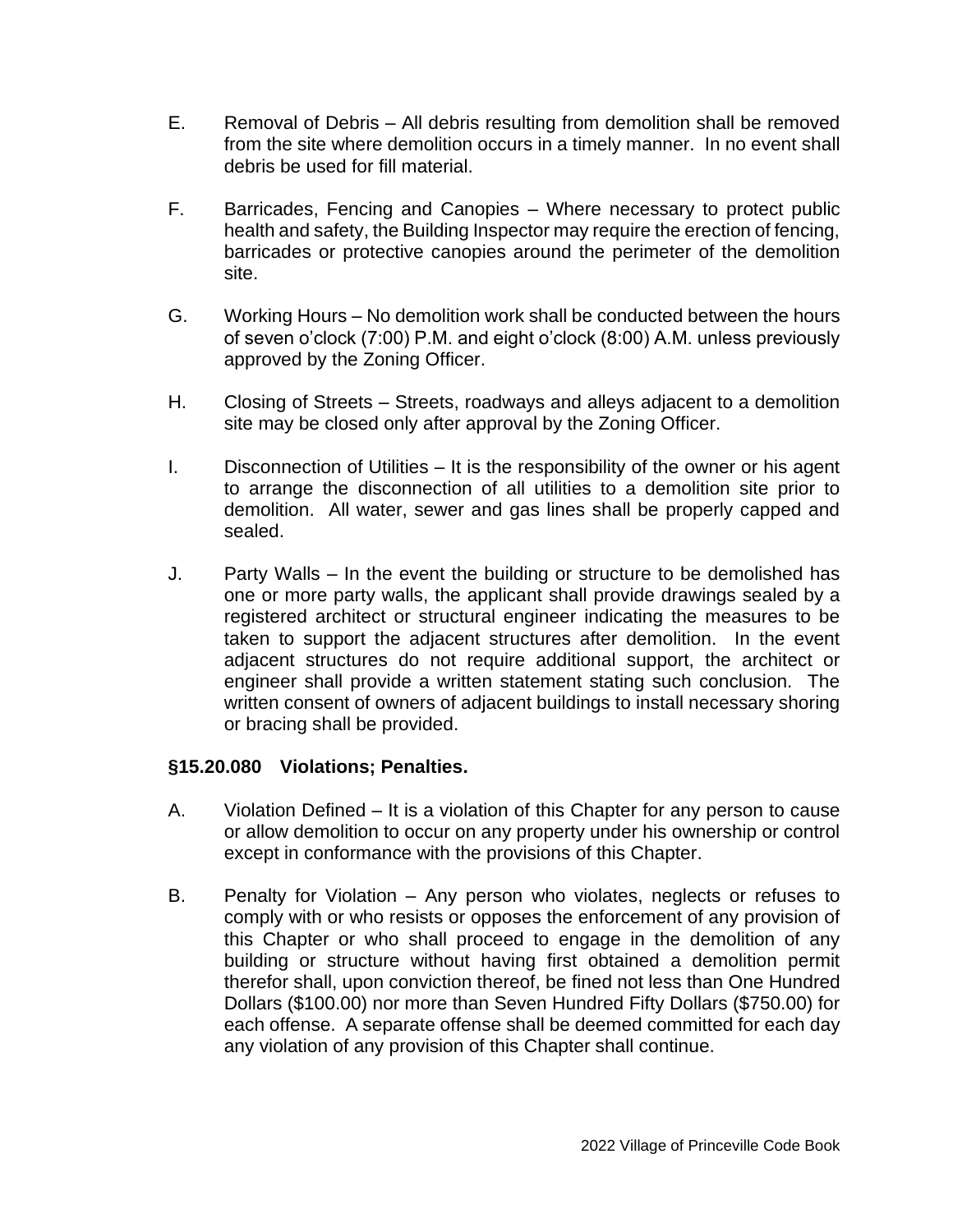C. Penalty Does Not Excuse Violation – The imposition of a penalty hereunder shall not excuse the violation nor shall it permit the continuance of any such violation. The payment of any penalty imposed under this Chapter shall not relieve the person of the obligation to obtain a permit under this Chapter.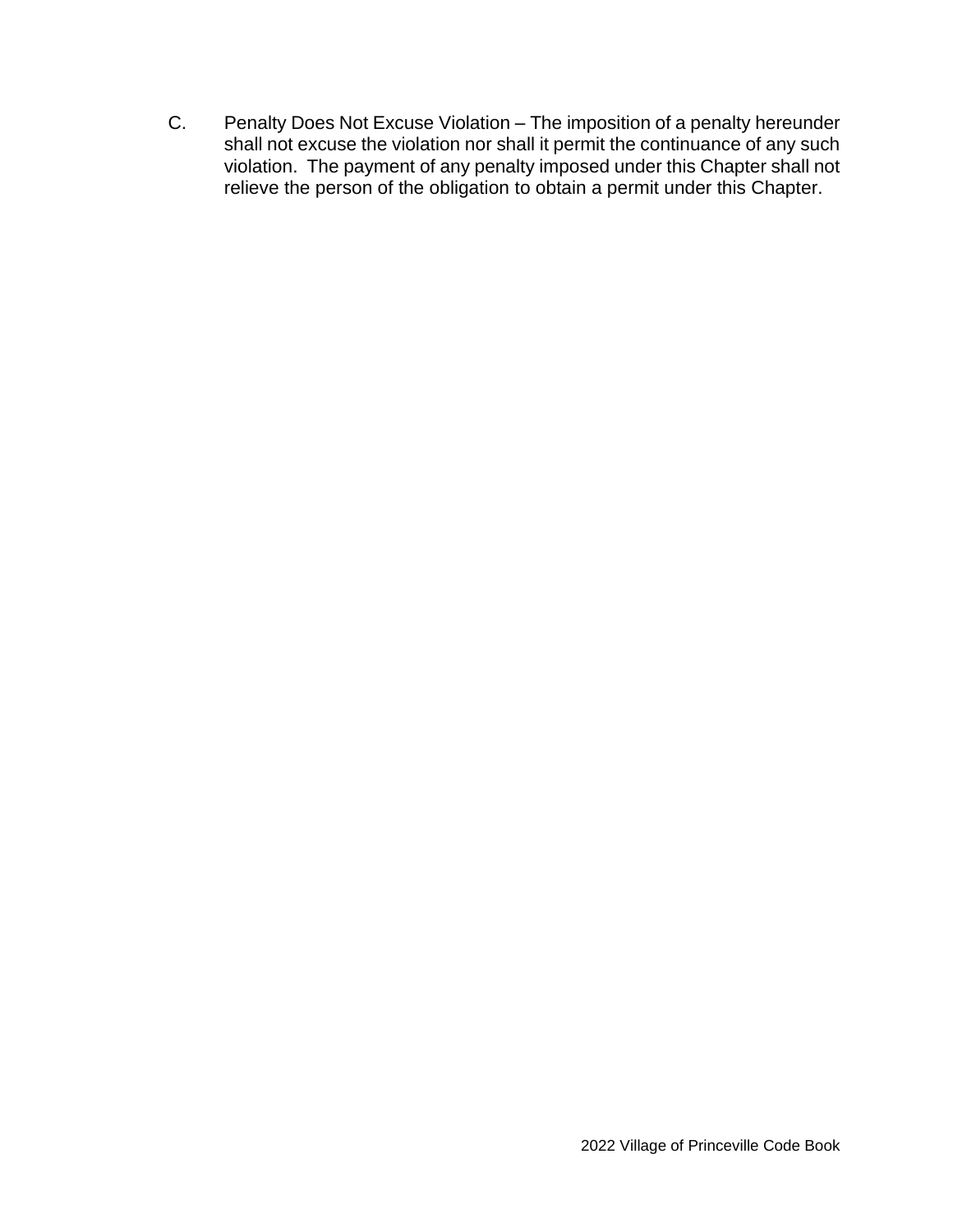## **Chapter 15.24**

### **Property Maintenance and Occupancy Code**

#### **Sections:**

- 15.24.010 General Provisions
- 15.24.020 Definitions
- 15.24.030 Exterior Premises Conditions
- 15.24.040 Exterior Structure
- 15.24.050 Interior Structure
- 15.24.060 Space Requirements
- 15.24.070 Required Equipment and Facilities
- 15.24.080 Enforcement
- 15.24.090 Condemnation Unfit/Unsafe Structures
- 15.24.100 Nuisances
- 15.24.110 Abandoned Structures
- 15.24.120 Assistance of Legal Counsel
- 15.24.130 Exclusivity of Remedies
- 15.24.140 Conflict
- 15.24.150 Violation; Penalty

### **§5.24.010 General Provisions.**

- A. Title This Chapter shall be known as the Village of Princeville Property Maintenance and Occupancy Code.
- B. Scope The provisions of this Chapter shall apply to all existing residential and nonresidential buildings, structures, dwellings or parts thereof, as herein defined, and shall constitute the minimum requirements for premises, structures, equipment and facilities for light, ventilation, space, heating, sanitation, and protection from elements.

The provisions of this Chapter shall constitute minimum standards to all existing residential and nonresidential buildings, structures, dwellings or parts thereof, as herein defined, so as to eliminate conditions hazardous to the public health, safety and welfare within the Village, as defined herein; and shall constitute minimum responsibilities of owners, operators and occupants concerning the occupancy of existing structures and premises.

The provisions of this Chapter shall apply uniformly to the construction, maintenance, use and occupancy of all buildings, structures and dwellings, and shall apply uniformly to all alteration, repair, equipment, use, occupancy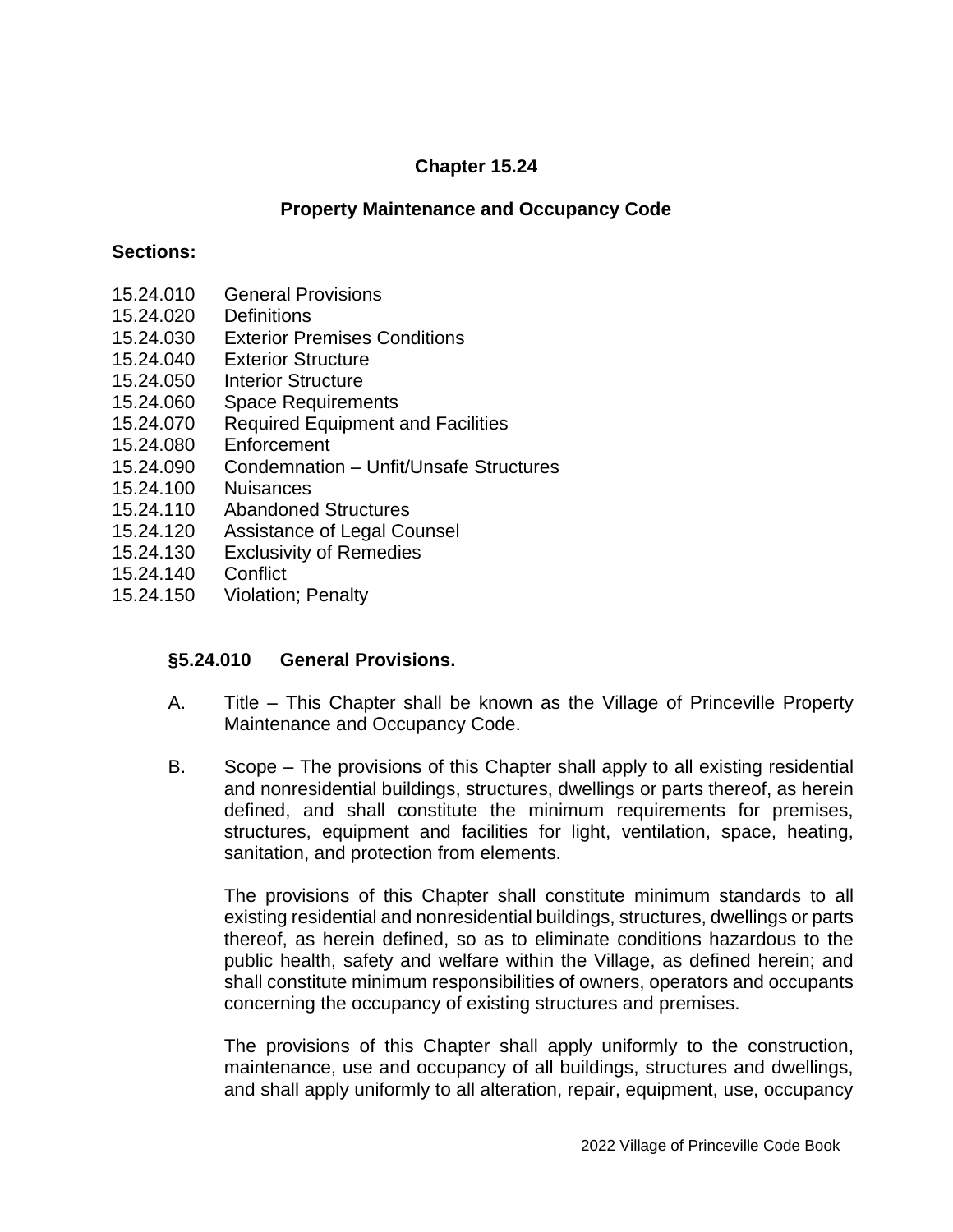and maintenance of all existing buildings, structures and dwellings within the Village, irrespective of when or under what code or codes such buildings, structures or dwellings were originally constructed, rehabilitated or renovated.

- C. Declaration of Legislative Purposes In recognition that the physical condition of a person's property has consequences beyond the lot upon which the property is located, this Chapter is adopted for the following purposes:
	- 1. To promote the public health, safety, morals, comfort and general welfare of the citizens of the Village.
	- 2. To enhance the values of the property throughout the Village.
	- 3. To protect and stabilize the general appearance of buildings, structures, dwellings, landscaping and open areas in the Village.
	- 4. To ensure adequate light, air and privacy for property in the Village.
	- 5. To encourage and promote acceptability, attractiveness, cohesiveness and compatibility of buildings, structures and dwellings so as to maintain and improve the established property values within the Village.
	- 6. To preserve and promote the physical and mental health and social well-being of the people, to prevent and control incidence of communicable diseases, to reduce environmental hazards and to ensure safety from fire and accidents.
	- 7. To prevent and control blights.
	- 8. To determine the responsibilities of owners, operators and occupants of buildings, structures and dwellings within the Village.
	- 9. To provide for the administration and enforcement thereof.

**§15.24.020 Definitions.** For the purpose of this Chapter, the following definitions shall apply unless the context clearly indicates or requires a different meaning.

"Accessory Building" means a detached building which is secondary or subordinate to a principal building; and is subordinate in area, extent or purpose to the principal building; and contributes to the comfort, convenience or necessity of occupants of the principal building; and is temporarily or permanently located in the same zoning lot as the principal building served.

"Apartment" means a dwelling unit having both bathroom and kitchen facilities.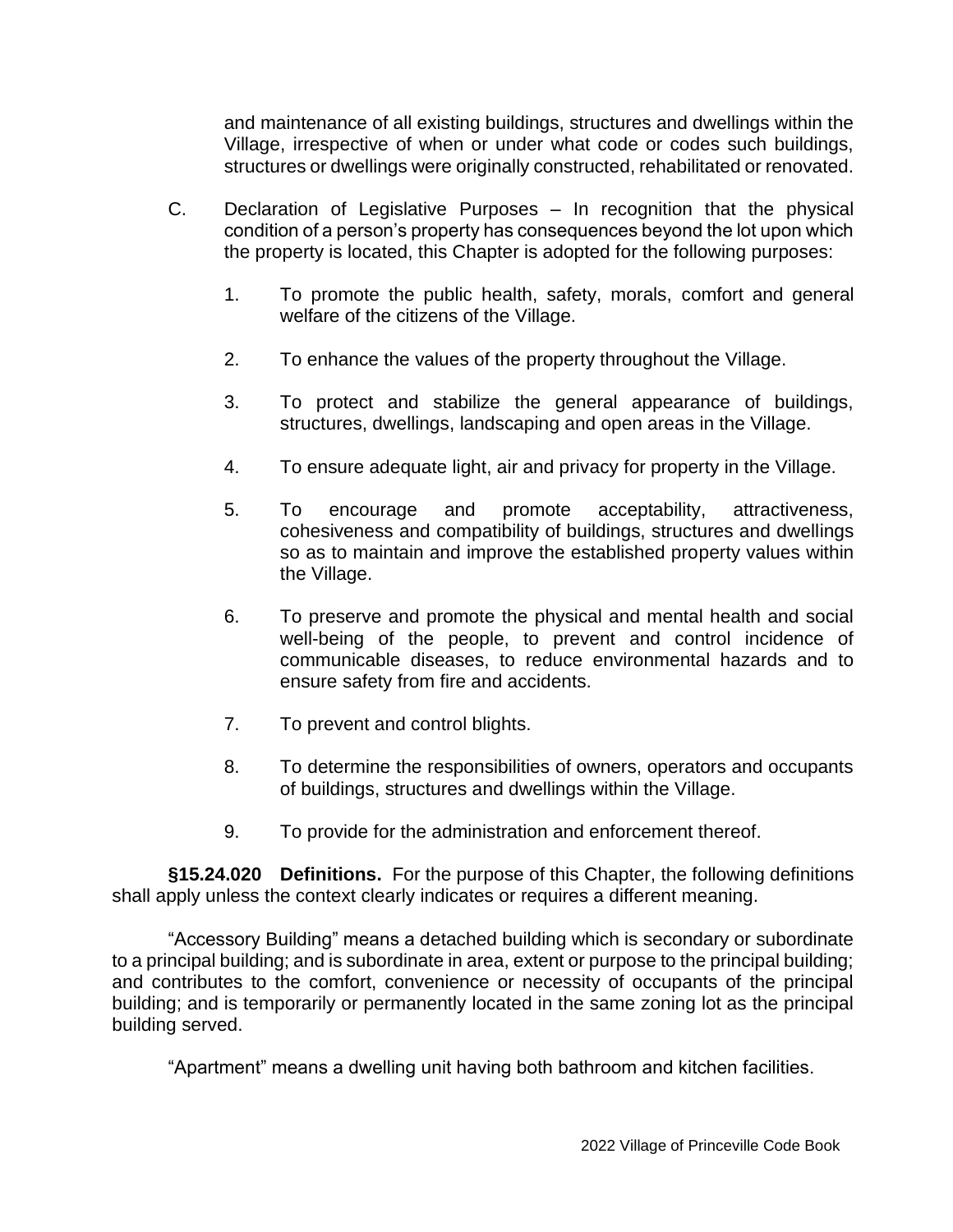"Appropriate Authority" means that person within the governmental structure of the corporate unit who is charged with the administration of the appropriate code.

"Approved" means approved by the local, state or federal authority having such administrative authority.

"Ashes" means all ashes of wood, coal, coke, charcoal and/or residue resulting from the combustion of any material or substance.

"Attic" means any story situated wholly or partly within the roof, and so designed, arranged or built as to be used for storage or habitation.

"Attractive Nuisance" means any building, structure or dwelling or part thereof and/or the exterior property surrounding such building, structure or dwelling or any vacant/abandoned building, structure or dwelling or property left in an unsightly, dilapidated, deteriorated or neglected condition, such building, structure or dwelling or premises in an attractive nuisance if it is detrimental to the public health, safety and welfare.

"Basement/Cellar" means a portion of a building, structure or dwelling having at least one-half or more of its height below the finished lot grade level.

"Building" means any structure built for the support, shelter or enclosure of persons, animals, chattels, or personal property of any kind, such as a house, factory, garage or shed and including temporary housing as defined herein.

"Bulk Container" or "Dumpster" means any metal garbage, rubbish and/or refuse container having a capacity of two cubic yards or greater and that which is equipped with fittings for hydraulic and/or mechanical emptying, unloading and/or removal.

"Central Heating System" means a single system supplying heat to one or more dwelling units or more than one rooming unit.

"Chimney" means a vertical shaft of reinforced concrete or other approved noncombustible, heat resisting material enclosing one or more flues, for the purpose of removing products of combustion from solid, liquid or gaseous fuel; must be in conformance with existing Village fire codes.

"Code" means the Village of Princeville Property Maintenance and Occupancy Code.

"Code Enforcement Officer" means any employee(s) of the Village designated by ordinance for the enforcement of this code.

"Dangerous Buildings" for purposes of this maintenance code, means all buildings or structures which have any or all of the following defects shall be deemed dangerous buildings: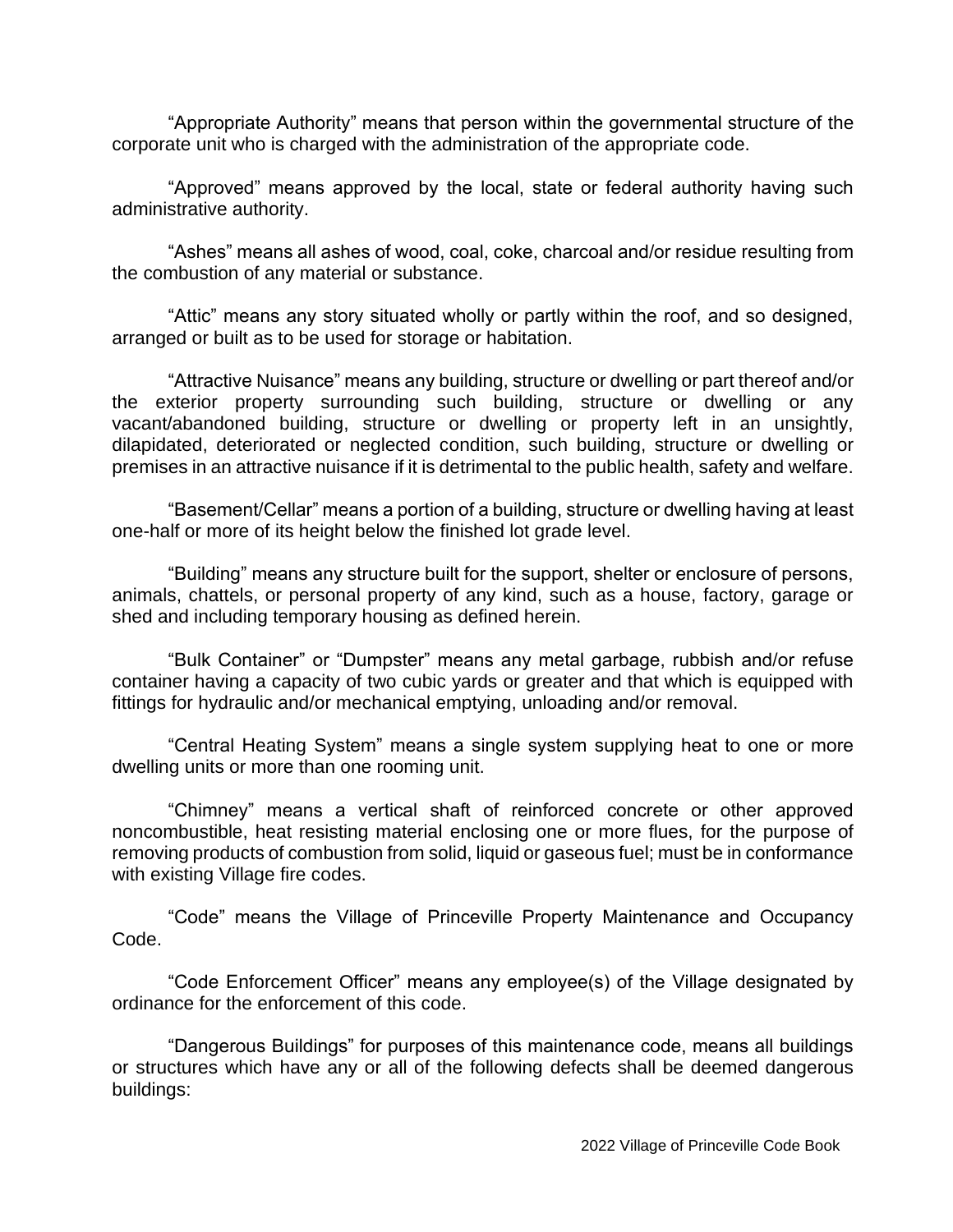- 1. Those whose interior walls or other vertical structural members list, lean or buckle to such an extent that a plumb line passing through the center of gravity falls outside of the middle third of its base;
- 2. Those which, exclusive of the foundation, show thirty-three percent (33%) or more of damage or deterioration of the supporting members, or thirty-three percent (33%) of damage or deterioration of the non-supporting enclosing or outside walls or coverings;
- 3. Those which have improperly distributed loads upon the floors or roofs or in which the same are overloaded, or which have insufficient strength to be reasonably safe for the purposed use;
- 4. Those which have been damaged by fire, wind or other causes so as to have become dangerous to life, safety, morals or the general health and welfare of the occupants or the people of the Village;
- 5. Those which have become or are so dilapidated, decayed, unsafe, unsanitary or which so utterly fail to provide the amenities essential to decent living that they are unfit for human habitation, or are likely to cause sickness or disease, so as to work injury to the health, morals, safety or general welfare of those living therein;
- 6. Those having light, air and sanitation facilities which are inadequate to protect the health, morals, safety or general welfare of human beings who live or may live therein;
- 7. Those having inadequate facilities for egress in case of fire or panic or those having insufficient stairways, elevators, fire escapes or other means of departure;
- 8. Those which have parts thereof which are so attached that they mail fall and injure members of the public or property;
- 9. Those which, because of their condition are unsafe, unsanitary or dangerous to the health, morals, safety or general welfare of the people of the Village.

"Deterioration" means the condition or appearance of a building, structure or dwelling characterized by holes, breaks, rock crumbling, cracking, rusting, peeling paint or other evidence of physical decay or neglect, excessive use or lack of maintenance.

"Dilapidated" means a building, structure or dwelling or part thereof which is in a state of ruin or shabbiness resulting from neglect. The term implies a hazard to life or property or no longer adequate for the purpose or use for which it was originally intended.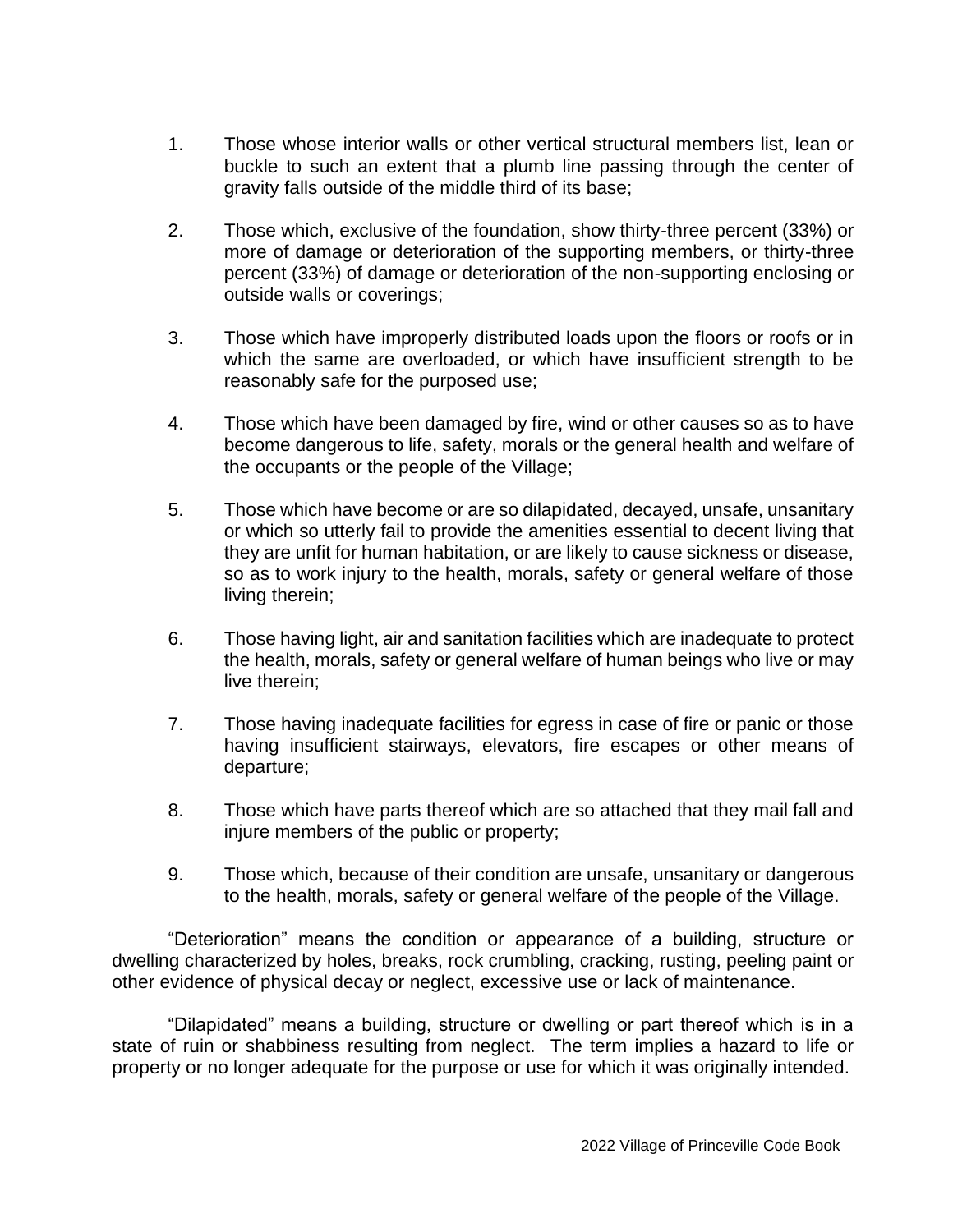"Dormitory" means a building or group of rooms in a building used for institutional living and sleeping purposes by four or more persons.

"Dwelling" means any enclosed space wholly or partly used or intended to be used for living and sleeping, cooking and eating; provided, that temporary housing as hereinafter defined shall not be classified as a dwelling.

- 1. "One-family dwelling" means a building containing one dwelling unit.
- 2. "Two-family dwelling" means a building containing two dwelling units.
- 3. "Multifamily apartment" means a building or a portion thereof containing more than two dwelling units.
- 4. "Boarding house" or "tourist house" means a building arranged or used for lodging with or without meals for compensation, by more than five (5) but not more than twenty (20) individuals.
- 5. "Rooming house" means a building or part thereof, in which sleeping quarters (but not meals or cooking facilities) are provided by prearrangement for compensation on a weekly or longer basis for three or more persons.
- 6. "Hotel" means any building containing six (6) or more guest rooms intended or designed to be used, or which are occupied for sleeping purposes by guests.
- 7. "Motel" means any building containing guest rooms in which the rooms are usually accessible from an outdoor parking area and the rooms are intended or designed to be used, or which are occupied for sleeping purposes by guests.

"Dwelling Unit" means a room or group of rooms located within a dwelling forming a single habitable unit with facilities used or intended to be used by a single-family or living, sleeping, cooking and eating purposes.

"Egress" means an arrangement of exit facilities to assure a safe means of exit from buildings, structures and dwellings.

"Existing Buildings" means a building, structure or dwelling, or part thereof which has been completed and is ready for occupancy.

"Extermination" means the control and elimination of insects, rodents or other vermin or pests, by eliminating their harborage places; by removing or making inaccessible the materials that may serve as their food; by poisoning, spraying, fumigating, trapping or by any other recognized and legal pest elimination methods.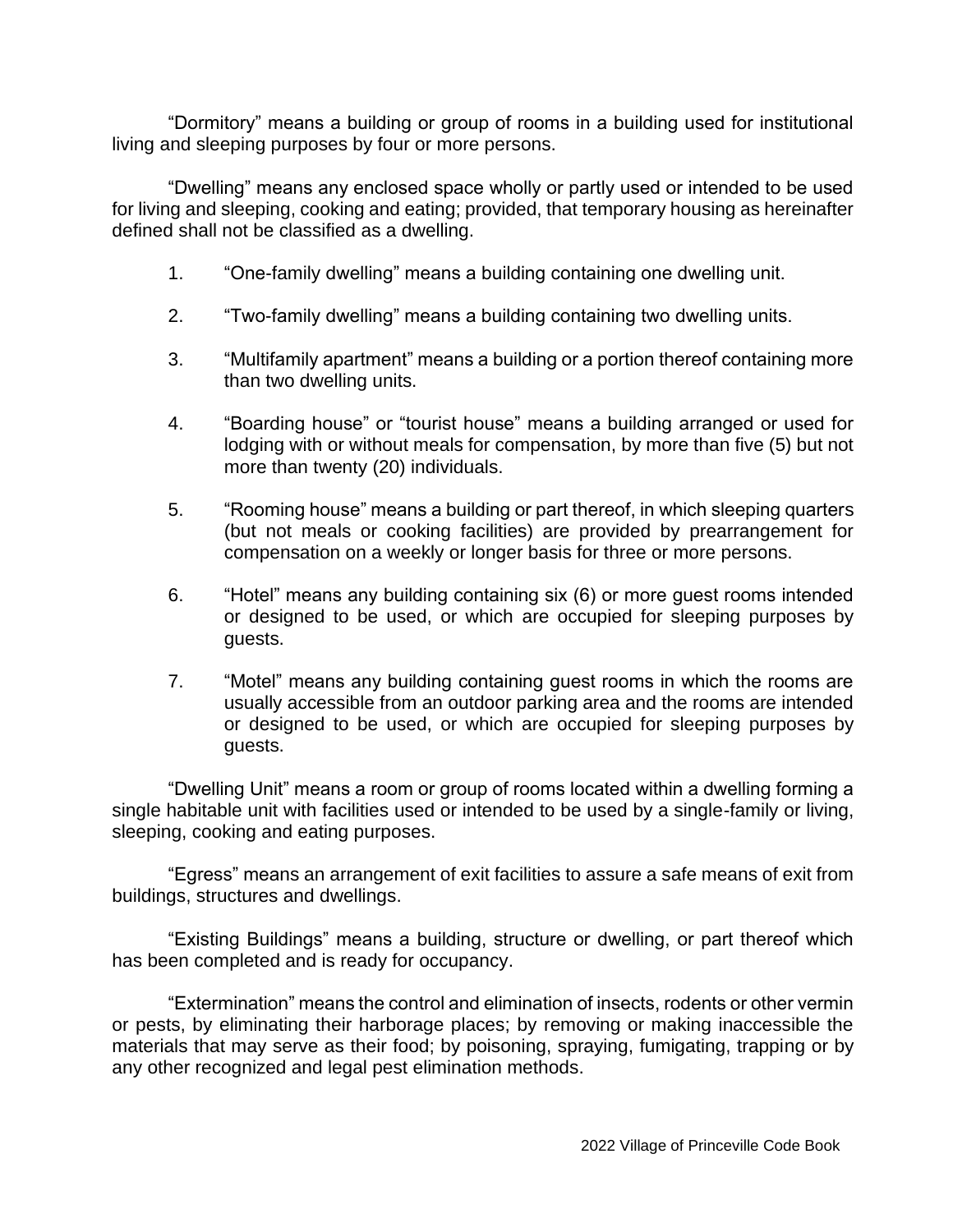"Fair Market Value" means a price at which both buyers and sellers are willing to do business.

"Family" either:

- 1. Two or more persons, each related to the other by blood, marriage, or adoption, together with usual domestic servants and not more than one bona fide guest, all living together as a single housekeeping unit and using common kitchen facilities (that is, a related family); or
- 2. Five or fewer persons, all of whom are not necessarily related to each of the others by blood, marriage or adoption, all living together as a single housekeeping unit and using common kitchen facilities (that is, an unrelated family).

"Flush Water Closet" means a toilet bowl which is flushed with water which has been supplied under pressure and equipped with a water sealed trap above the floor level.

"Garbage" means any rejected or waste household food, offal, swill land carrion and every accumulation of animal, fruit or vegetable matter that attends the preparation, use, cooking and dealing in, or storage of meats, fish, fowl, fruits or vegetables, and any other matter which is subject to decay, putrefaction or the generation of noxious or offensive gasses or odors, or which during or after decay may serve as breading or feeding materials for insects, rodents or other vermin. "Garbage" also includes compostable materials, manure, miscellaneous waste and yard waste.

"Grade" means the established grade of the street or sidewalk. Where no such grade has been established, the grade shall be the elevation of the sidewalk at the property line or the crown of the street adjacent to the property line, whichever is higher. However, in cases of unusual topographic conditions as determined by the building inspector, grade shall be the average elevation of the finished surface of the ground adjoining the exterior walls of a building at the base of a structure.

"Graffiti" means an unattractive or scribbled motto or writing on any building, structure, dwelling, garage, driveway or walkway on the premises.

"Guest" means a person received and entertained at the house of another for a period no longer than thirty (30) days.

"Habitable Room" means a room or enclosed floor space used or intended to be used for living or sleeping purposes, excluding kitchens, bathrooms, water closet, compartments, laundries, furnace rooms of less than seventy (70) square feet of floor space, foyers or communicating corridors, stairways, closets, storage spaces and workshops, hobby and recreation areas.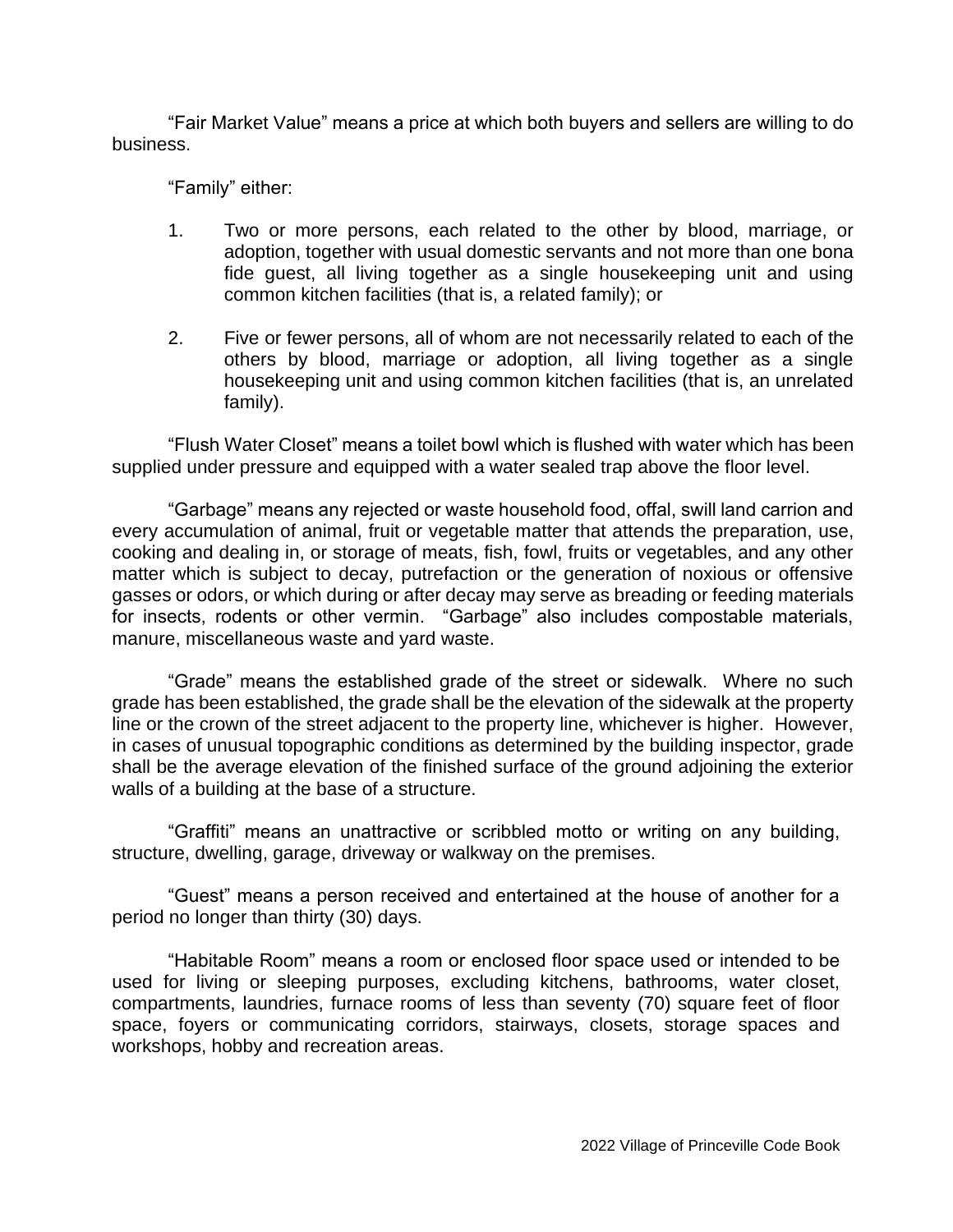"Heated Water" means water heated to a temperature of not less than one hundred twenty (120) degrees Fahrenheit at the outlet.

"Heating Device" means all furnaces, unit heaters, domestic incinerators, cooking and heating stoves and ranges and other similar devices.

"Household" means one or more individuals living together in a single-family unit and sharing common living, sleeping, cooking and eating facilities (see also "Family").

"Impervious to Water/Pests" (as to floors) means a clean, smooth floor, without cracks or holes, and made of terrazzo, ceramic, wood, asphalt, vinyl or rubber tile, smooth concrete, linoleum or other similar material that is completely sealed so as to be waterresistant and impervious to pests.

"Infestation" means the presence within or around a dwelling of any insects, rodents or other pests.

"Inoperable Motor Vehicle" means a motor vehicle from which, for a period of seven days, the engine wheels or other parts thereof are damaged or otherwise so treated that the vehicle is incapable of being driving under its own motor power.

"Junk Vehicle" means any vehicle which is without a current valid license plate and/or Village vehicle sticker, and/or is in a rusted, wrecked, dismantled, partly dismantled, inoperative or abandoned condition for a period of forty-eight (48) consecutive hours.

"Kitchen" means any room used for the storage of foods, preparation of foods and containing the following equipment: sink and/or device for dishwashing, stove or other device for cooking, refrigerator or other device for cool storage of food, cabinets and/or shelves for storage of equipment and utensils, and counter or table for food preparation.

"Kitchenette" means a small kitchen or an alcove containing cooking facilities.

"Lavatory" means a fixed wash bowl equipped with plumbing. Kitchen sinks do not meet this definition.

"Lead Based Paint" means any paint containing more lead than the level established by U.S. Consumer Product Safety Commission as being a "safe" level of lead in residential paint and paint products.

"Lease" means the transfer of occupancy rights of real property for consideration even if there is no written agreement entered into.

"Maintenance" means conformance of a building, structure or dwelling and its facilities to the code under which the building was constructed.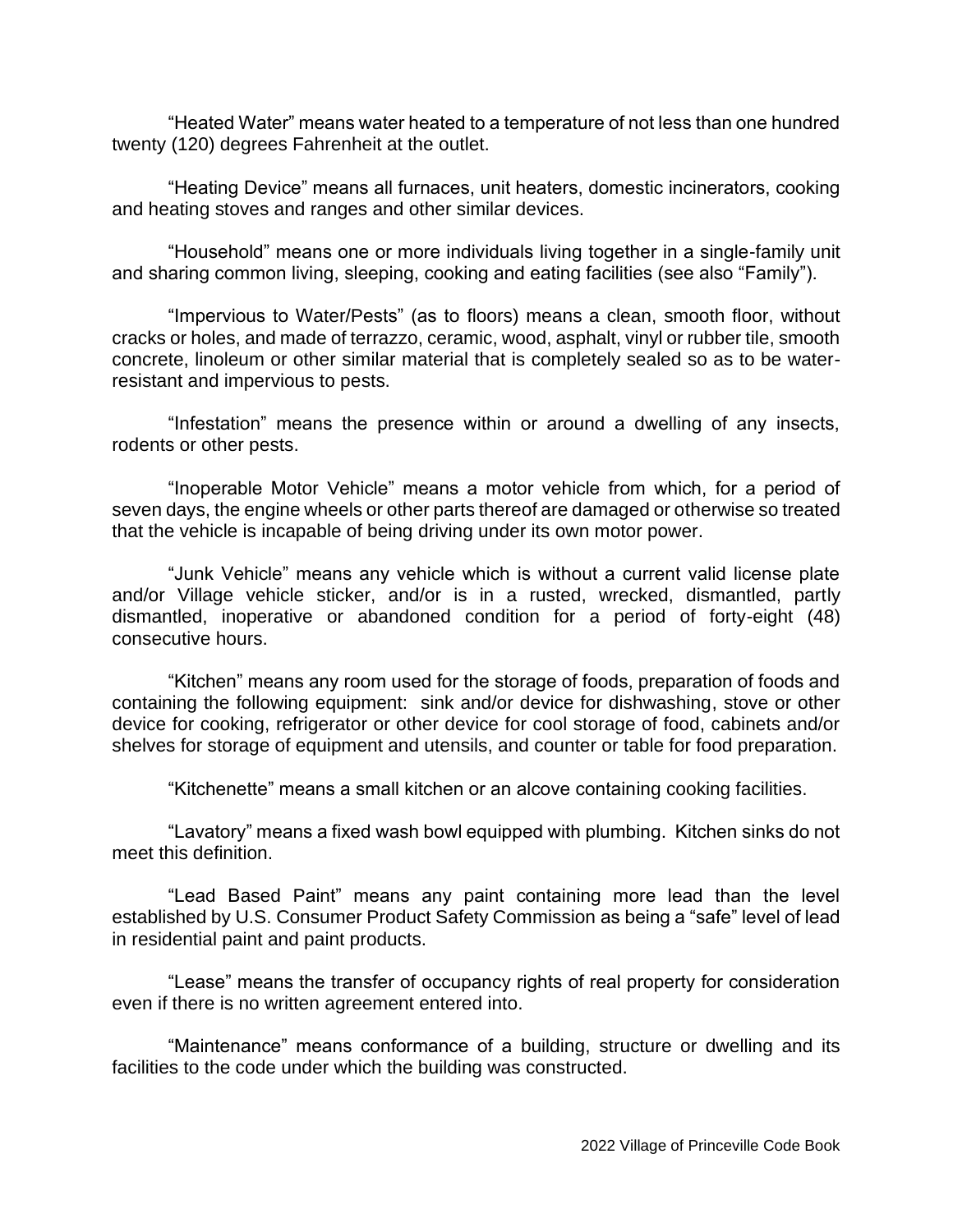"Motor Vehicle" means as defined by the Illinois Motor Vehicle Code and as amended from time to time, and any parts thereof.

"Multiple Dwelling" means any dwelling containing more than one dwelling unit.

"Occupant" means any person living in, sleeping in or having actual possession of a building, structure or dwelling, or portion thereof.

"Operator/Owner" means:

- 1. Any person having charge, care, management or control of any building, structure, dwelling, property or part thereof; or
- 2. Any person who alone or jointly or severally with others has legal or equitable title to a building, structure or dwelling, the agent of the person, any person having management or control of the building, structure or dwelling, including but not limited to a purchaser, mortgagee, receiver or lessee in possession of any building, structure or dwelling.

"Permissible Occupancy" means the maximum number of individuals permitted to reside in a dwelling unit, rooming unit or dormitory.

"Person" means any natural person, firm, partnership, trust, cooperative or association. Whenever used with respect to any penalty, the term "person," as applied to partnerships, firms or associations, means the partners or members thereof.

"Pest" means a destructive or injurious insect or animal, which is harmful to humans.

"Plumbing" means and includes all of the following: gas pipes, gas burning equipment, water heating equipment, water pipes, water pipe wall plates, garbage disposal units, waste pipes, water closets, sinks, installed dishwashers, lavatories, bathtubs, shower baths, installed clothes washing machines, wells, septic tanks, catch basins, drains, vents and any other similarly supplied fixtures, and the installation thereof, together with all connections to water, sewer, or gas lines, and as further defined in the plumbing code.

"Pre-ordinance Building" means every existing building, structure or dwelling, or part thereof which was completed, or for the construction of which a permit was issued prior to the effective date of this Chapter.

"Premises" means a lot, plot or parcel of land, including all buildings, structures and dwellings thereon.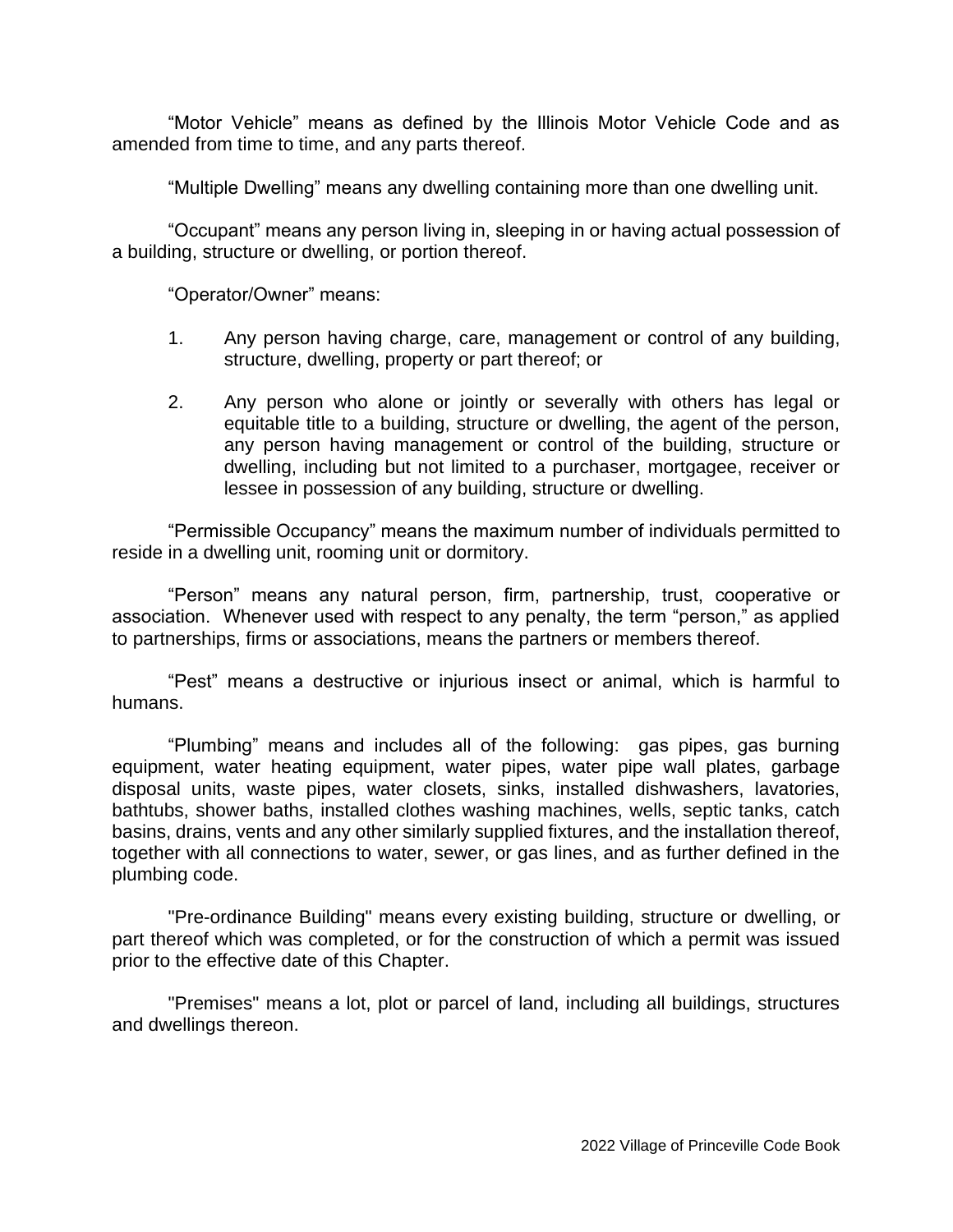"Privacy" means the existence of conditions which will permit an individual or individuals to carry out an activity without interference by either the noise or sight of unwanted individuals.

"Properly Connected" means connected in accordance with all applicable codes and ordinances of the Village as are in force from time-to-time; provided, however, that the application of this definition shall not require the alteration or replacement of any connection in good working order and not constituting a hazard to life or health.

"Public Nuisance" means:

- 1. Any act, thing, physical condition, use or occupancy of any premises or its appurtenances which shall continue for such length of time as to substantially annoy, injure or endanger the comfort, health, physical senses, repose or safety of the public or persons of ordinary sensibilities;
- 2. Any act, thing, physical condition, use or occupancy of any premises or its appurtenances which shall continue for such length of time as to substantially interfere with, obstruct or tend to obstruct or render dangerous for passage any street, alley, highway, or other public way;
- 3. Any act, thing, physical condition, use or occupancy or any premises or its appurtenances considered an attractive nuisance to children, including but not limited to abandoned wells, shafts, basements, excavations, unsafe fences or structures;
- 4. Any premises which have unsanitary sewerage or plumbing facilities;
- 5. Any premises designated as unsafe for human habitation or use;
- 6. Any premises which are manifestly capable of being a fire hazard, or are manifestly unsafe or unsecured as to endanger life, limb or property;
- 7. Any premises from which the plumbing, heating and/or facilities required by the code have been removed or from which utilities have been disconnected, destroyed, removed or rendered ineffective, or the required precautions against trespassers have not been provided;
- 8. Any premises which are unsanitary, or which are littered with rubbish or garbage, or which have an uncontrolled growth of weeds; or
- 9. Any premises which are unsanitary due to rat, rodent, or insect infestation or harborage; or
- 10. Any structure, building or dwelling that is in a state of dilapidation, deterioration or decay, faulty construction; overcrowded, open, vacant or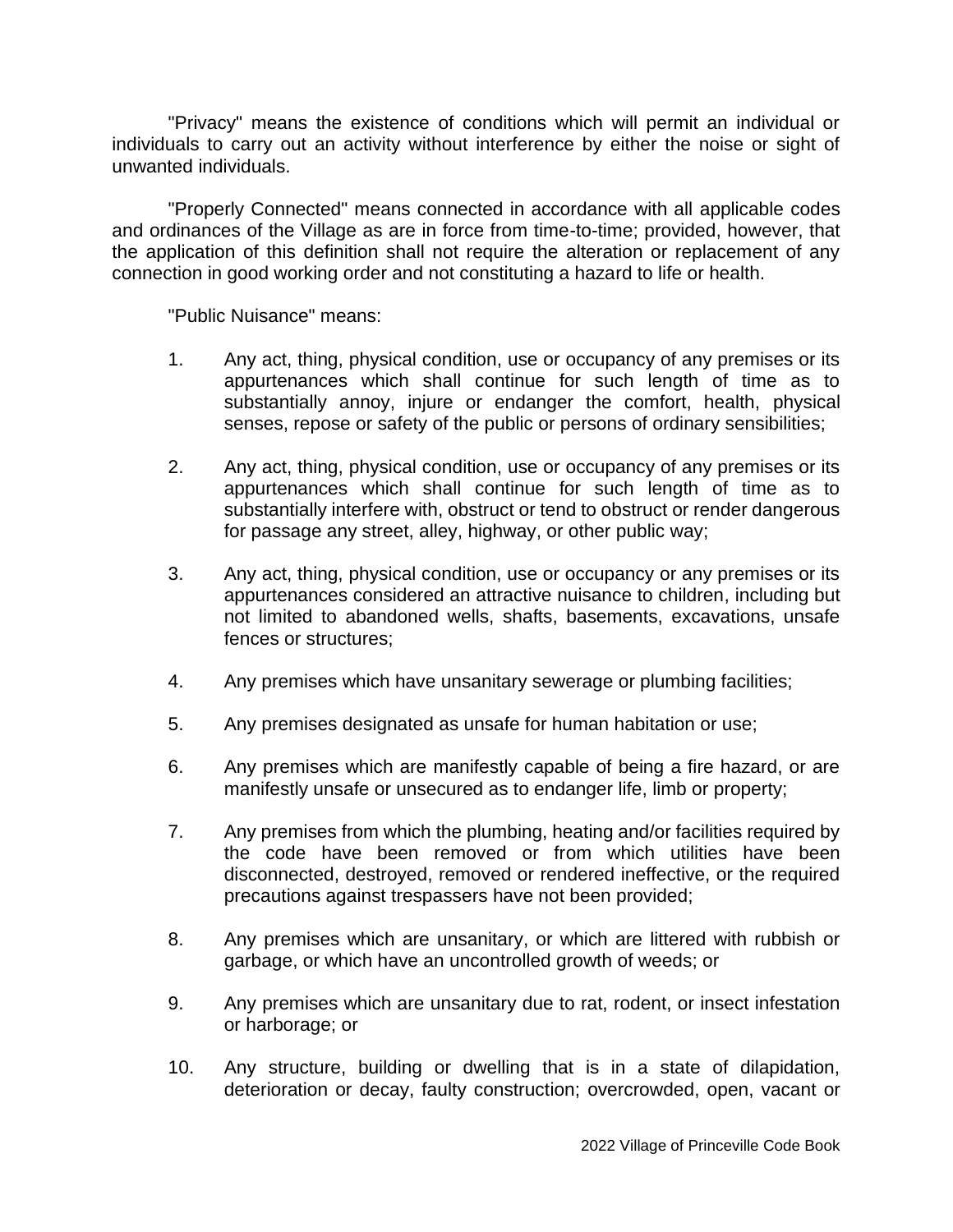abandoned, damaged by fire to the extent as not to provide shelter, in danger of collapse or failure and is dangerous to anyone on or near the premises.

"Rat Harborage" means any condition or place where rats can live, nest or seek shelter.

"Rat Proofing" means a form of construction which will prevent the ingress or egress of rats to or from a given space, building, structure or dwelling, or from gaining access to food, water or harborage. It consists of the closing and keeping closed of every opening in foundations, basements, cellars, exterior and interior walls around first floors, roofs, sidewalk openings, and other places that may be reached and entered by rats by climbing, burrowing or other methods by the use of materials impervious to rat gnawing and other methods approved by the appropriate authority.

"Refuse" means all solids subject to decay or putrefaction (except body wastes) including garbage, rubbish, ashes and dead animals.

"Refuse Container" means a water-tight container that is constructed of metal or rigid plastic or other durable material impervious to rodents that is capable of being serviced without creating unsanitary conditions or such other containers that have been approved by the appropriate authority. Openings into the container such as covers and doors shall be tight-fitting and made of metal or rigid plastic.

"Rehabilitation" means:

- 1. Repairs to or replacement of, present elements of any existing building, structure or dwelling, such as windows, stairs, flooring, etc.;
- 2. Rearrangement of rooms, by the relocation of partitions or walls; or by the installation of new bathrooms or kitchens; or
- 3. The general replacement of the interior or portions of the interior of a building; structure or dwelling which may or may not include changes to structural elements such as floor systems, roof systems, columns or load bearing interior or exterior walls.

"Renovation" means a building, structure or dwelling and its facilities made to conform to present day minimum standards of sanitation, fire and life safety.

"Rodents" means rats, mice, raccoons, possums and other similar animals.

"Rooming House" means any dwelling other than a hotel or motel or that part of any dwelling containing one or more rooming units, and/or one or more dormitory rooms and in which persons either individually or as families are housed with or without meals being provided.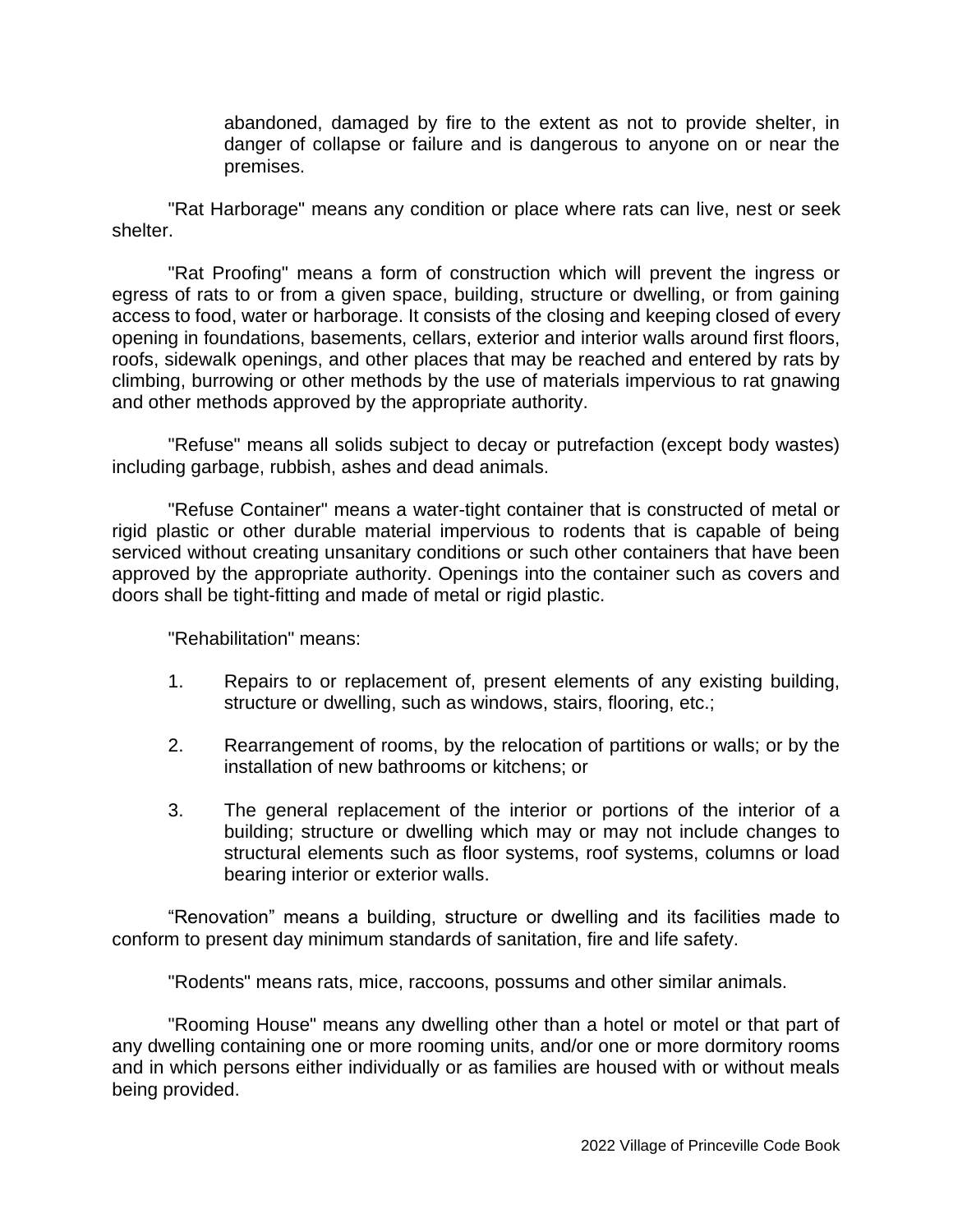"Rooming Unit" means any room or group of rooms forming a single habitable unit used or intended to be used for living and sleeping, but not for cooking or eating purposes.

"Rubbish" means combustible and noncombustible waste materials, except garbage; the term shall include ashes, paper, rags, cartons, boxes, wood excelsior, rubber, leather, wrappings, cans, metals, mineral matter, glass, crockery and dust; any object that is worthless or unsuitable for use.

"Safety" means the condition of being reasonably free from danger and hazards which may cause accidents or disease.

"Sale" means the transfer for consideration of the title to real estate and includes the purchase of a condominium unit or the shares on a cooperative apartment association or a corporation, or a sale of land contract, contract for deed in trust, or trust deed.

"Servant" means one who performs various duties about the dwelling unit of a personal employer.

"Service Facilities" means those facilities and fixtures necessary for the supply of such required basic services as heat, electricity, hot and cold water and sewage disposal.

"Short Term" means a period of time of a short duration such as a visitor visiting for a week, but not to exceed thirty (30) days.

"Space Heater" means a self-contained heating appliance of either the convection type or the radiant type and intended primarily to heat only a limited space or area such as one room or two adjoining rooms.

"Structure" means that which is built or constructed, including without limitation because of enumeration, buildings or dwellings for any occupancy or use whatsoever, fences, signs, billboards, fire escapes/stairways, chute escapes railings, water tanks, towers, open grade steps, sidewalks or stairways, tents or anything erected and framed of component parts which is fastened, anchored or rests on a permanent foundation or on the ground.

"Supplied" means paid for, furnished by, provided by, or under the control of the owner, operator or agent.

"Temporary Housing" means any tent, trailer, mobile home or any other structure used for human habitation which is designed to be transportable and which is not attached to the ground, to another structure, or to any utility system on the same premises for more than thirty (30) days.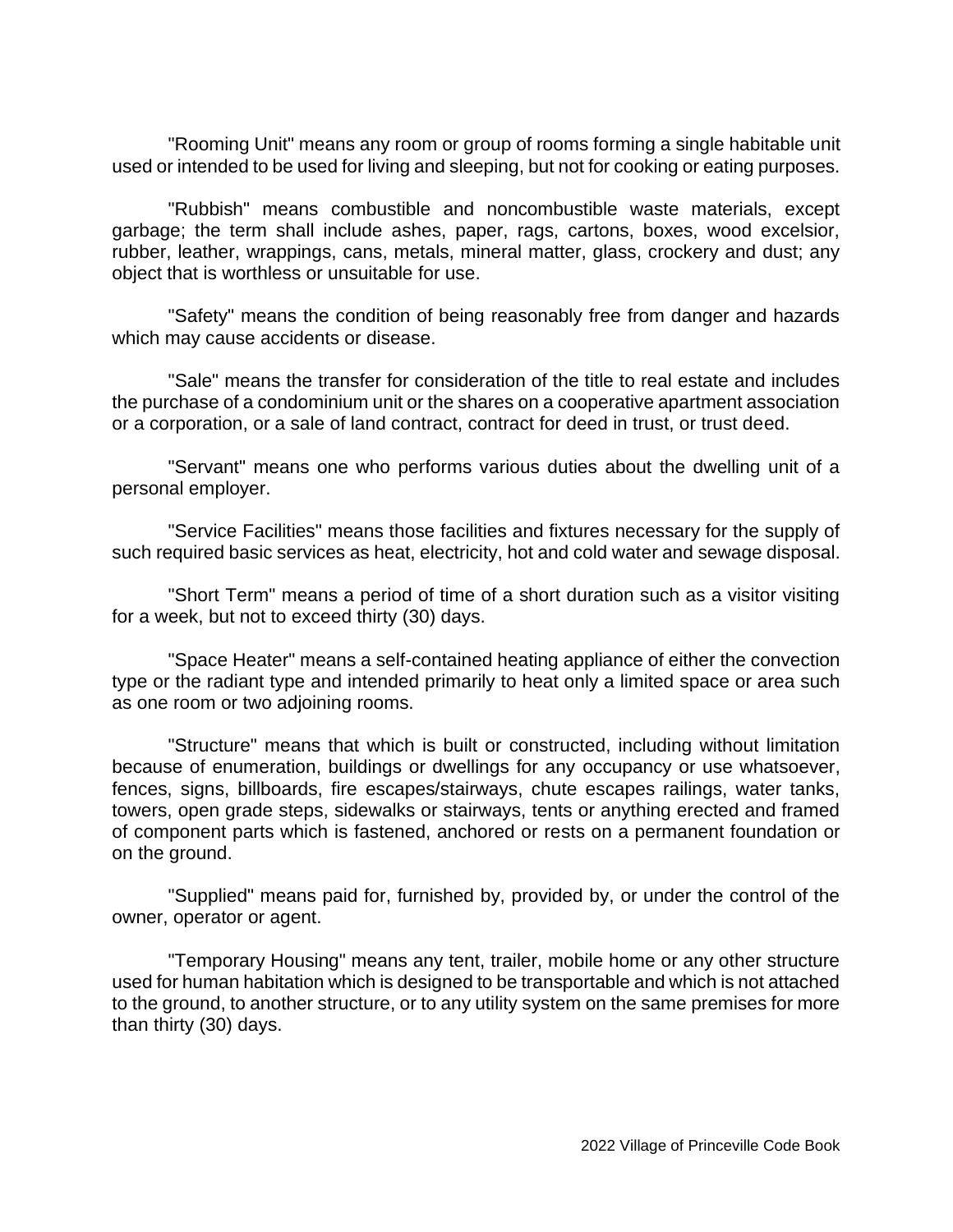"Tenant" means a person, persons, co-partnership, firm or corporation occupying or using a building, structure, dwelling or premises or any part or parts thereof owned by another.

"Toxic Substance" means any chemical product applied on the surface of or incorporated into any structural or decorative material which constituted a potential hazard to human health at acute or chronic exposure levels, as defined by the Illinois Environmental Protection Agency or the United States Environmental Protection Agency, which is modified as new substances are developed.

"Trash" means the same definition as "Rubbish" defined herein.

"Unsanitary Conditions" means a condition constituting a danger or hazard to the health of a person or persons occupying or frequenting a building, structure, dwelling or premises, or to the general public.

"Variance" means a difference between that which is required or specified and that which is a grant of relief from what is required or specified by the appropriate authorities.

"Ventilation" means the process of supplying and removing air by natural or mechanical means to or from any space.

"Yard" means an open space, on the same zoning lot with a building, structure or dwelling unoccupied and unobstructed from its lowest level to the sky, except as may otherwise be permitted in the applicable zoning ordinance. A yard extends along a lot line and to a depth or width specified in the yard requirements of the zoning ordinance.

**§15.24.030 Exterior Premises Conditions.** The owner of the premises shall be responsible for maintaining such premises in compliance with the requirements of this Section. No person shall occupy as owner-occupant or let to another for occupancy use any such premises which do not comply with the following requirements:

- A. Vacant Structures and Land All vacant buildings, structures, dwellings and premises and/or vacant land, shall be maintained in a clean, safe, secure and sanitary condition as provided herein so as not to cause blight or adversely affect the public health, safety and welfare.
- B. Litter/Sanitation All vacant land, exterior property areas and premises shall be maintained in a clean, safe and sanitary condition free from any accumulation of rubbish, litter, garbage, building materials, abandoned and/or inoperable motor vehicles, junk vehicles, tall weeds, grasses, brush or tree trimming and other similar materials.
- C. Refuse Containers All garbage/rubbish shall be stored in containers. The owner of any building with more than three dwelling units shall provide bulk refuse containers with close fitting covers of an adequate capacity to meet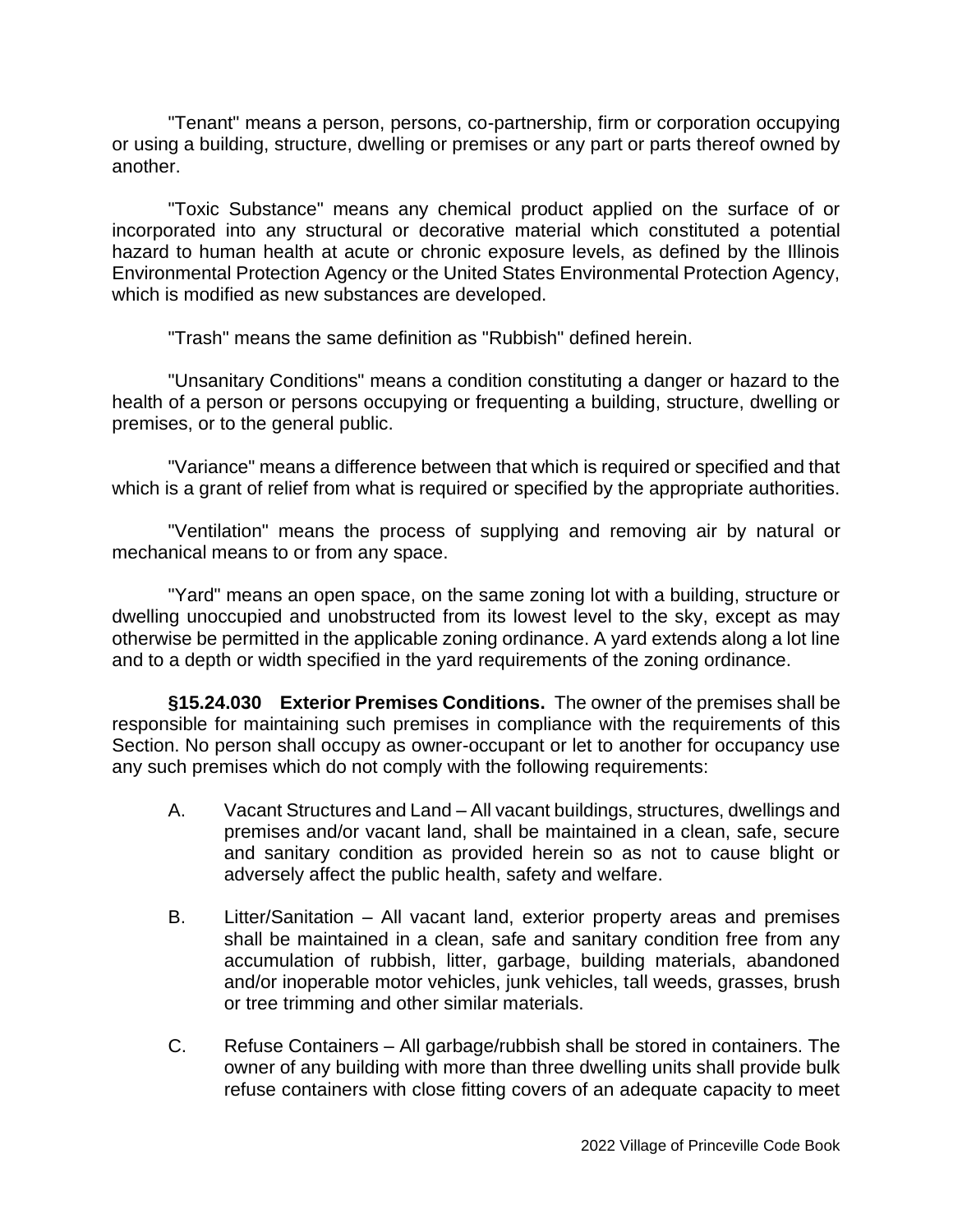the needs of the occupants of such building and shall arrange for ample pick-up to control any overflow of refuse.

- D. Grading and Drainage All premises shall be graded and maintained so as to prevent the accumulation of stagnant water thereon, or within any building, structure or dwelling located thereon. This shall not apply to Village approved detention ponds, retention ponds or drainage swales.
- E. Downspout/Gutter/Sump Pump Discharge All gutters and downspouts shall be securely and firmly fastened to the building, structure or dwelling and shall be free of debris. Gutter, downspout and sump pump discharge shall be retained upon the premises and directed away from adjacent properties.
- F. Insect/Rodent Control An owner of a building, structure, dwelling or property shall be responsible for the extermination of insects, rats, vermin, rodents or other pests in all exterior areas of the premises of a single-family dwelling. Whenever infestation exists in the shared or public parts of the premises of other than a single-family dwelling, extermination shall be the responsibility of the owner. Every owner/operator shall maintain the premises in a "pest proof" fashion by preventing the presence of insects, rodents and other vermin. This maintenance shall include construction which will prevent the ingress or egress of such animals or insects to or from the premises, or from gaining access to food, water or harborage. Such maintenance shall consist of the closing of openings in the foundation, rooms, walls, sidewalk gratings and other places that may be reached by such animals or insects by climbing, flying, or burrowing, and by the use of materials impervious to rat gnawing.
- G. Sidewalks/Driveways/Public Areas All sidewalks, steps, driveways, parking spaces and similar paved areas for public use shall be kept in a proper state of repair and free of all mud and other debris. If any sidewalk or driveway or portion thereof by virtue of its state of repair shall constitute a danger to public health and safety, the sidewalk or driveway or portion thereof shall be replaced or repaired.
- H. Landscaping.
	- 1. No premises shall contain an uncontrolled growth of weeds and/or grasses. All premises shall be frequently mowed. It is unlawful for any owner/operator of any premises, lot or tract of land within the Village to:
		- a. Permit weeds, grass or undergrowth to grow over a height of nine (9) inches or more from the ground;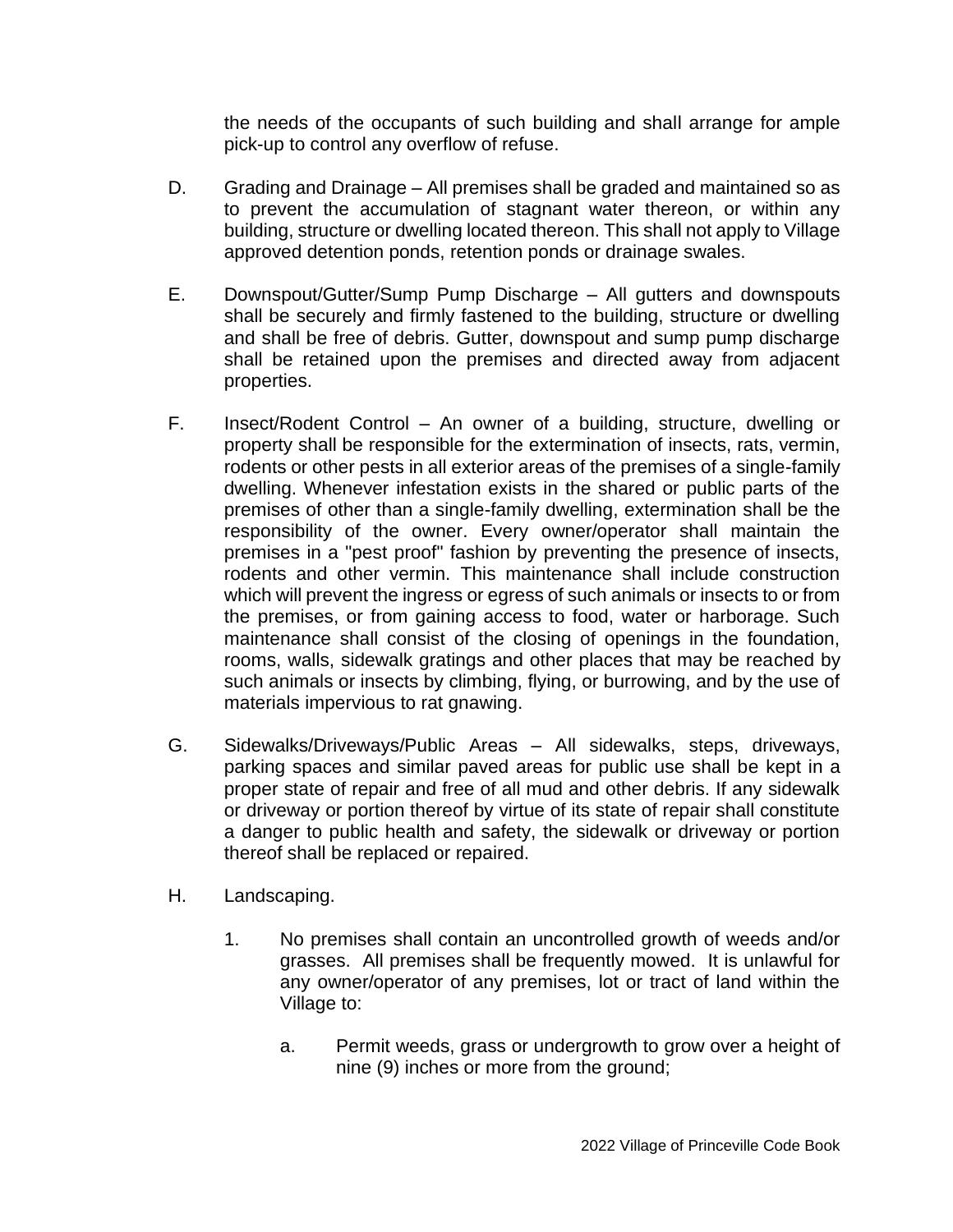- b. Permit dead trees to remain on the premises, lot or tract of land;
- c. Permit the growth upon any premises, lot or tract of land of any noxious weeds, such as jimson, burdock, ragweed, chokeweed, cockleburs and barberry bushes.
- 2. Every owner/operator shall:
	- a. Maintain any plant growth in a pruned and fertilized fashion;
	- b. Remove and discard fallen limbs, stumps, roots, obnoxious growth and branches within five (5) business days;
	- c. Remove and discard dead and dying trees or other unnatural growth which have rotted or are in a deteriorating condition within five (5) business days;
	- d. Trim all trees, hedges, shrubs and other plantings so as to avoid interference with or obstruction to persons or vehicles passing on public ways, easements or adjoining private property.
- I. Exhaust Vents A person shall not construct, maintain or operate pipes, ducts, conductors, fans or blowers discharging gases, steam vapor, hot air, grease, smoke odors or other gaseous or particulate wastes so as to discharge directly upon abutting or adjacent public and private property or that of another tenant.
- J. Accessory Structures, Fences and Sheds.
	- 1. All accessory structures, including detached garages, fences, sheds and walls, shall be maintained in a structurally sound condition and kept in compliance with the code. All garages must have doors installed and maintained in good working order.
	- 2. All exterior surface materials, including wood, vinyl, composition or metal siding, shall be maintained in a weatherproof condition, properly surface coated and kept free of peeling paint and graffiti. Such structures shall be kept in good repair so as not to become a harborage for rats, rodents or insects.
	- 3. It is unlawful for any owner or operator to place a temporary or snow fence on the property, except for short periods of time attendant to construction on the side for which a Village building permit has been issued. Every owner/operator shall maintain all fences in good repair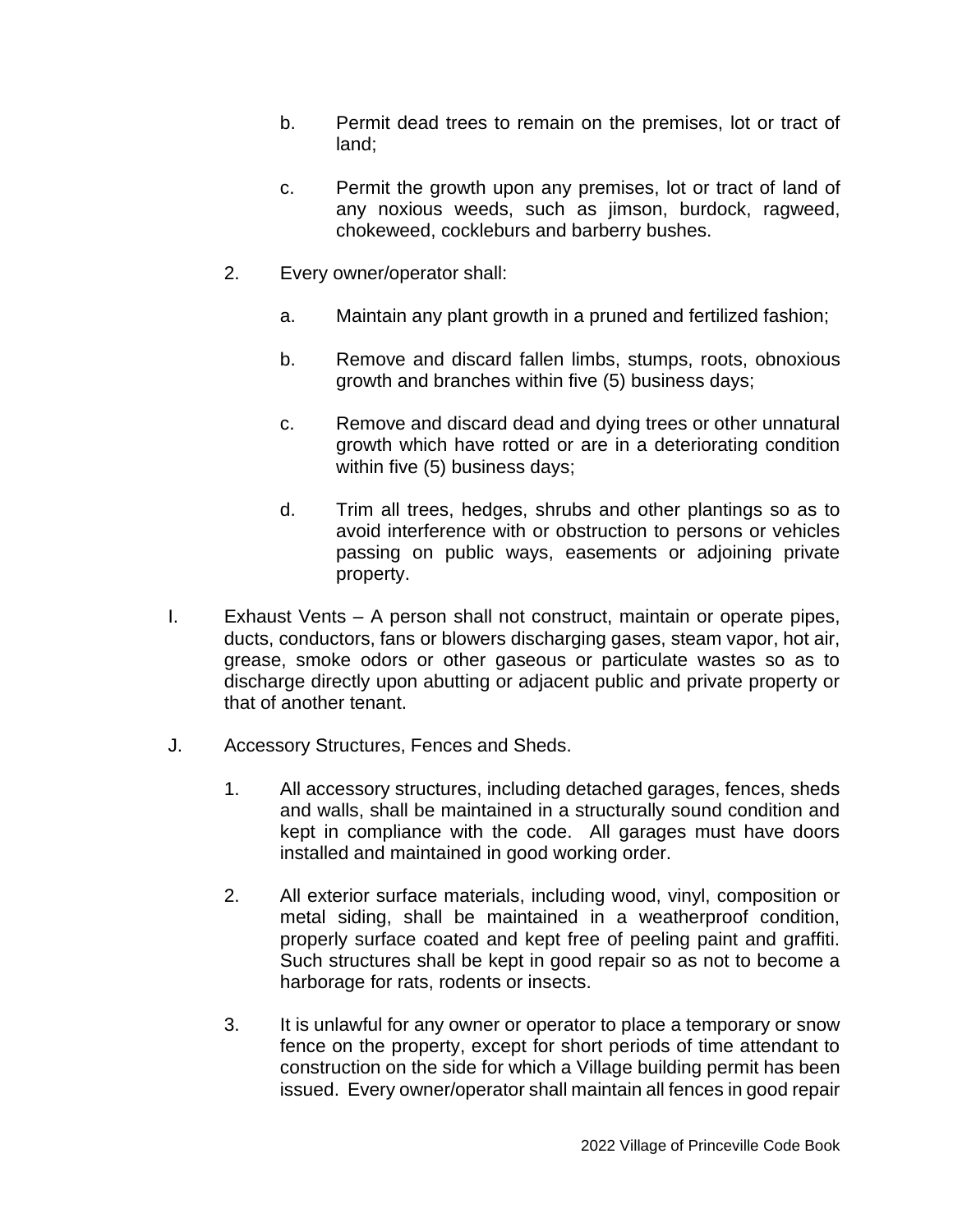and keep them free from rips or missing members. All fences shall be constructed of sturdy, permanent material and be supported by rigid permanent supports, as per Village Code specifications. The owner/operator shall protect all metal or wood fence materials, except decay-resistant woods, against decay by using paint or other preservative materials.

- K. Graffiti The owner of the premises shall be responsible for the removal of any and all graffiti placed upon any building, structure, dwelling, garage, driveway, fence or walkway on such premises within forty-eight (48) hours of being notified.
- L. Litter Throwing or depositing garbage or refuse of any kind, including but not limited to cans, bottles, paper and plastic in any street, alley, park or public way within the Village is unlawful.

**§15.24.040 Exterior Structure.** The operator, owner or occupant of the premises shall be responsible for maintaining the exterior of the building, structure or dwelling on such premises in accordance with the requirements of this Section. No person shall occupy as owner-occupant or let to another for occupancy use any such premises which do not comply with the requirements of this Section. The exterior of a building, structure or dwelling shall be maintained in a structurally sound and sanitary condition so as not to pose a threat to the health and safety of the occupants and so as to protect the occupants from the outer environment.

- A. Structural Members All supporting structural members of all buildings, structures and dwellings shall be kept in a structurally sound condition, free of deterioration and capable of safely bearing the loads that normal use may cause to be placed thereon.
- B. Exterior Surfaces (Foundations, Walls, Roof).

'

- 1. Every foundation, exterior wall, roof and all other exterior surfaces shall be maintained in a workmanlike state of maintenance and repair and shall be kept in such condition as to exclude rats, birds, insects and rodents.
- 2. All exterior surfaces shall be maintained free of broken glass, loose shingles, crumbling stone or brick, peeling paint, holes, breaks, loose or rotting boards or timbers, and any other conditions which might admit rain or dampness to the interior portions of the walls/ceiling and/or reflect deterioration or inadequate maintenance of the building, structure or dwelling.
- C. Foundation Walls All foundation walls shall be maintained so as to carry the safe design and operating loads of the building, structure or dwelling;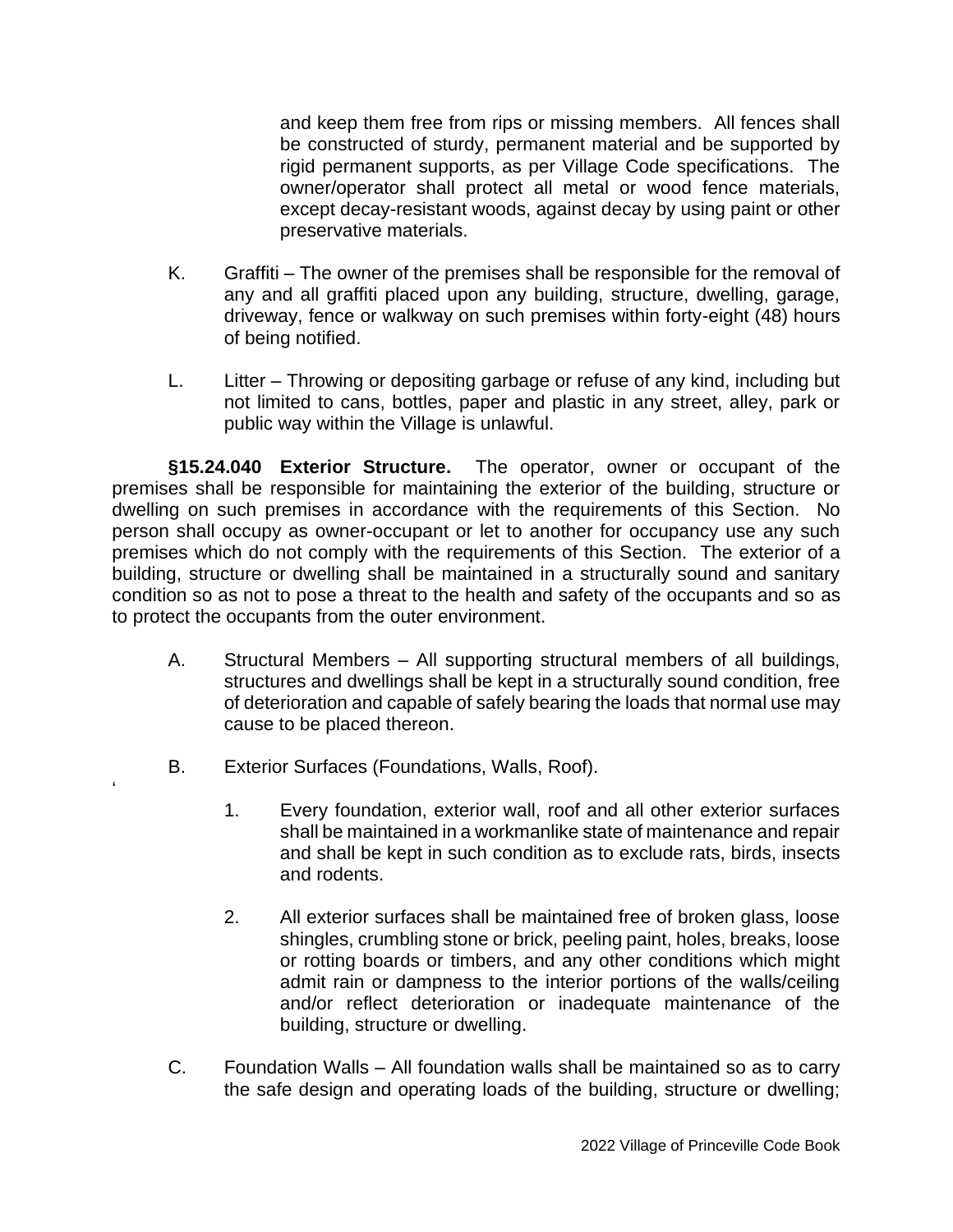said walls shall be maintained plumb and free from open cracks and breaks so as not to be detrimental to the public safety and welfare.

- D. Exterior Walls Every exterior wall shall be free of holes, breaks, loose or rotting boards or timbers, paint and any other conditions which might admit rain or dampness to the interior portions of the walls or to the occupied spaces of the building, structure or dwelling. All exterior surface materials, including wood, vinyl, composition or metal siding, shall be maintained in a weather-proof condition and shall be properly surface coated/painted when required to prevent deterioration.
- E. Roofs, Soffits, Facia, Cornice, Eaves, Gutters and Downspouts The roof, soffits, facia, cornice and eaves shall be structurally sound, tight and not have defects which admit rain; roof drainage shall be adequate to prevent rain water from causing dampness in the walls, ceilings or interior portions of the building, structure or dwelling. Tarps or other plastic covering do not serve as an adequate alternative and will only be permitted as a temporary covering for up to seven (7) business days. Gutters and downspouts shall be installed and maintained as specified in the Village codes. All gutters and downspouts shall be securely and firmly fastened to the building, structure or dwelling and shall be free of debris or leaves. The discharge of gutters and downspouts shall be retained upon the premises and directed away from adjacent properties in a manner that does not create a public nuisance.
- F. Decorative Features All cornices, entablatures, belt courses, corbels, terracotta trim, wall facings and similar decorative features shall be maintained in good repair with proper anchorage and in a safe condition.
- G. Signs, Marquees, Fire Escapes, Awnings and Overhead Extensions All canopies, marquees, signs, awnings, stairways, fire escapes, standpipes, exhaust ducts and similar overhead extensions shall be maintained in good repair and be properly anchored so as to be kept in a safe and sound condition. They shall be protected from the elements and against decay and rust by the periodic application of weather-coating material such as paint or other protective treatments.
- H. Chimneys All chimneys, cooling towers, smoke stacks and similar appurtenances shall be maintained in a structurally safe, sound condition and in good repair and shall not have any loose or missing mortar or materials. All exposed surfaces of metal or wood shall be protected from the elements and against decay or rust by periodic application of weathercoating material such as paint or similar surface treatments.
- I. Stairs, Porches and Balconies Every exterior stair, steps, porch, balcony and all appurtenances attached thereto shall be so constructed as to be safe to use and capable of supporting the loads to which it is subjected, and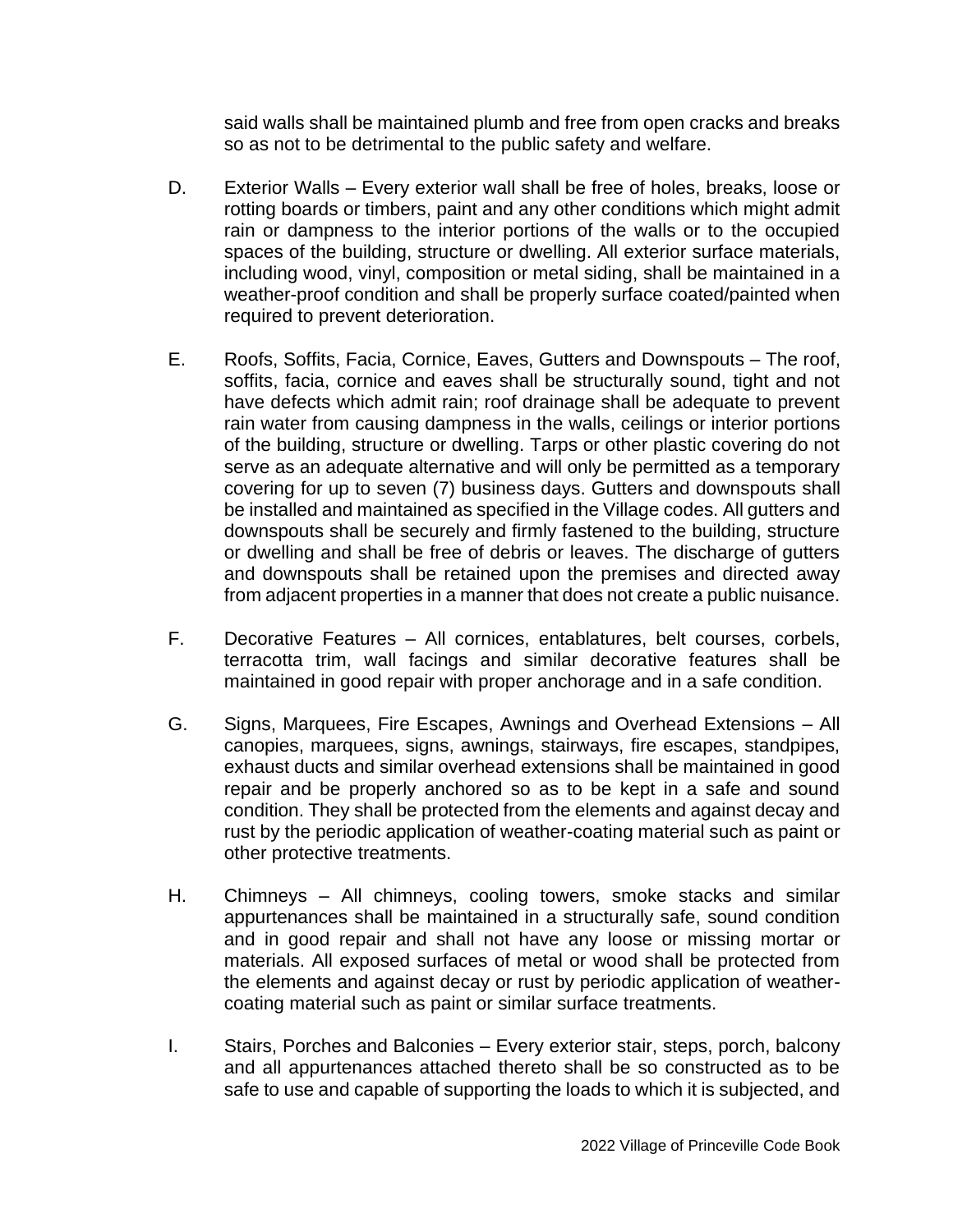shall be kept in sound condition and good repair. Exterior steps or stairs shall have uniform risers and uniform treads. Exterior stairs and every porch, which are more than two risers high, shall have handrails so located and of such design as to be safe to use and capable of supporting the loads to which it is subjected. Every handrail or railing shall be firmly fastened and must be maintained in good condition. Properly balustrade railings no less than thirty (30) inches in height and spaced no more than five (5) inches apart, vertically or horizontal, and capable of bearing normally imposed loads as required, shall be placed on the open portions of stairs, balconies, landings and stairwells.

- J. Weather tight Windows/Doors Every window sash shall be fully supplied with glass window panes or an approved substitute which contain no open cracks or holes. Every window and door shall be fitted reasonably in its frame and be weather tight and rodent and insect proof. Weather stripping shall be used to exclude wind or rain from entering the building, dwelling or structure. Every door hinge, door latch, door and window shall be maintained in good working condition.
- K. Window, Skylight and Door Frames Every window, skylight, door and frame shall be constructed and maintained in such relation to the adjacent wall construction so as to exclude rain as completely as possible and substantially exclude wind from entering the building, dwelling or structure. Every window, skylight and door shall be fitted reasonably in its frame and be weather tight. Windows, skylights, doors and frames shall not be boarded up except temporarily in the event of a fire or other emergency and then only for a period not to exceed sixty (60) days.
- L. Glazing Every required window sash shall be fully supplied with glazing materials which are without open cracks or holes.
- M. Openable Windows Every window, other than a fixed window, shall be capable of being easily opened and shall be held in position by window hardware.
- N. Door Hardware Every exterior door, door hinge and door latch shall be maintained in good condition. Door locks in dwelling units shall be in good repair and be capable of rightly securing the door. No person shall let to another for occupancy any dwelling or dwelling unit unless all exterior doors of the dwelling are equipped with functioning locking devices. Locks which can be secured from the exterior of the dwelling or dwelling unit which cannot be unlocked from the interior are expressly prohibited.
- O. Insect Screens–Storm Doors/Windows Every door and window or other outside opening used for ventilation purposes shall be supplied with approved sixteen (16) mesh screening and storm door/storm windows;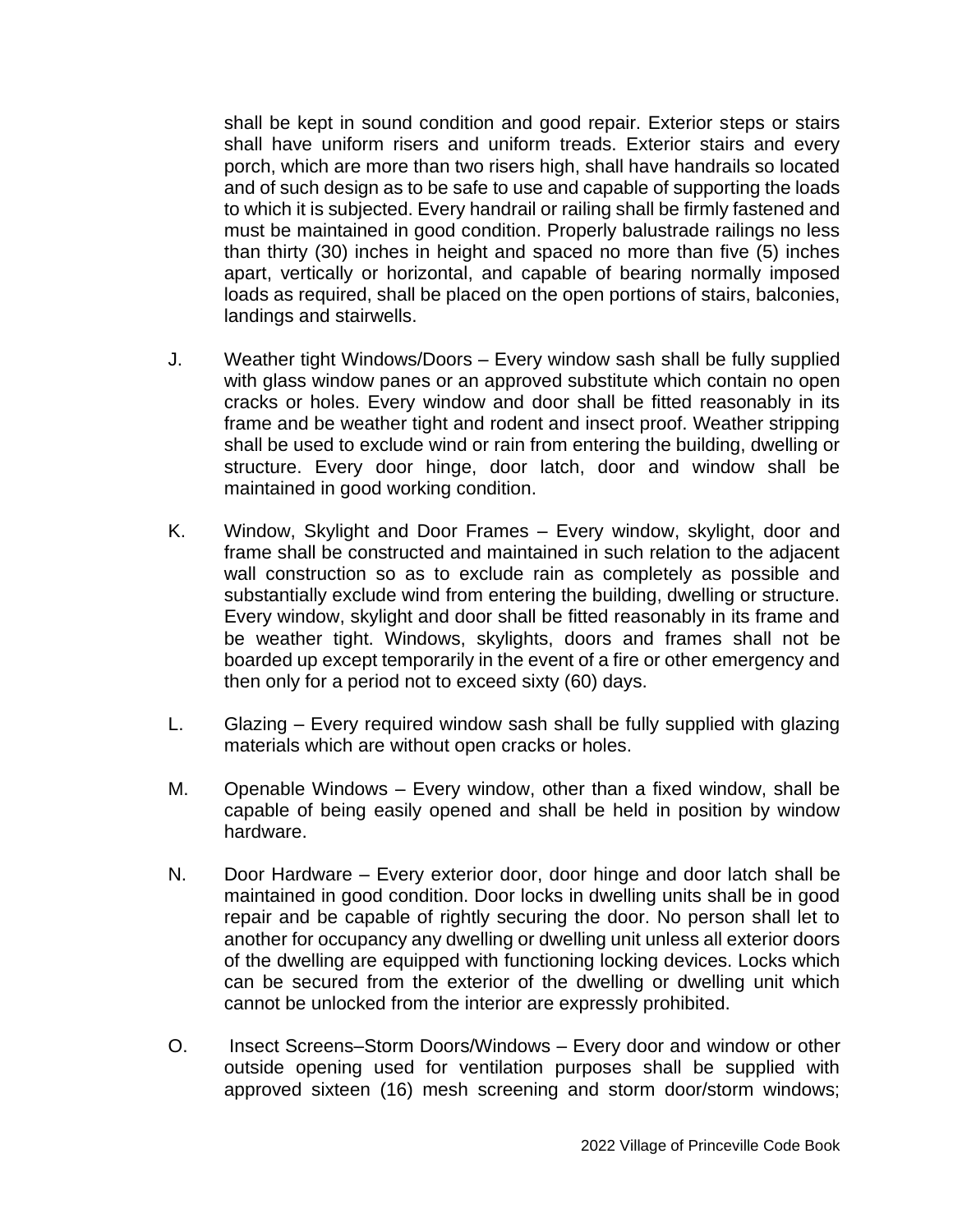every swinging screen door or storm door shall have a self-closing device in good working condition. Windows located at or near ground level shall be supplied with adequate screens to prevent entry of rats or rodents into the building, structure or dwelling. Screens shall not be required in any dwelling units or rooms above the fifth floor.

- P. Basement Hatchways Every basement or cellar hatch-way shall be so constructed and maintained as to prevent the entrance of rodents, rain, rats, insects and surface water drainage into the building, structure or dwelling.
- Q. Guards for Basement Windows Every basement or cellar window which is openable shall be supplied with rodent-proof shields or storm windows or other material affording protection against the entry of rats, rodents, or insects.
- R. Matching Exterior Repairs Whenever repair, replacement or maintenance of exterior walls or roofs is required, such repair, replacement or maintenance shall be undertaken so as to match, conform and be consistent with the existing exterior.
- S. Exterior Accessories Mailboxes, television antennas, doorbells, coachlights, entrance lights, and other exterior accessories, shall be securely and firmly fastened to the dwelling and maintained in good repair and working condition.
- T. Sump Pump Discharge Sump pump discharge shall be directed away from adjacent properties and retained on the premises. Tying of sump pump discharge directly into the sewer system is prohibited.
- U. Exterior Maintenance The exterior finish of all buildings, structures and dwellings shall be maintained; chipped and peeling paint shall be removed and replaced with new materials, damaged and deteriorated walls shall be removed, replaced or resurfaced, failing mortar shall be reconditioned and tuck-pointed. Damaged or deteriorated roof; doors and windows shall be repaired and/or replaced to a structurally sound condition. Fences, porches, stairways, balconies and entrances shall be maintained in good condition and repair, and protected by weather resistant materials.
- V. Lead-Based Paint Lead-based paint with a lead content of more than onehalf of one percent shall not be applied to any interior or exterior surface of a building, structure, dwelling, dwelling unit or child care facility, including fences and outbuildings at these locations. Existing interior and exterior painted surfaces of buildings, structures, dwelling units and child care facilities that contain an excess of one-half of one percent lead shall be removed or covered with paneling or other suitable covering approved by the code enforcement officer.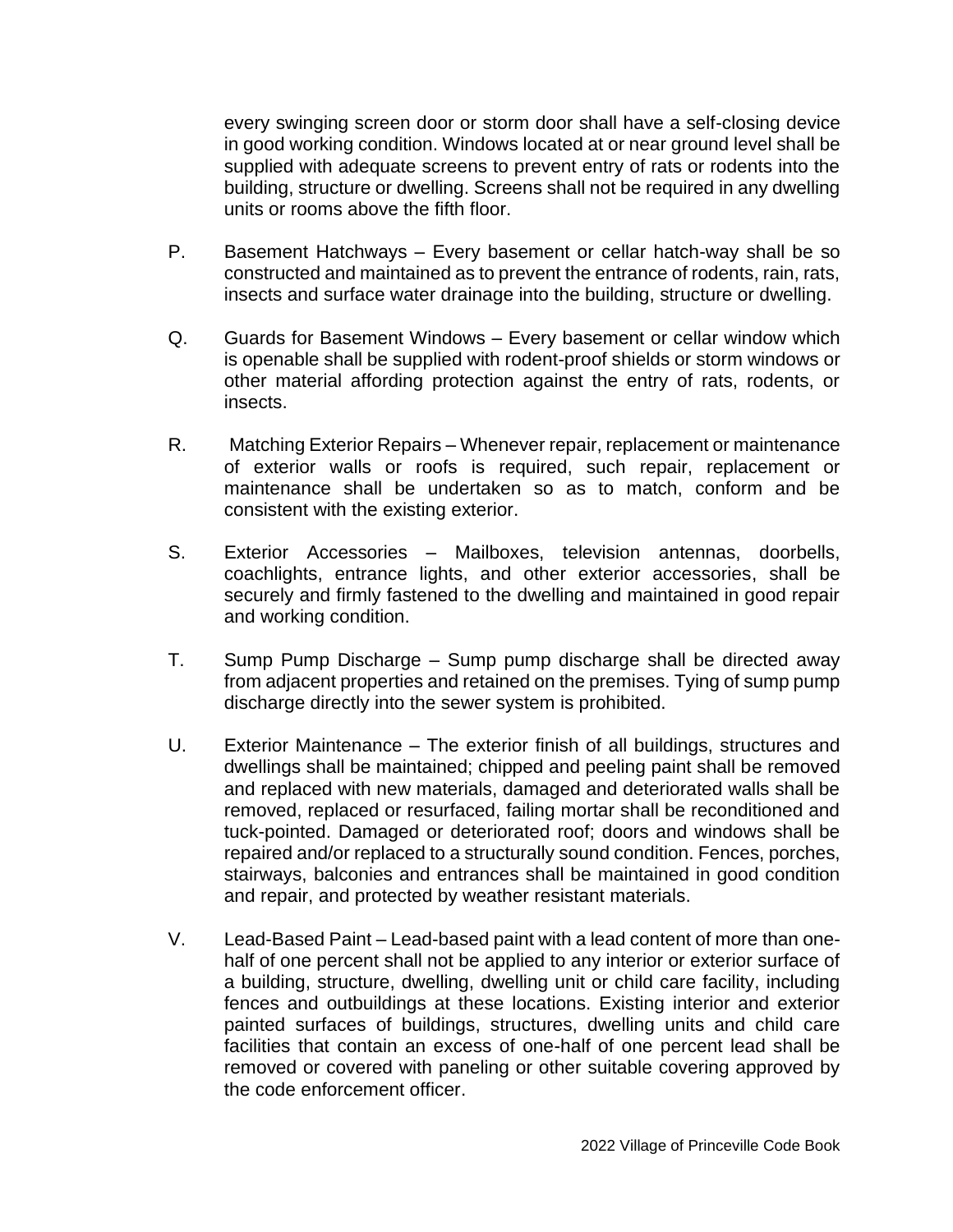**§15.24.050 Interior Structure.** The operator, owner or occupant of the premises shall be responsible for maintaining the interior of the building, structure or dwelling of such premises in accordance with the requirements of this Section. No person shall occupy as owner-occupant or let to another for occupancy use any such premises which do not comply with the requirements of this Section. The owner of a building, structure or dwelling shall maintain the interior and its equipment, in a structurally sound and sanitary condition so as not to pose a threat to the health, welfare and safety of the occupants and shall protect the occupants from the environment.

- A. Structural Members The supporting structural members of every building, structure or dwelling shall be maintained in a structurally sound condition, not showing any evidence of deterioration which would render them incapable of carrying the imposed loads which they were intended to carry.
- B. Interior Surface All floors, walls, ceilings, windows, doors and other interior surfaces shall be maintained in good, clean, sanitary, working condition and shall be substantially rodent proof; free of holes, free of large cracks in wallboard, paneling or other material.
- C. Safe Condition Every interior floor, interior wall, ceiling, inside stair, every enclosed porch and every appurtenance thereto shall be safe to use and capable of supporting the loads that normal use may cause to be placed thereon and shall be kept in sound condition and good repair. Every inside stair or step shall have uniform risers, uniform treads, and handrails for two (2) or more steps.
- D. Lead-Based Paint Lead-based paint with a lead content of more than onehalf of one percent shall not be applied to any interior or exterior surface of a building, structure, dwelling, dwelling unit or child care facility, including fences and outbuildings at these locations. Existing interior and exterior painted surfaces of buildings, structures, dwelling units and child care facilities that contain an excess of one-half of one percent lead shall be removed or covered with paneling or other suitable covering approved by the code enforcement officer.
- E. Bathroom, Kitchen and Other Floors Every water closet compartment, bathroom and kitchen floor surface shall be constructed and maintained so as to be substantially impervious to water; to prevent leaking into adjacent rooms and so as to permit such floor to be easily kept in a clean and sanitary condition. All other floors shall be constructed and maintained in a structurally sound condition and capable of supporting anticipated loads.
- F. Plumbing Fixtures Every plumbing fixture and all water and waste pipes shall be properly installed and maintained in good sanitary working condition, free from defects, leaks and obstruction.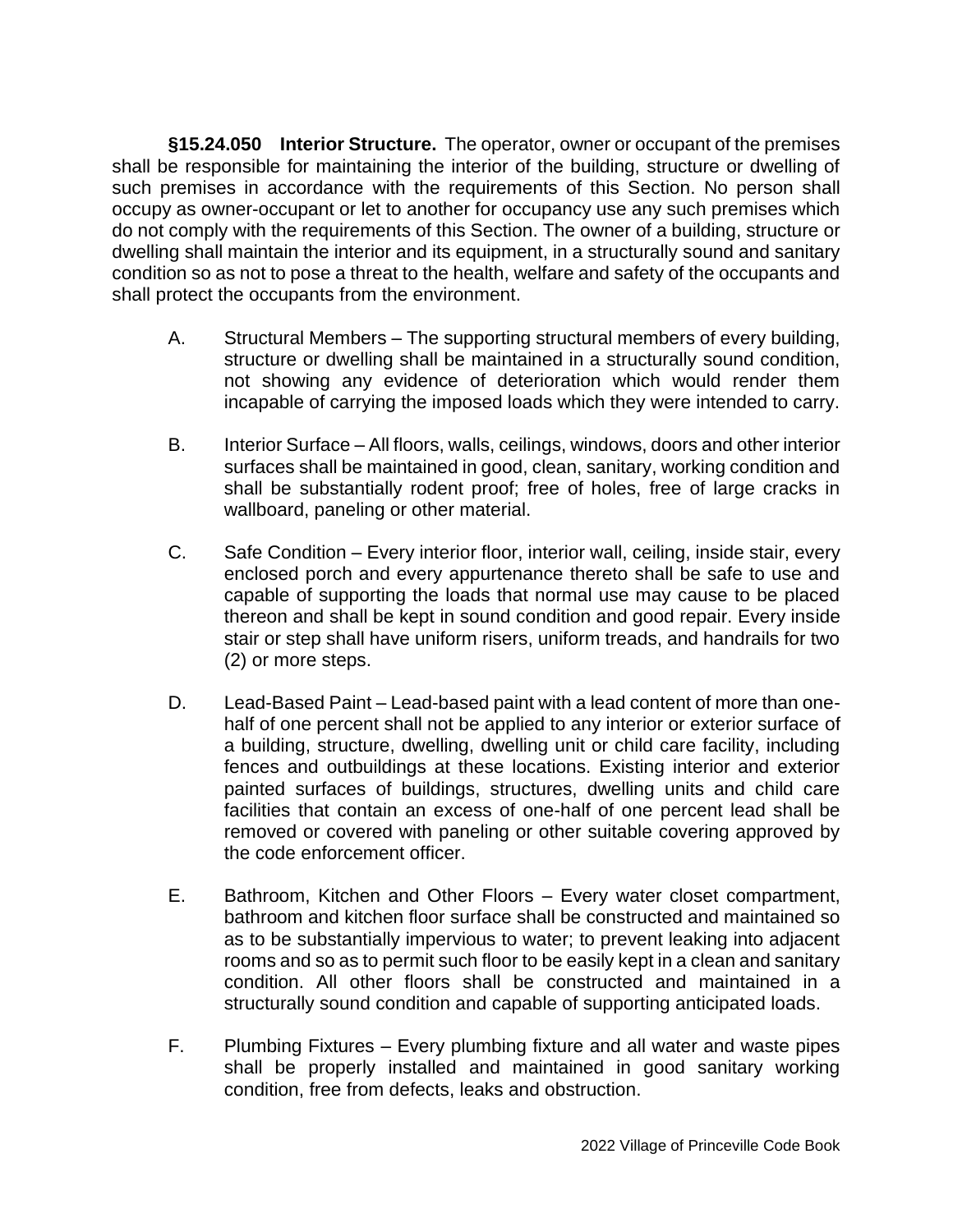- G. Facilities Equipment–Utilities Every supplied facility, piece of equipment or utility which is required under this code shall be maintained in satisfactory working condition so that it will function safely and effectively.
- H. Free from Dampness Cellars, basements and crawl spaces, in every building, structure or dwelling shall be maintained reasonably free from damp conditions likely to lead to decay, mold or deterioration of the structure.
- I. Sanitation The interior of every building, structure or dwelling shall be maintained in a clean and sanitary condition free from any accumulation of rubbish, refuse or garbage. Rubbish, garbage and other refuse shall be properly kept inside temporary storage facilities as required by this code. Garbage or refuse shall not be allowed to accumulate or be stored in public hallways or stairways.
- J. Rat Proofing Every building, structure, dwelling, multiple dwelling or accessory structure and the premises on which it is located, shall be maintained in a rat-free and rat-proof condition. All openings in the exterior walls, foundations, basements, ground or first floors and roofs which have a one-half (1/2) inch diameter or more opening shall be rat proofed in an approved manner if they are within forty-eight (48) inches of the existing exterior ground level, or if they may be reached by rats from the ground by climbing unguarded pipes, wires, cornices, stairs, roofs and other items such as trees or vines or by burrowing. All sewers, pipes, drains or conduits and openings around such pipes and conduits shall be constructed to prevent the ingress and egress of rats to or from a building, structure, dwelling, multiple dwelling or accessory structure.
- K. Exit Facilities All interior stairs and railings and other exit facilities of every building, structure dwelling shall be maintained in sound condition and good repair by replacing treads and risers that evidence excessive wear or are broken, warped or loose. Every inside stair shall be so constructed and maintained as to be safe to use and be capable of supporting the anticipated loads.
- L. Stairs, Porches and Railings Adequate interior stairs, porches, railings and/or other exit facilities shall be provided in every structure, and shall be maintained in a structurally sound and safe condition.
- M. Handrails Every interior stairwell and every interior flight of stairs, which is more than two (2) risers high, shall have handrails and every open portion of a stair, porch, landing and balcony which is more than thirty (30) inches above the floor or grade below shall have guardrails. Every handrail, railing and guardrail shall be firmly fastened and capable of bearing normally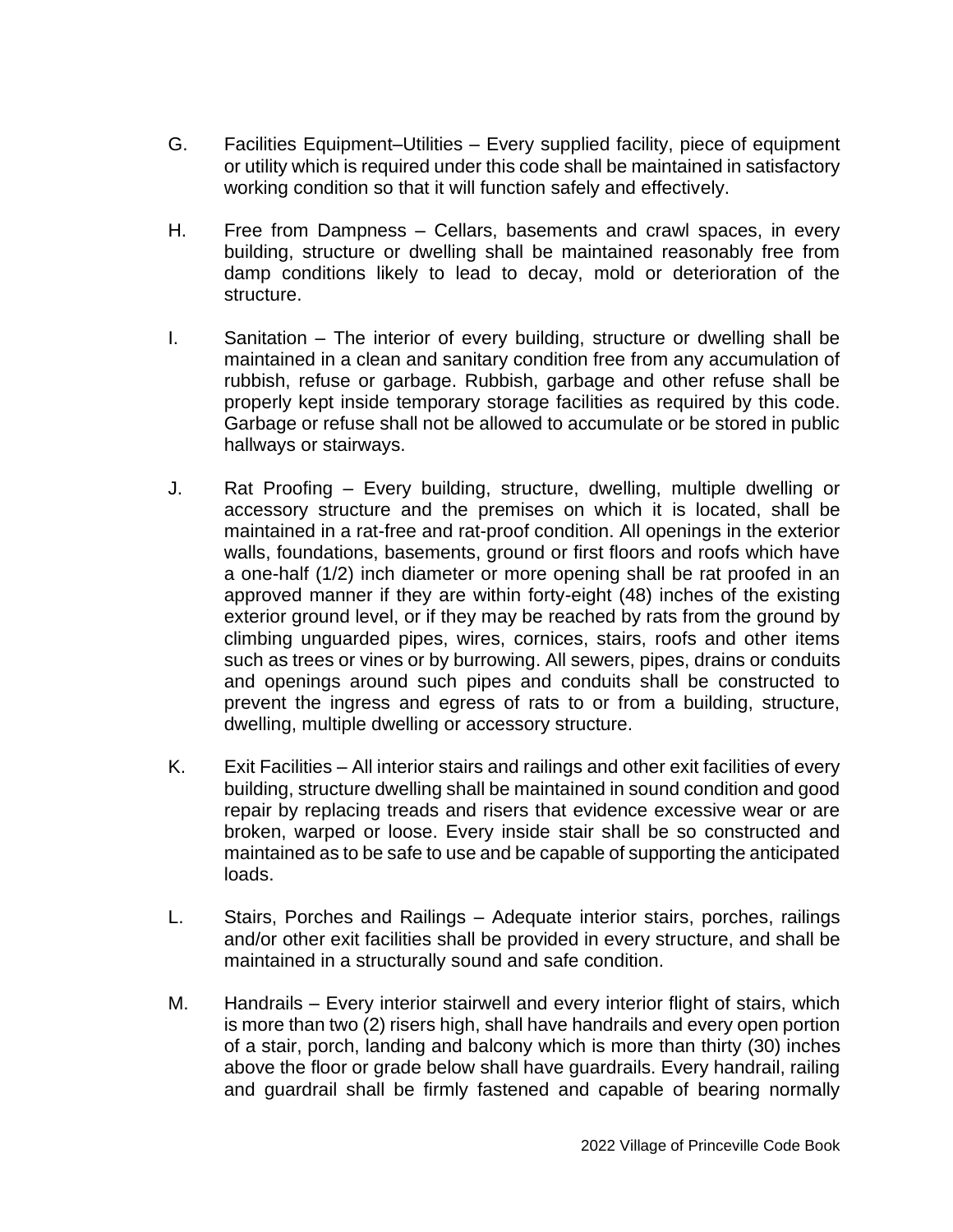imposed loads and shall be maintained in good condition. Properly balustrade railings, spaced no more than five (5) inches apart, capable of bearing normally imposed loads as required, shall be placed on the open portions of stairs, balconies, landings and stairwells.

- N. Storage of Drugs/Poisons Each dwelling unit shall have facilities for the safe storage of drugs and household poisons.
- O. Fire/Smoke Detectors All buildings of residential or mixed occupancy shall be equipped with approved smoke detectors in the manner prescribed as follows: smoke detectors shall be installed outside of each separate sleeping area in the immediate vicinity of the bedrooms and on each additional story of the family living unit including basements, but excluding crawl spaces and unfinished attics. The approved smoke detector shall be installed on the ceiling and at least six (6) inches from any wall and thirtysix (36) inches from any cold air return or warm air vent. The approved smoke detector may be installed on a wall, located from six (6) inches to twelve (12) inches from the ceiling and thirty-six (36) inches from any cold air return or warm air supply vent, and within fifteen (15) feet of all rooms used for sleeping purposes, with not less than one detector per living level. All multiple dwellings and buildings of mixed occupancy having any residential units shall contain not less than one approved smoke detector at the uppermost ceiling of all interior stairwells. All approved smoke detectors herein required shall be placed and installed per the National Fire Protection Association Life Safety Code and maintained in working condition.
- P. Carbon Monoxide Detectors All buildings of residential or mixed occupancy shall be equipped with approved carbon monoxide detectors in accordance with State of Illinois law.

**§15.24.060 Space Requirements.** No person shall occupy or let to be occupied any dwelling or dwelling unit, for the purpose of living therein, which does not comply with the following requirements; the owner shall be responsible for maintaining such building, structure or dwelling in compliance with these requirements:

A. Dwelling Units – The maximum occupancy of any dwelling unit shall not exceed the lesser value of the following two requirements:

- 1. For the first occupancy of a dwelling unit there shall be at least two hundred (200) square feet of floor area and there shall be at least one hundred fifty (150) square feet of floor area for every additional occupancy thereof; the floor area to be calculated on the basis of total habitable room area.
- 2. No more than one family or two occupants shall occupy a dwelling unit. For purposes of this property maintenance code, "family" shall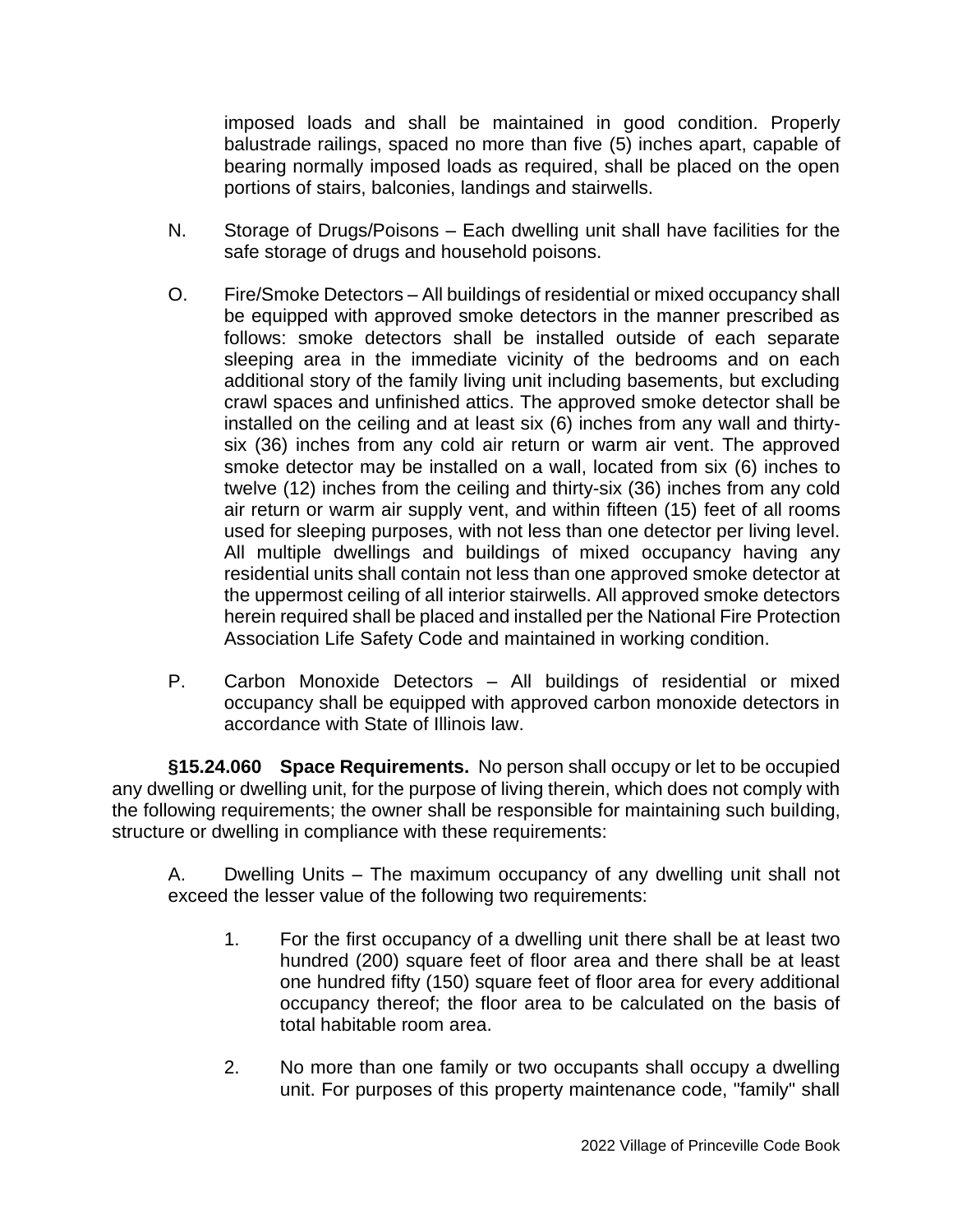be defined as one or more persons related by blood, marriage or adoption; or five or fewer persons, all of whom are not necessarily related to each of the others by blood, marriage or adoption, all living together as a single housekeeping unit and using common kitchen facilities (that is, an unrelated family).

- B. Sleeping Area Every room occupied for sleeping purposes by one occupant shall contain at least seventy (70) square feet of floor area and every room occupied for sleeping purposes by more than one person shall contain at least fifty (50) square feet of floor area for each additional occupant thereof.
- C. Access.
	- 1. No dwelling or dwelling unit containing two or more sleeping rooms shall have room arrangements such that access to a bathroom or water closet compartment intended for use by occupants of more than one sleeping room can be had only by going through another sleeping room; nor shall room arrangements be such that access to a sleeping room can be had only by going through another sleeping room. A bathroom or water closet compartment shall not be used as the only passageway to any habitable room, hall, basement or cellar or to the exterior of the dwelling unit.
	- 2. Every dwelling unit shall be arranged in such a manner that each room is accessible from every other room, rooms or other areas not exclusively a part of such dwelling unit except through a doorway equipped with a door and a lock.
- D. Overcrowding If any dwelling unit is overcrowded, the code enforcement officer may order the number of persons sleeping or occupying the room to be so reduced that it shall not exceed the maximum occupancy permitted in subsection A of this Section.
- E. Ceiling Height.
	- 1. At least one-half of the floor area of every habitable room shall have a clear ceiling height of at least seven and one-half (7 1/2) feet; the floor area of that part of any room which is less than five (5) feet shall not be considered as part of the floor area in computing the total floor area of the room for the purpose of determining the maximum permissible occupancy thereof.
	- 2. All public corridors and hallways shall have a ceiling height of not less than seven and one-half (7 1/2) feet. Hallways within dwelling units shall have a ceiling clearance of not less than seven (7) feet.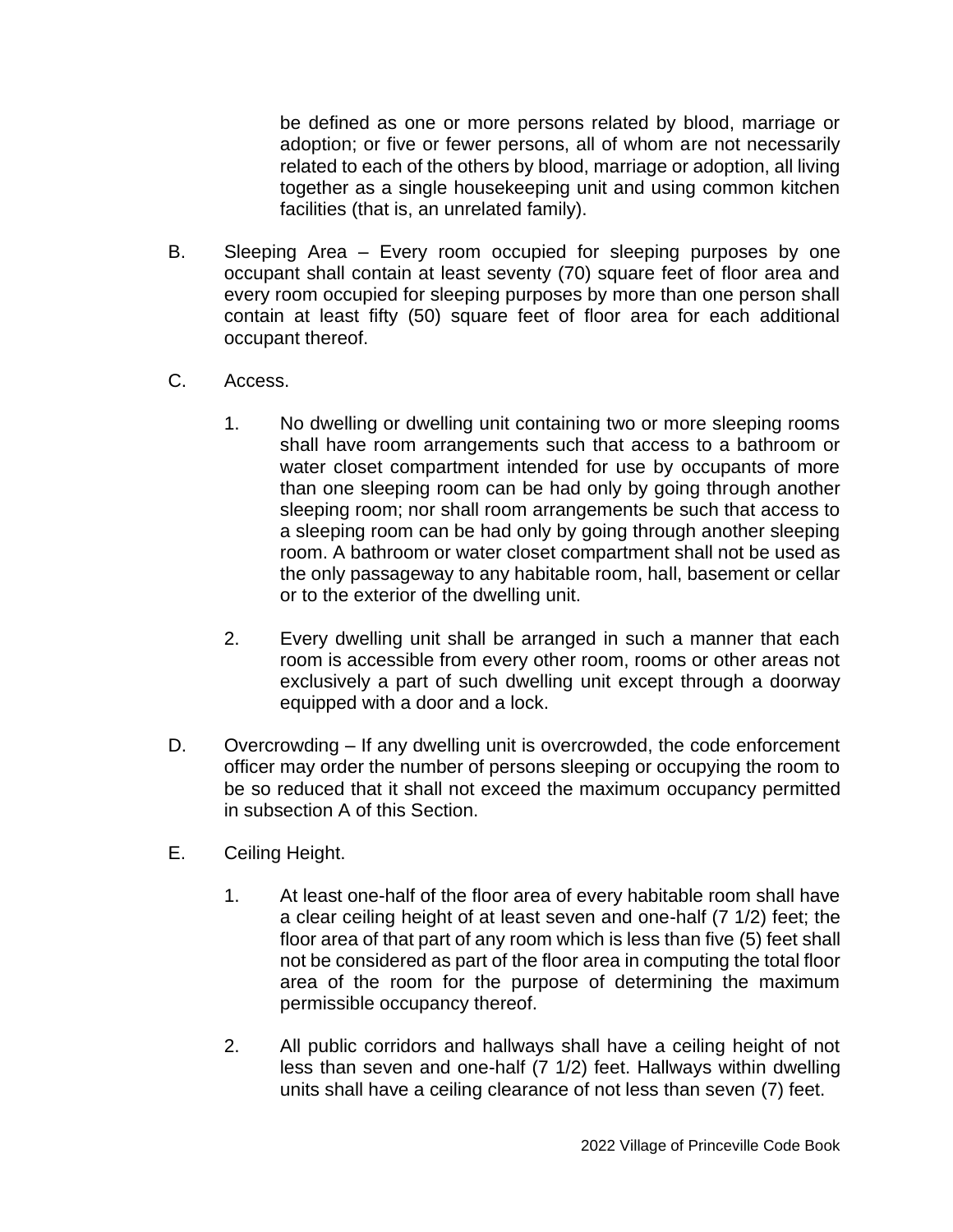- 3. Bathroom/toilet compartments and utility non-habitable basement rooms shall have a ceiling clearance of not less than seven (7) feet.
- F. Closet Space Every dwelling unit shall have at least four (4) square feet of floor-to-ceiling height closet space for the personal effects of each permissible occupant; if it is lacking in whole or in part, an amount of space equal in square footage to the deficiency shall be subtracted from the area of habitable room space used in determining permissible occupancy.

**§15.24.070 Required Equipment and Facilities.** No person shall occupy or let to be occupied any dwelling or dwelling unit, for the purpose of living therein, which does not comply with the following requirements:

- A. Bathroom Within every dwelling unit there shall be a non-habitable room which affords privacy to a person within the room and which is equipped with a flush water closet in good working condition. The flush water closet shall be equipped with easily cleanable surfaces, be properly connected to a water system that at all times provides an adequate amount of running water under pressure to cause the water closet to be operated properly and shall be properly connected to a sewer system or septic system.
	- 1. Such room shall be equipped with a solid door that can be locked for privacy.
	- 2. The floors, walls and fixtures in the room shall be grouted, caulked or sealed to prevent the escape of moisture and entry of insects into adjoining sections of the dwelling or dwelling unit.
- B. Lavatory/Water Closet Within every dwelling unit there shall be a lavatory sink. The lavatory sink may be in the same room as the flush water closet, or, if located in another room, the lavatory sink shall be located in close proximity to the door leading directly into the room and properly connected to a water supply system which meets appropriate Village codes and provides at all times an adequate amount of heated and unheated running water under pressure, and which is properly connected to a sewer system or septic system. Water inlets for lavatory sinks shall be located above the overflow rim of these facilities. Such room shall be equipped with a solid door that can be locked for privacy.
- C. Direct Access to Lavatory and Water Closet No dwelling or dwelling unit containing two or more sleeping rooms shall have room arrangements so that access to a bathroom or water closet compartment, intended for use by occupants of more than one sleeping room, can be had only by going through another sleeping room; nor shall room arrangements be such that access to a sleeping room can be had only by going through another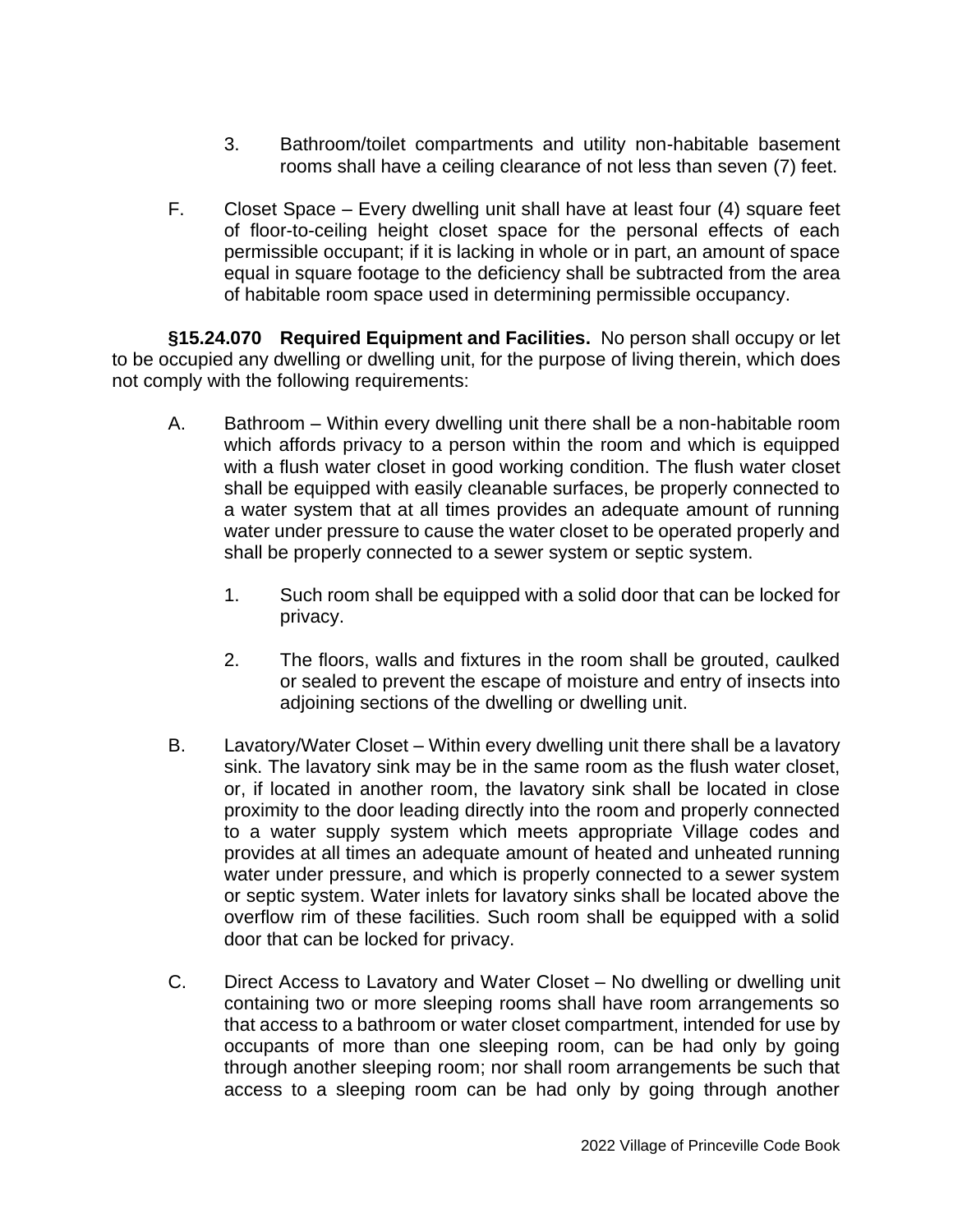sleeping room or a bathroom or water closet compartment. Such room shall be equipped with a solid door that can be locked for privacy.

- D. Bathtub and Shower Within every dwelling unit there shall be a room which affords privacy to a person within the room and that which is equipped with a bathtub or shower in good working condition. The bathtub or shower may be in the same room as the flush water closet or in another room and shall be properly connected to a water supply system and provides at all times an adequate amount of heated water at a temperature of one hundred twenty (120) degrees Fahrenheit and unheated water under pressure, and which is connected to a sewer system or septic system. Water inlets for bathtubs shall be located above the overflow rim of these facilities. Such room shall be equipped with a solid door that can be locked for privacy.
- E. Kitchen/Food Preparation Room Every dwelling unit shall have a room or portion of a room in which food may be prepared and/or cooked, which shall be equipped with the following:
	- 1. Kitchen Sink A kitchen sink in good working condition and properly connected to a water supply system and which provides at all times an adequate amount of heated and unheated running water under pressure, and which is connected to a sewer system or septic system.
	- 2. Cabinets/Shelves Cabinet and/or shelves for the storage of eating, drinking and cooking equipment and utensils, and for food that does not under ordinary summer conditions require refrigeration for safe keeping; and a counter or table shall be of sound construction and furnished with surfaces that are easily cleanable and that will not import any toxic or harmful effect to food.
	- 3. Refrigeration and Cooking Equipment A stove, or similar device for cooking food, and a refrigerator or similar device, for the safe storage of food at temperatures less than forty-five (45) degrees Fahrenheit, but more than thirty-two (32) degrees Fahrenheit, under ordinary maximum summer conditions, which are properly installed with all necessary connections for safe, sanitary and efficient operation; provided that such stove, refrigerator and/or similar devices need not be installed when a dwelling unit is not occupied and when the occupant is expected to provide same upon occupancy, and also provided that sufficient space and adequate connections for the safe and efficient installation and operation of the stove, refrigerator and/or similar devices are provided. Every piece of such equipment shall be so constructed and installed so that it will function safely and effectively and shall be maintained in sound working condition. Portable cooking equipment employing flame, and cooking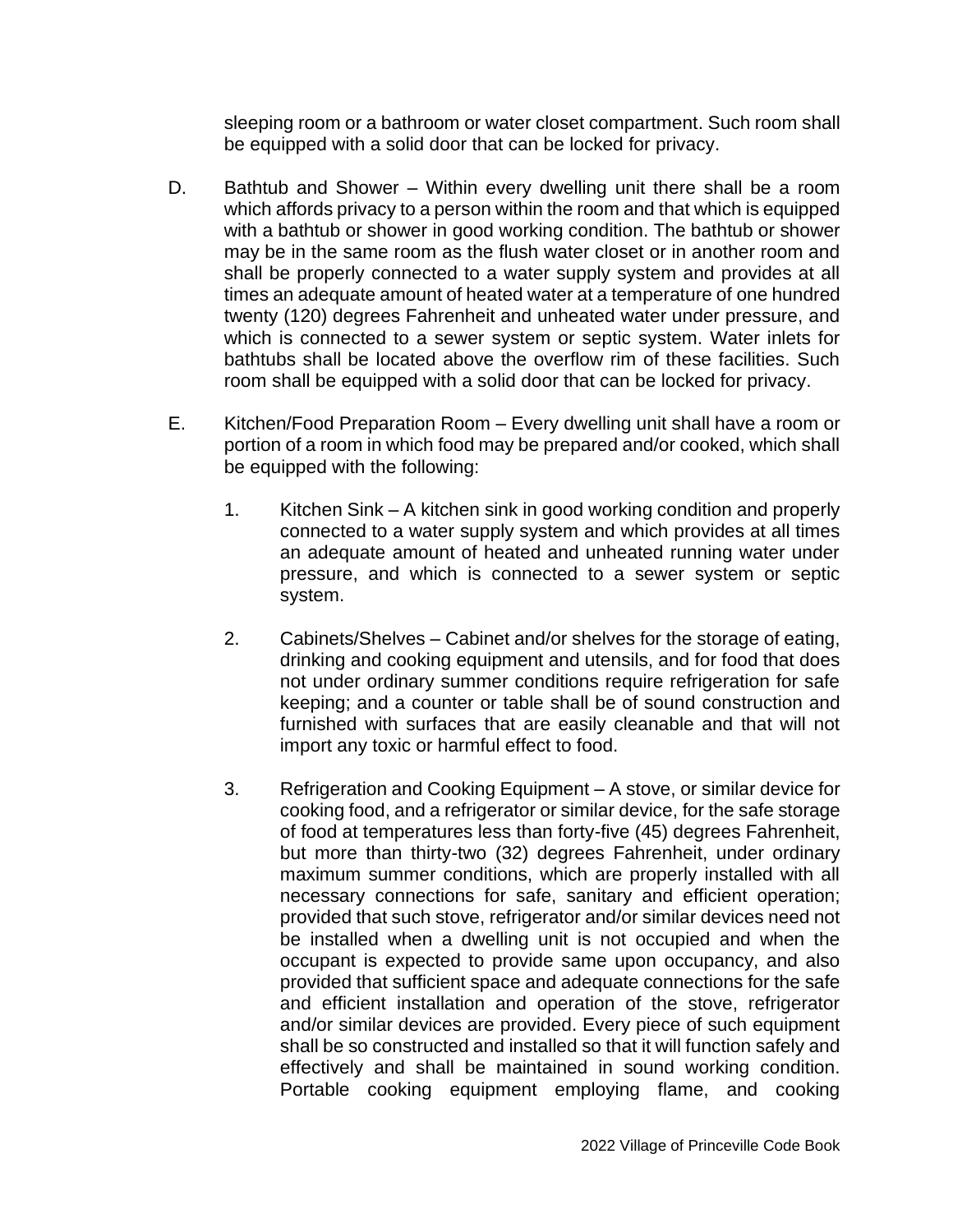equipment using gasoline or kerosene as fuel for cooking are prohibited; provided, however, that this subsection shall not apply to fondue dishes, chafing dishes or other similar portable cooking equipment.

- 4. Electrical Outlets Every kitchen shall be equipped with not less than three duplex outlets.
- F. Toilet Rooms No person shall occupy or let to be occupied any dwelling or dwelling unit, for the purpose of living therein, which does not comply with the following requirements. The owner of the dwelling or dwelling unit shall maintain such dwelling or dwelling unit in compliance with the following requirements:
	- 1. Privacy Toilet rooms and bathrooms shall be designed and arranged for privacy. Such rooms shall be equipped with solid doors that can be locked for privacy and such doors and locks shall be maintained in good working condition.
	- 2. Direct Access Toilet rooms shall not be used as a passageway to a hall or other space, or to the exterior. A toilet room or bathroom in a dwelling unit shall be accessible from any sleeping room without passing through another sleeping room.
	- 3. Floors Bathrooms and toilet rooms shall be provided with floors of moisture resistant material. Such floors shall be structurally sound, in good repair, safe to use and capable of supporting the loads of normal use. All floors shall be rodent proof; free of holes, wide cracks and loose, protruding, warped or rotting floor boards which might possibly constitute an accident hazard. Such floor shall be easily kept clean and sanitary.
- G. Plumbing Fixtures No person shall occupy or let to be occupied any dwelling or dwelling unit, for the purpose living therein, which does not comply with the following requirements. The owner of the dwelling or dwelling unit shall maintain such dwelling or dwelling unit in compliance with the following requirements:
	- 1. Connections Water supply lines, plumbing fixtures, vents and drains shall be properly installed, connected and maintained in good working order and shall be kept free from obstructions, leaks and defects, and be capable of performing the function for which they were originally designed.
	- 2. Maintained Clean and Sanitary All plumbing facilities shall be maintained in a clean and sanitary condition by the occupant of the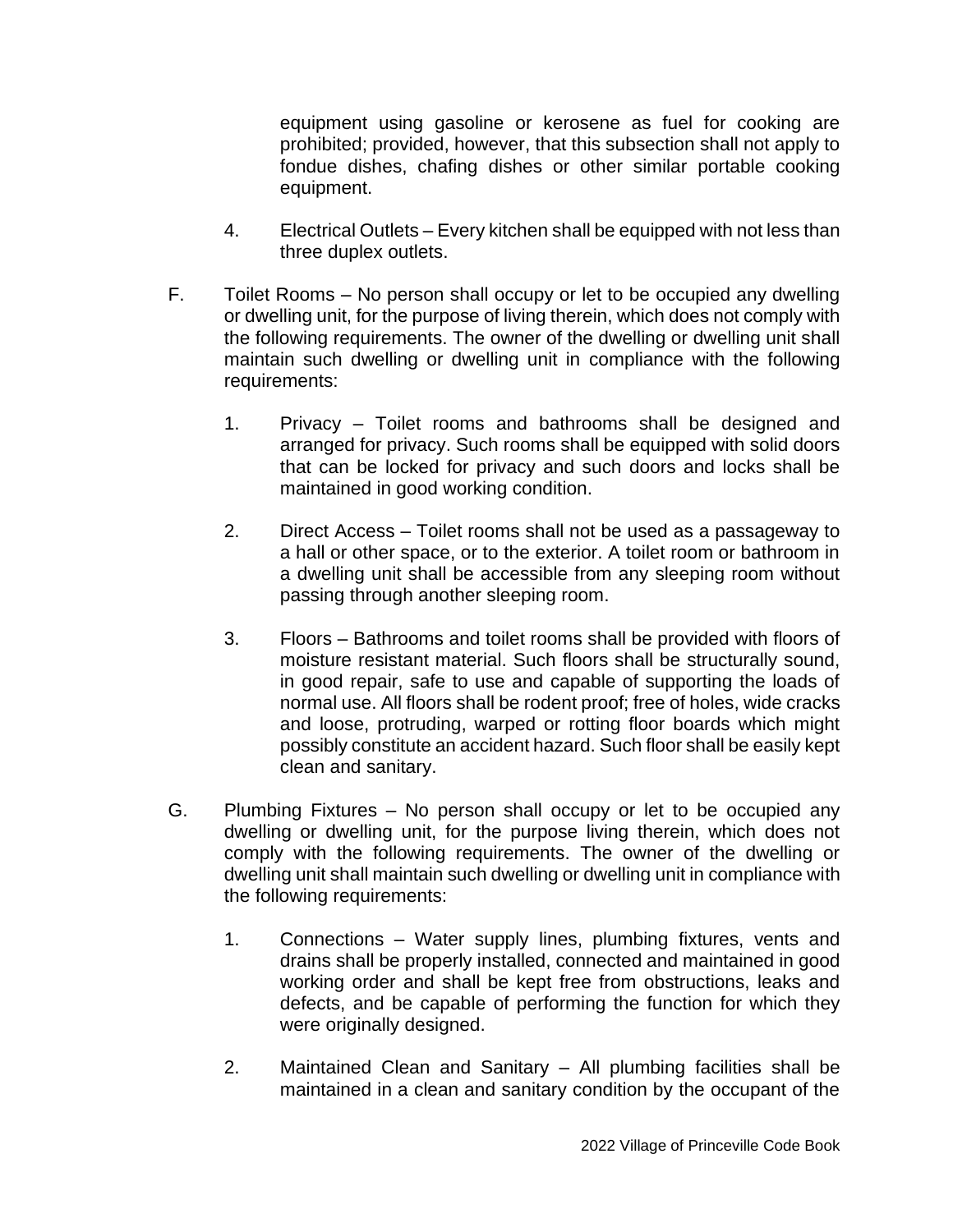dwelling or dwelling unit so as not to breed insects and rats or produce dangerous or offensive gases, odors or mold.

- 3. Access for Cleaning Plumbing fixtures shall be so installed so as to permit easy access for cleaning both the fixture and the area about it.
- H. Water Systems No person shall occupy or let to another for occupancy or use any building, structure, dwelling or portion thereof; or premises, which does not comply with the requirements of this Section.
	- 1. Connections Every sink lavatory, bathtub, shower, drinking fountain, water closet or other facility shall be properly connected to either a public water system or an approved private water system. All sinks, lavatories, bathtubs and showers shall be supplied with hot and cold running water.
	- 2. Contamination The water supply shall be maintained free from contamination and all water inlets for plumbing fixtures shall be located above the overflow rim of the fixture.
	- 3. Supply The water supply system shall be installed and maintained to provide, at all times, a supply of water to plumbing fixtures, devices and appurtenances, in sufficient volume and at pressures adequate to enable them to function satisfactorily.
	- 4. Water Heating Facilities Where hot water is provided, water heating facilities shall be installed in an approved manner, properly maintained in a safe working condition and properly connected with hot water lines to the fixture required to be supplied with the hot water. Water heating facilities shall be capable of heating water to such a temperature as to permit an adequate amount of water to be drawn at every required kitchen sink, lavatory, bathtub, shower or laundry facility, at a temperature of not less than one hundred twenty (120) degrees Fahrenheit.
	- 5. Venting No owner or occupant shall install, operate, or use a heating device, including hot water heating units, which employs the combustion of carbonaceous fuel, which is not vented to the outside of the building, structure or dwelling, in an approved manner and which is not supplied with sufficient air to continuously support the combustion of the fuel. All heating devices shall be constructed, installed and operated in such a manner so as to minimize accidental burns.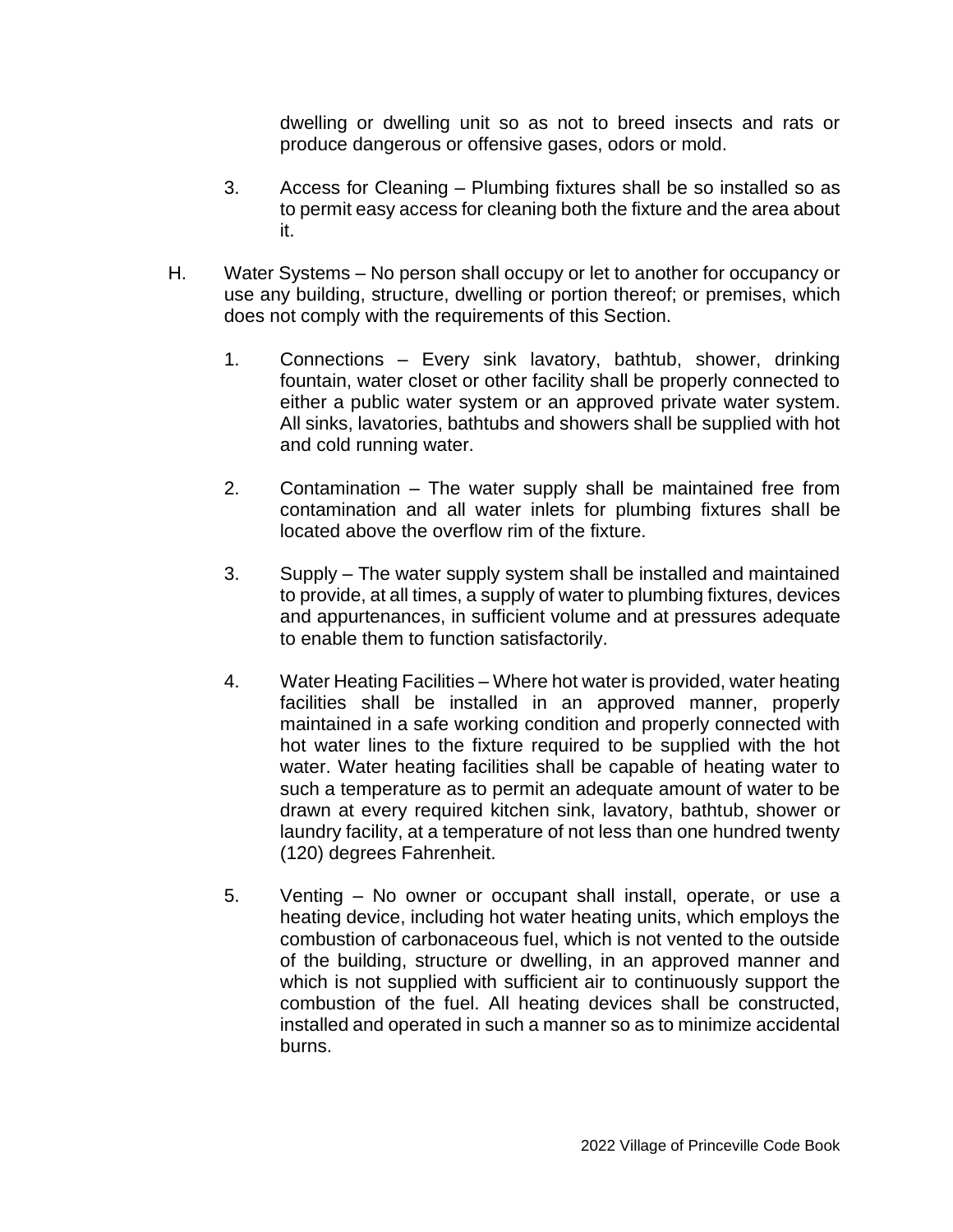- I. Sewage Systems Every sink, lavatory, bathtub, shower, drinking fountain, water closet or other such facility, in a building, structure or dwelling, shall be connected to a public sewer system or septic system. The owner shall provide and maintain such sewer system in compliance with the requirements of this Section. No person shall occupy or let to another for occupancy or use any building, structure, dwelling or portion thereof which does not comply with the following requirements:
	- 1. Maintenance Every plumbing stack, waste and water line shall be so installed and maintained as to function properly and shall be kept free from obstruction, leaks, and defects to prevent structural deterioration or health hazards.
	- 2. Storm Drainage An approved system of storm water disposal shall be provided and maintained by the owner of the building, structure or dwelling, for the safe and efficient drainage of roofs and paved areas; yards, courts and other open areas on the premises.
- J. Heating Facilities No person shall occupy as owner, occupant or let to another for occupancy any dwelling or dwelling unit, for the purpose of living therein, which does not comply with the following requirements.
	- 1. Heating Equipment Every dwelling unit, or rooming unit shall have heating facilities which are properly installed, are maintained in safe and good working condition, and are capable of safely and adequately heating all habitable rooms, bathrooms, toilet rooms and water closet compartments as provided in this Section. Heating plants designed or intended to serve one or more dwelling units shall not be located in a habitable room.
	- 2. Cooking and Heating Equipment All cooking and heating equipment, components and accessories in every heating, cooking and water-heating device shall be maintained free from leaks and obstructions and kept functioning properly so as to be free from fire, health and accident hazards. Portable equipment employing flame is prohibited except for approved residential-type food trays of salvers which are heated by a candle or alcohol lamp.
	- 3. Installation All mechanical equipment shall be properly installed and safely maintained in good working condition, and be capable of performing the function for which it was designed and intended.
	- 4. Venting No owner or occupant shall install, operate, or use a heating device, including hot water heating units, which employs the combustion of carbonaceous fuel, which is not vented to the outside of the dwelling or dwelling unit in an approved manner, and which is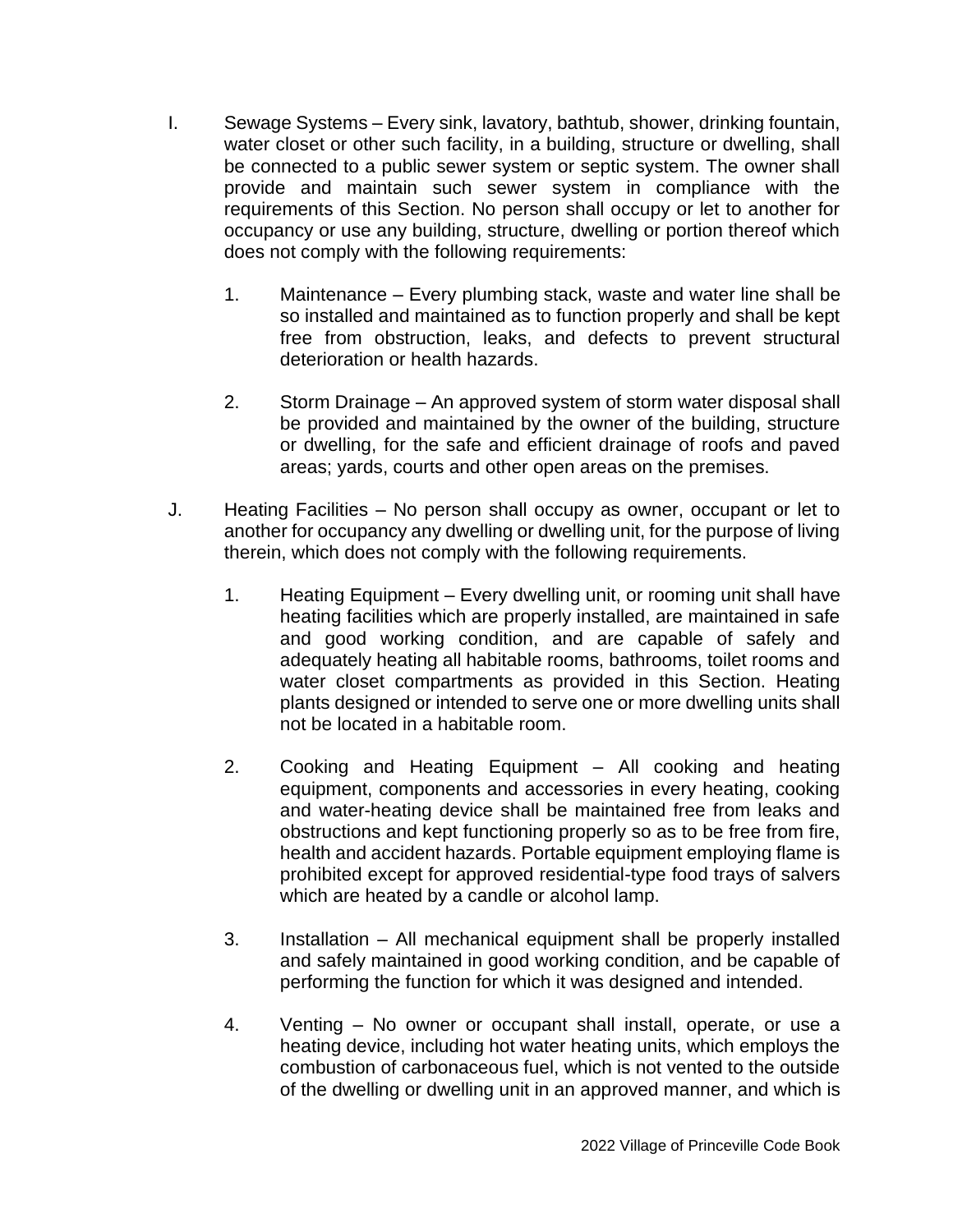not supplied with sufficient air to continuously support the combustion of the fuel. All heating devices shall be constructed, installed and operated in such a manner so as to minimize accidental burns.

- 5. Maintenance All fuel burning equipment shall be connected to an approved chimney, flue or vent; such flue, chimney or vent shall be structurally sound and functional.
- 6. Clearance All required clearances to combustible materials shall be maintained.
- 7. Safety Control All safety controls for fuel burning equipment shall be maintained in effective operation.
- 8. Combustion Air A supply of air for complete combustion of the fuel and for ventilation of the space shall be provided for the fuel burning equipment.
- 9. Fireplace Fireplaces and other construction and devices intended for use similar to a fireplace shall be stable and structurally safe and connected to approved chimneys.
- 10. Climate Control When facilities for interior climate control (heating, cooling and/or humidity) are integral functions of buildings, structures or dwellings containing dwelling units, such facilities shall be maintained and operated in a continuous manner in accordance with the designed capacity of the installed equipment. During instances when the integral equipment is inoperative because of power or mechanical failure, alternative provisions for fresh air, ventilation of each dwelling shall be provided.
- K. Electrical Facilities No person shall occupy as owner, occupant or let to another for occupancy, any dwelling or dwelling unit for the purpose of living therein, which does not comply with the following requirements:
	- 1. Outlets Every habitable room shall contain at least two separate wall type electric convenience outlets or one such convenience outlet and one supplied electric light fixture, and every water closet compartment, bathroom, furnace room or laundry room shall contain at least one wall or ceiling type electric light fixture. Every kitchen shall have an additional grounded duplex electric convenience outlet in addition, to the requirements for a habitable room and this extra outlet shall be a minimum of six (6) feet from any other required outlet for the purpose of refrigeration.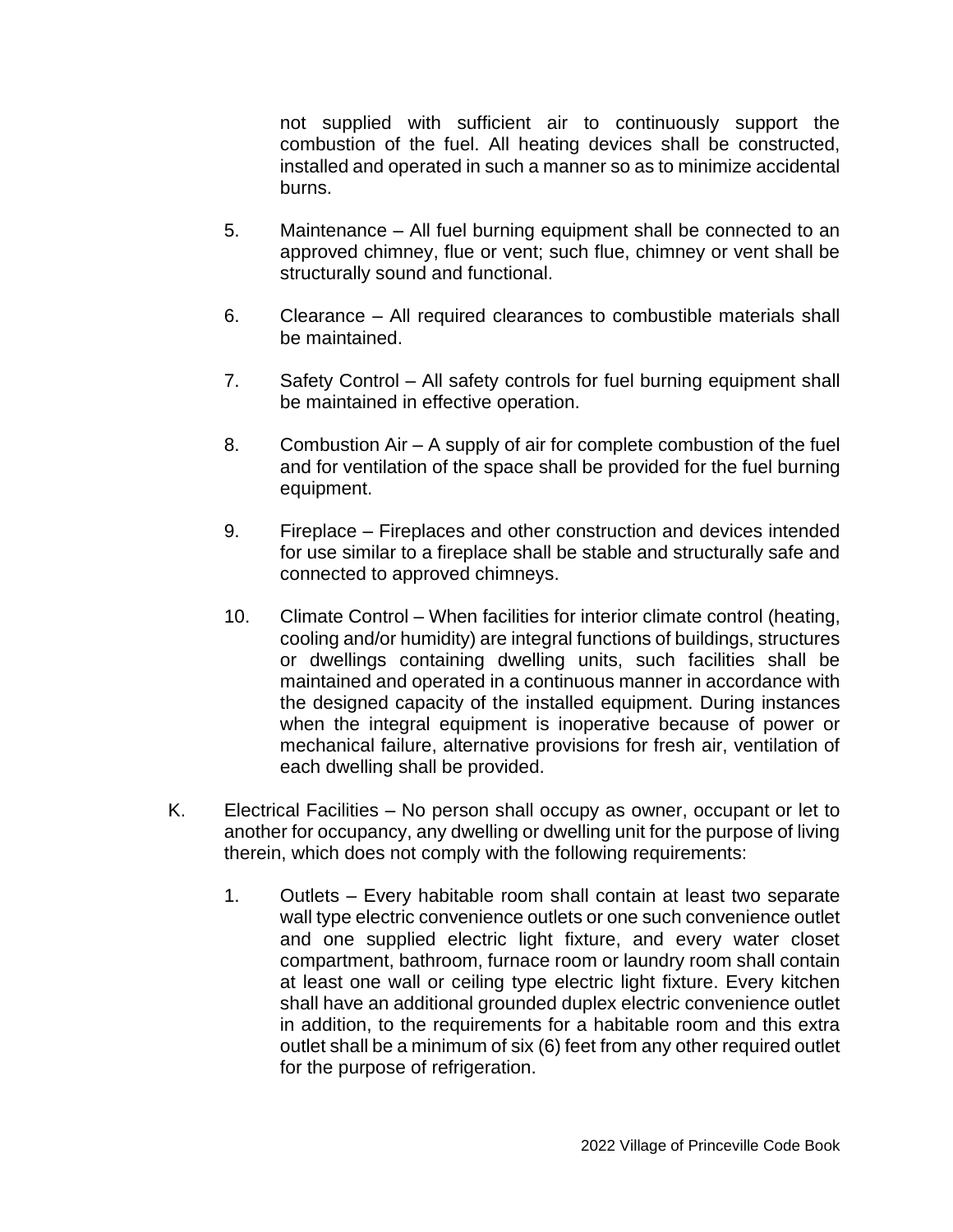- 2. Installation All electrical equipment, wiring, appliances, and electrical outlets and fixtures shall be properly installed and maintained in good and safe working condition and shall be connected to the source of electric power in a safe manner.
- 3. Temporary Wiring Temporary wiring or extension cords shall not be used as permanent wiring.
- 4. Defective System Where it is found, in the opinion of the code enforcement officer, that the electrical system in a building, structure or dwelling constitutes a hazard to the occupants by reason of inadequate service, improper fusing, insufficient outlets, improper wiring or installation, deterioration or damage, or for similar reasons, the code enforcement officer shall require the defects to be corrected to eliminate the hazard within five (5) business days.
- 5. Maintenance All outlets, fixtures and connecting electrical lines required by this Section shall be maintained, by the owner of the dwelling or dwelling unit, in a good, safe and workable condition.
- L. Ingress/Egress No person shall occupy as owner, occupant or let to another for occupancy, any dwelling or dwelling unit for the purpose of living therein, which does not comply with the following requirements:
	- 1. Safe Ingress/Egress A safe, continuous and unobstructed means of ingress/egress shall be provided from the interior of a building, structure or dwelling to the exterior at a street, or to a yard, court, or passageway leading to a public open area at grade, and not limited to an elevator.
	- 2. Direct Exit Every dwelling unit shall have access directly to the outside or to a public corridor.
	- 3. Fire Escapes All fire escapes shall be maintained working condition and be structurally sound.
	- 4. Exit Routes Exits from dwelling units shall not lead through other such units, or through water closet compartments or bathrooms.
	- 5. Exit Signs All exit signs shall be maintained and in a visible condition.
	- 6. Dwelling Unit Security No dwelling unit shall be accessible from any hallway, room or other area not exclusively a part of such dwelling unit except through a doorway equipped with a door and a lock.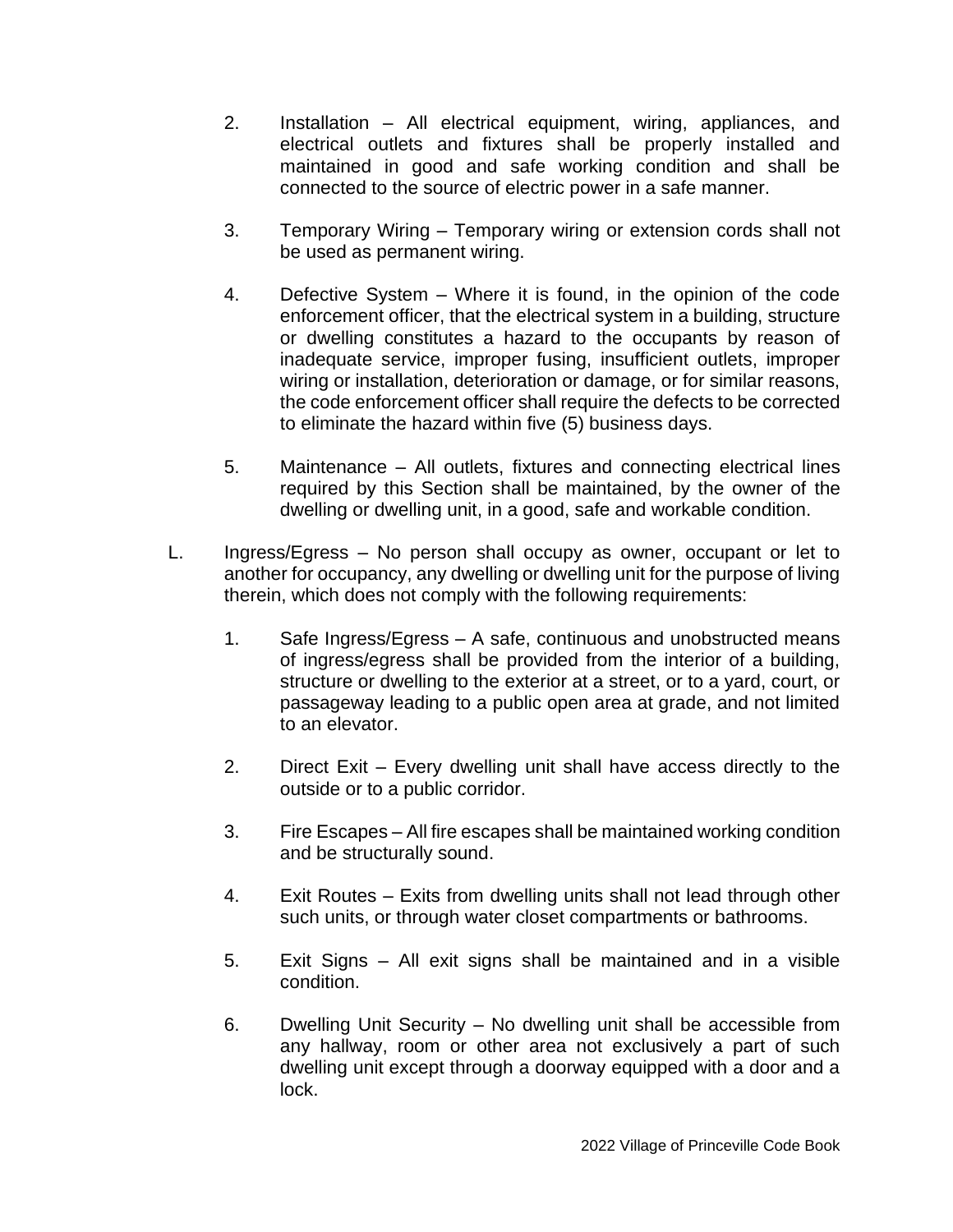- M. Accumulations and Storage No person shall occupy as owner-occupant or let to another for occupancy, any dwelling or dwelling unit, for the purpose of living therein, which does not comply with the following requirements:
	- 1. Accumulations Waste, refuse or other materials shall not be allowed to accumulate in stairways, passageways, doors, windows, fire escapes or other means of ingress/egress.
	- 2. Flammable Matter Highly flammable or explosive matter, such as paints, volatile oils and cleaning fluids, or combustible refuse, such as waste paper, boxes and rags, shall not be accumulated or stored on residential premises except in reasonable quantities consistent with normal usage.
	- 3. Residential Unit A dwelling unit shall not be located within a building or structure containing an establishment handling, dispensing or storing flammable liquids with a flash point of one hundred ten (110) degrees Fahrenheit or lower, except as provided for in the Village Code.

### **§15.24.080 Enforcement.**

- A. Enforcement Authority The following persons shall be responsible for the enforcement of the property maintenance standards set forth in this Chapter:
	- 1. The Code Enforcement Officer.
- B. Collection and Settlement.
	- 1. Village Attorney The Village Attorney may take any steps necessary to prosecute violators of property maintenance codes in court, or to collect money owed relating to the property maintenance code. The Village Attorney is authorized to negotiate settlements of any such enforcement or collection action.
- C. Official Record An official record shall be kept of the code enforcement department business and activities with regard to this Chapter and its provisions.
- D. Inspections.
	- 1. The code enforcement officer may make regular inspections to determine the condition of the buildings, structures, dwellings and premises located within the Village for the purposes of safeguarding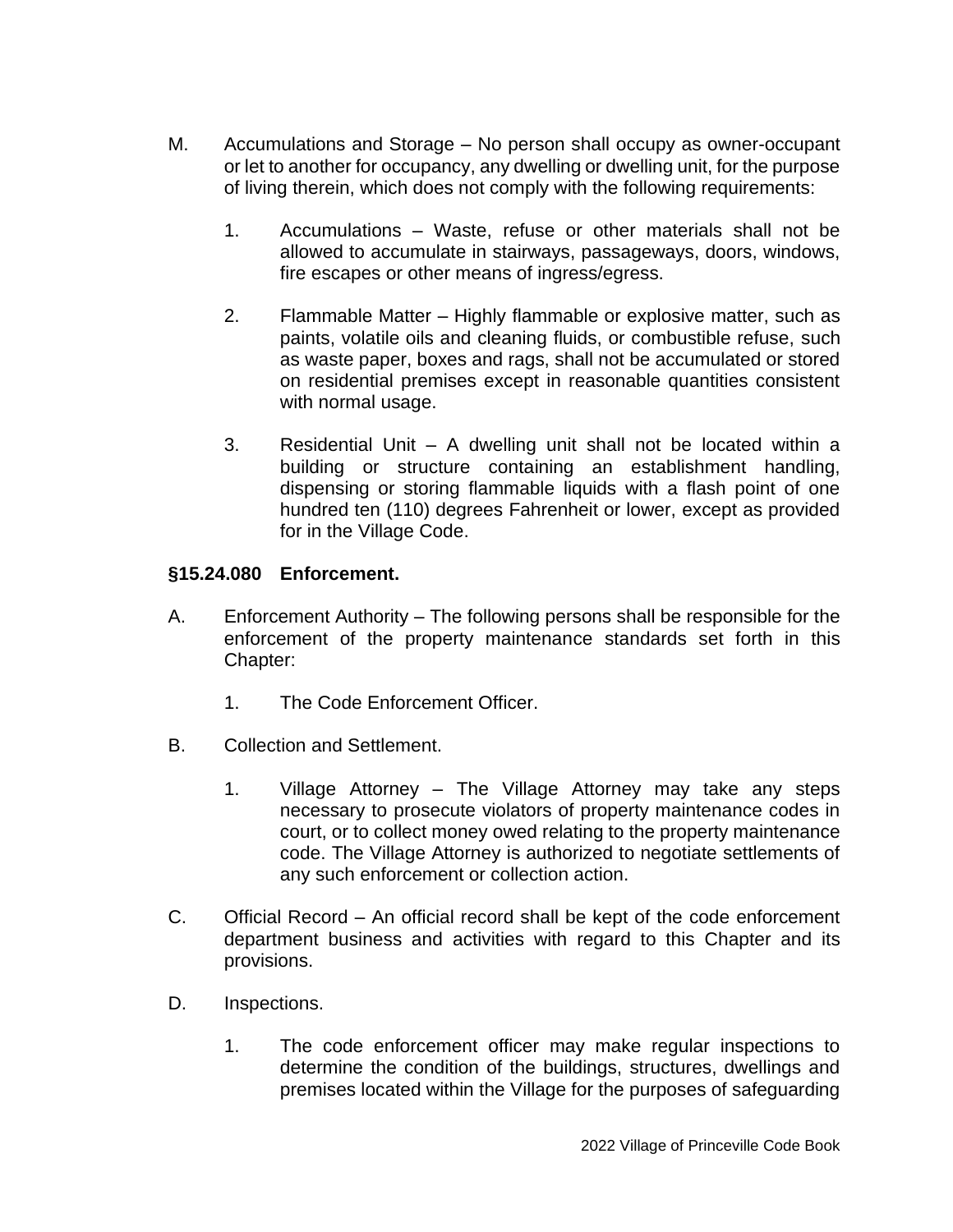the health and safety of all occupants and of the general public. The code enforcement officer may make such inspections whenever he or she shall deem such an inspection necessary; provided, however, that such inspections of the interior of the premises must be made at reasonable times and upon reasonable notice to, and with the consent of the owner or operator and the occupant, except when an existing emergency requires immediate action. Inspections shall also be made by the code enforcement officer, subject to the following conditions:

- a. If an inspection is requested in writing by the owner or occupant; or
- b. If an individual files a court complaint against the owner or occupant and that individual acts as a complaining witness in court and the court directs the supervisor of the code enforcement officer or the code enforcement officer to inspect the building, structure or dwelling.
- E. Credentials The code enforcement officer, shall, upon request, disclose proper credentials of his or her respective office for the purpose of inspecting any and all buildings, structures, dwellings and premises in the performance of his or her duties under this code.
- F. Inspection upon Warrant–Right of Entry Whenever the code enforcement officer, after presentation of proper credentials and request for entry to inspect is refused access to any building, structure or dwelling, by any owner, occupant or other person in charge subject to the provisions of this code, the code enforcement officer is authorized to petition any judge, through the Village attorney, for the issuance of a warrant authorizing the inspection of such building, structure or dwelling for the purpose of making such inspections as are necessary for the enforcement of the provisions of this code and/or all other Village codes.
- G. Owner's Right of Entry Every occupant of a building, structure or dwelling shall give the owner thereof, or his or her agent or employee access to any part of such building, structure or dwelling, for the purpose of making such repairs or alterations as are necessary to effect compliance with the provisions of this Chapter or with any lawful rule or regulation adopted or any lawful order issued pursuant to the provisions of this Chapter. Entry pursuant to this subsection shall be made only at reasonable times and after reasonable notice to the occupant, unless an existing emergency requires immediate action.
- H. Right of Refusal to Access–Owner Occupied Single-Family Residence The owner of a single-family residence in which he or she is the occupant,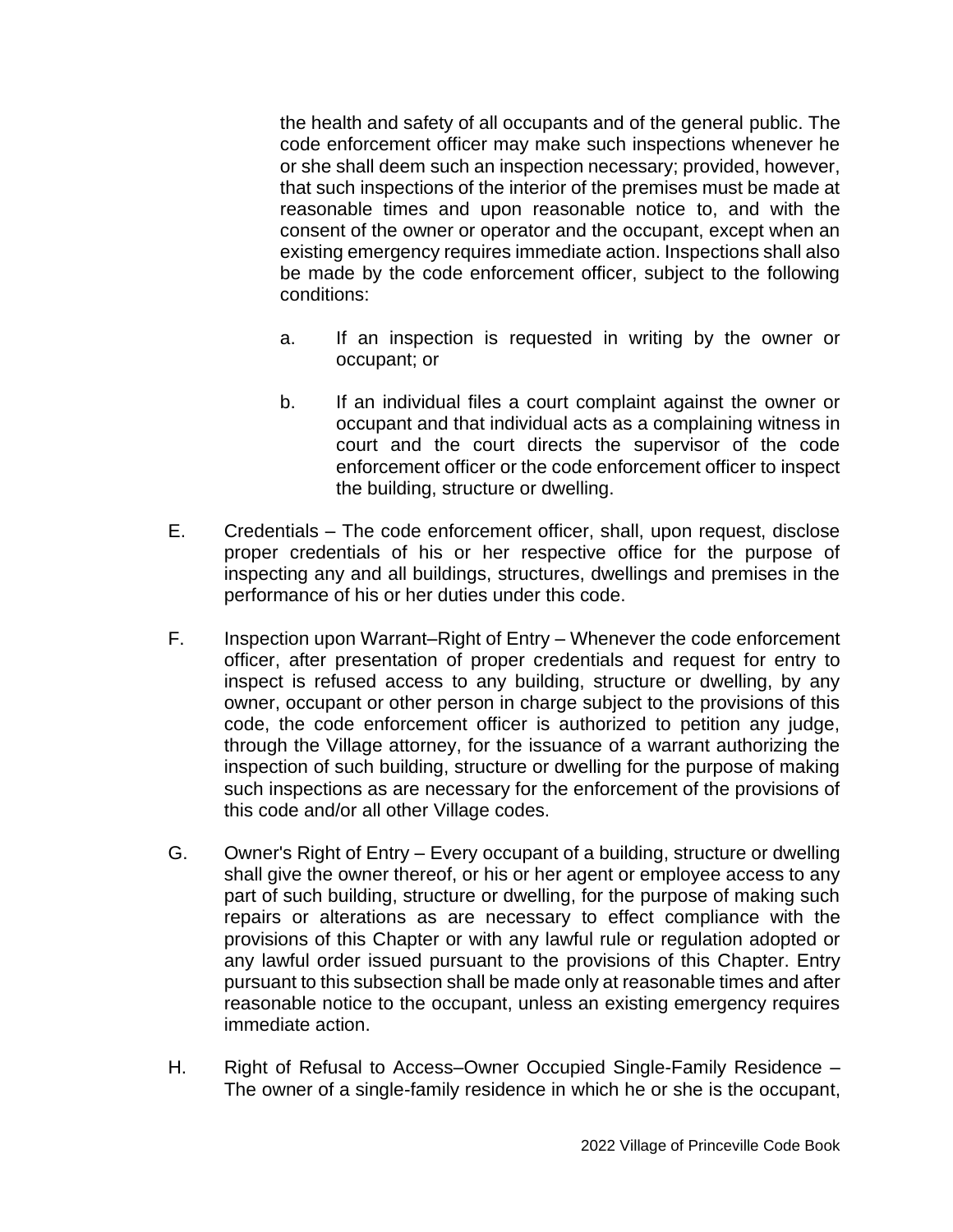has a right to refuse to provide access to the residence structure to the Village's code enforcement officer, subject to the Village making a proper prior showing of a petition for right of entry, warrant, or for cause.

### **§15.24.090 Condemnation – Unfit/Unsafe Structures.**

- A. Structure Unfit for Human Habitation When a building, structure or dwelling, or part thereof is found by the code enforcement officer to be unsafe, unlawful or because of the degree in which it lacks maintenance, it is in disrepair, unsanitary, vermin or rat infested, contains filth and contamination, or lacks ventilation, illumination, sanitary facilities, heating facilities or other essential equipment required by this code, or because of its location constitutes a hazard to its occupants or to the public, the building, structure or dwelling, or part thereof, may be condemned pursuant to the provisions of this code and may be placarded and vacated. Any such condemned building, structure or dwelling shall not be re-occupied without the approval of the code enforcement officer. Unsafe equipment shall be placarded and placed out of service, and repaired or replaced within five (5) business days.
- B. Unsafe Structure Any building, structure or dwelling shall be designated as unfit for human habitation when any aforesaid and following defects or conditions are found and when in the judgment of the code enforcement officer such defects create a hazard to the health, safety or welfare of the occupants or of the public.
- C. Unsafe Equipment Unsafe equipment includes any boiler, heating equipment, elevator, moving stairway, electrical wiring or device, flammable liquid container or other equipment on the premises or within the building, structure or dwelling, which is in such disrepair or condition that it is found to be a hazard to life, health, property or safety of the public or occupants of the premises and/or building, structure or dwelling. Unsafe equipment may contribute to the finding that the building, structure or dwelling is unsafe or unfit for human habitation or use until repaired.
- D. Closing of Vacant Structure If a building, structure or dwelling, or part thereof, is vacant and designated unfit for human habitation, occupancy or use, and is not in danger of structural collapse, the code enforcement officer may post a placard of condemnation on the premises and order the building, structure or dwelling closed up so as to not be an attractive nuisance to children. Upon failure of the owner to close up the building, structure or dwelling within the time specified in the order, the code enforcement officer shall cause the building, structure or dwelling to be closed through any available public agency, or by contract or arrangement by private persons, and the cost thereof shall be charged against the real estate upon which the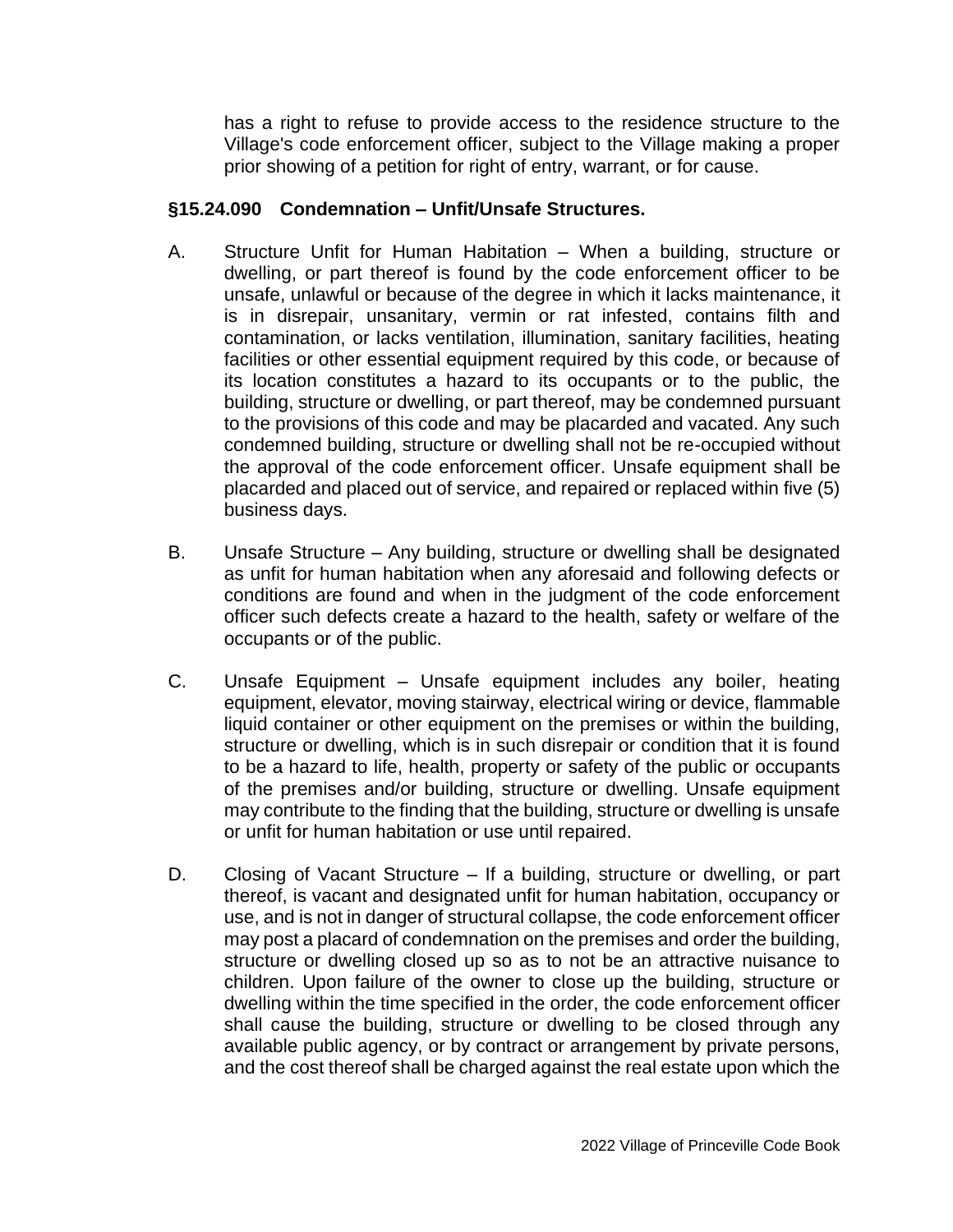building, structure or dwelling is located and a lien shall be placed upon such real estate for such cost.

- E. Vacation of Premises–Closing of Occupied Structures.
	- 1. If a building, structure or dwelling, or part thereof, is unfit for human habitation, and is occupied, the code enforcement officer shall post the building, structure or dwelling, as unfit for habitation and use and shall order the building, structure or dwelling vacated within a reasonable period of time; such period of time shall not be less than one, nor more than three (3) days.
	- 2. No building, structure or dwelling which has been designated as unfit for human habitation, posted as such and vacated, shall be used again for human habitation until written approval is secured from the code enforcement officer and the notice is removed.
- F. Unfit Designation Removed The code enforcement officer shall remove the designation of unfit for human habitation and the notice shall be removed when the defect or condition upon which such designation and posting was based has been corrected or eliminated, and such building, structure or dwelling is deemed by the code enforcement officer to be safe, sanitary and fit for human habitation.
- G. Removal of Notice of Unfit Structure No person shall deface or remove the notice from any building, structure or dwelling which has been designated as unfit for human habitation and has been posted as such, other than the code enforcement officer.
- H. Unfit Structure–Code Compliance Any building, structure or dwelling having been designated as unfit for human habitation or having been left vacant or abandoned shall be returned to full code compliance as per this code, the applicable zoning ordinance and other applicable Village codes or ordinances before human habitation can resume.
- I. Hearing–Unfit Structure Any person affected by any decision of the code enforcement officer, or by any designation or posting of a building, structure or dwelling as unfit for human habitation, may be granted a hearing on the matter before the code enforcement officer or Village Board under the procedures set forth herein.

## **§15.24.100 Nuisances.**

A. Public Nuisance – When a building, structure or dwelling or part thereof, or exterior property surrounding such building, structure or dwelling, or any vacant or abandoned building, structure or dwelling or property is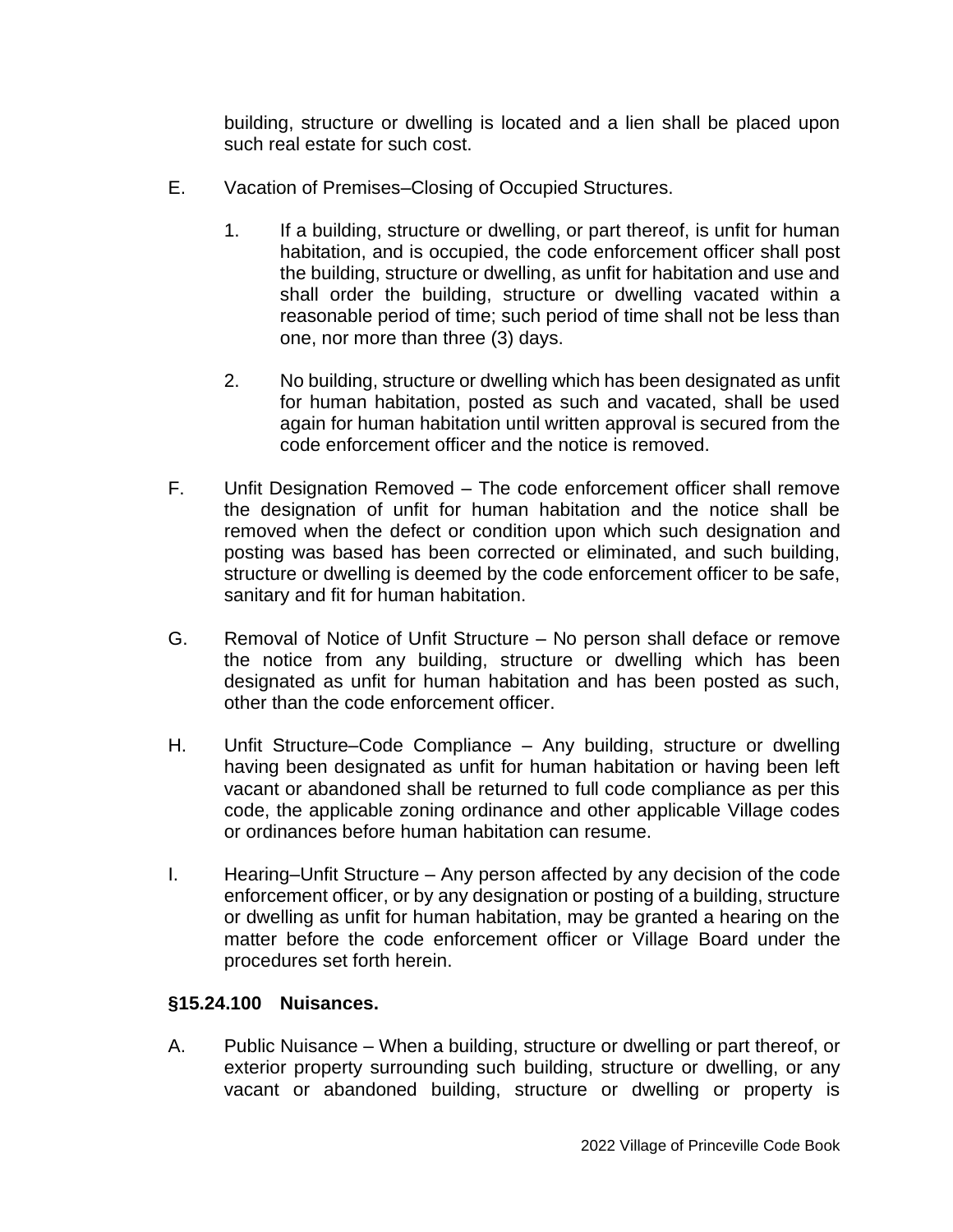determined by the code enforcement officer to be a public nuisance by exhibiting any conditions set forth under the definition of "public nuisance" set forth in this code or to be otherwise unsafe or unfit for human occupancy, such building, structure, dwelling or premises, whether occupied, vacant or abandoned, shall be declared a public nuisance and dangerous to the public health and safety.

- B. Attractive Nuisance When a building, structure or dwelling, or part thereof or the exterior property surrounding such building, structure or dwelling or any vacant or abandoned building, structure or dwelling or property, is found by the code enforcement officer to be in an unsightly, dilapidated, deteriorated or neglected condition, such building, structure, dwelling or premises shall be declared an attractive nuisance detrimental to the public health, safety and welfare.
- C. Nuisances Declared It is declared to be unlawful and a nuisance for any owner, operator, occupant or lien holder(s) of record of any building, structure, dwelling or property within the limits of the Village to violate any of the following provisions of this subsection:
	- 1. General Condition of Premises The owner, occupant or operator of any building, structure, dwelling or property within the Village shall maintain the exterior portions thereof in a safe, sanitary condition, clear and free from any accumulation of rubbish, garbage, building materials, litter, junk, abandoned or inoperable motor vehicles or parts thereof, junk vehicles, or similar materials.
	- 2. Litter It is unlawful to leave, throw, scatter or accumulate wastepaper, foodstuff containers, advertising matter, refuse, sweepings or materials of like substance upon any premises.
	- 3. Downspout/Gutter/Sump Pump Discharge Flow All gutters and downspouts shall be securely and firmly fastened to the building, structure or dwelling and shall be free of leaves and debris. Gutter, downspout and sump pump discharge shall be retained upon the premises and directed away from adjacent properties or to storm sewers.
	- 4. Graffiti The owner/operator of the premises shall be responsible for the removal, within forty-eight (48) hours of being notified of any and all graffiti, as defined herein, placed upon any building, structure, dwelling, garage, driveway or walkway on the premises.
	- 5. Vacant Properties—Structures All vacant properties and vacant buildings, structures and dwellings shall be maintained in a clean, litter free, safe and sanitary condition.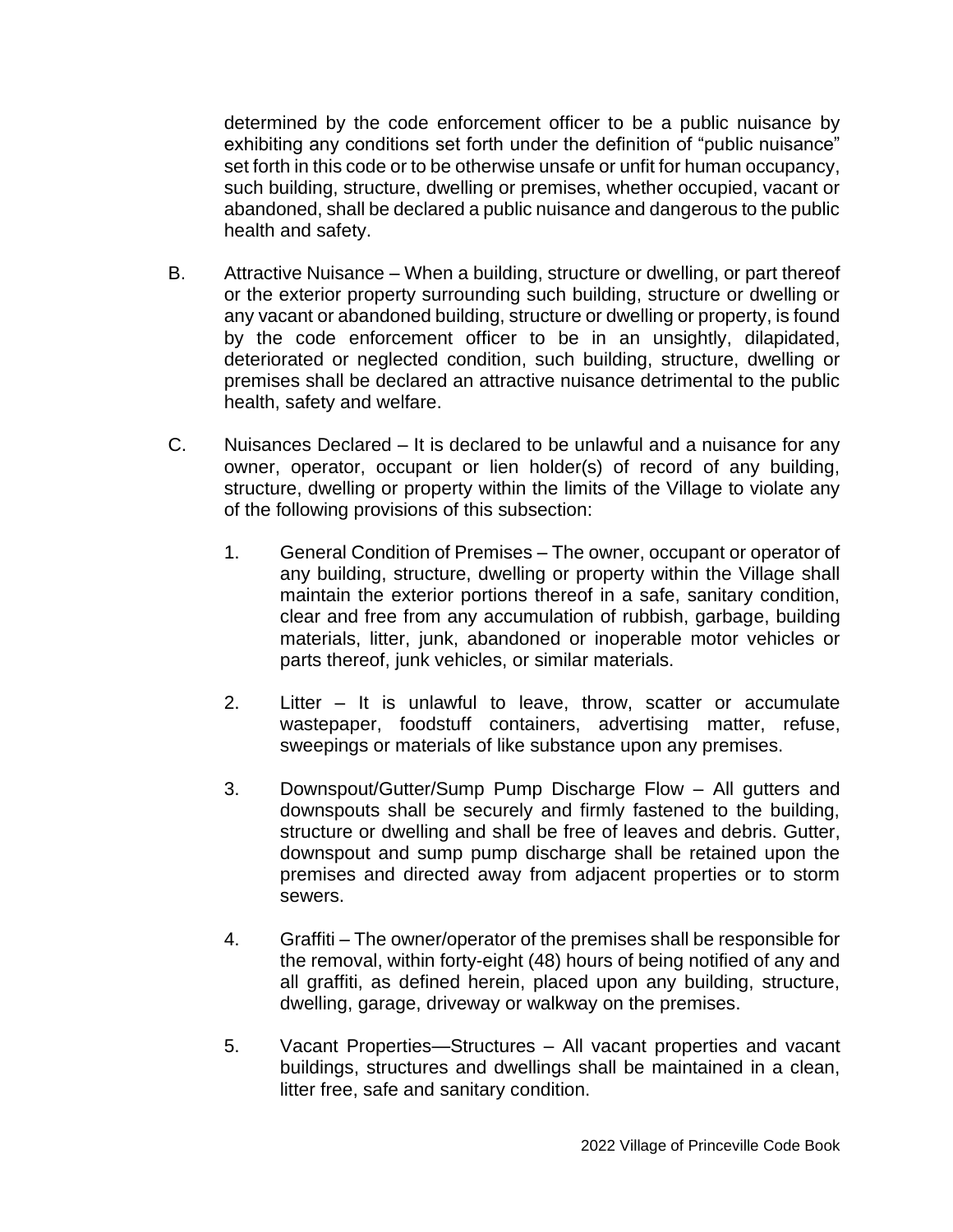- 6. Debris Accumulation The interior or exterior areas of buildings, structures, dwellings and dwelling units, including basements, attics, other storage areas, and the surrounding premises and accessory buildings associated therewith, shall be maintained free of any debris, object, material or condition which does or may create a hazard to the health or safety of persons, and that which is conducive to rat/rodent or insect infestation, presents a fire hazard, or constitutes a deteriorating influence on the neighborhood.
- 7. Trash.
	- a. It is unlawful for any owner/operator to permit accumulations of filth, garbage, animal waste, trash, broken glass, refuse or debris to exist on the premises.
	- b. Every owner/operator shall package garbage for pick-up in such a manner as to ensure that no windblown debris is created. The packaging shall also be done in conformity with the Village's garbage and yard waste regulations.
- 8. Water Accumulation It is unlawful for any owner/operator to:
	- a. Permit the existence of depressions, excavations or any other conditions on the premises wherein water may accumulate. This shall not include Village approved detention ponds, retention ponds or drainage swales.
	- b. Permit stagnant water susceptible to promulgation of mosquitoes or other noxious insects therein to exist on the premises.
- 9. Smoke/Pollutants It is unlawful for any owner or operator to allow the escape of soot, cinders, noxious acids, fumes, gases, flay ash or industrial dust within the Village limits in such quantities as to endanger the health of persons with ordinary sensibilities or to threaten or cause substantial injury to property, but excluding smoke emanating from residential fireplaces.
- 10. Odors/Noise It is unlawful for any owner or operator to use any property, substance or thing within the Village or within one (1) mile thereof, to emit or cause any foul, offensive, noisome, nauseous, noxious or disagreeable odors, effluvia or stenches extremely repulsive to the physical senses of ordinary persons which annoy, discomfort, injure or inconvenience the health of any appreciable number of persons within the Village.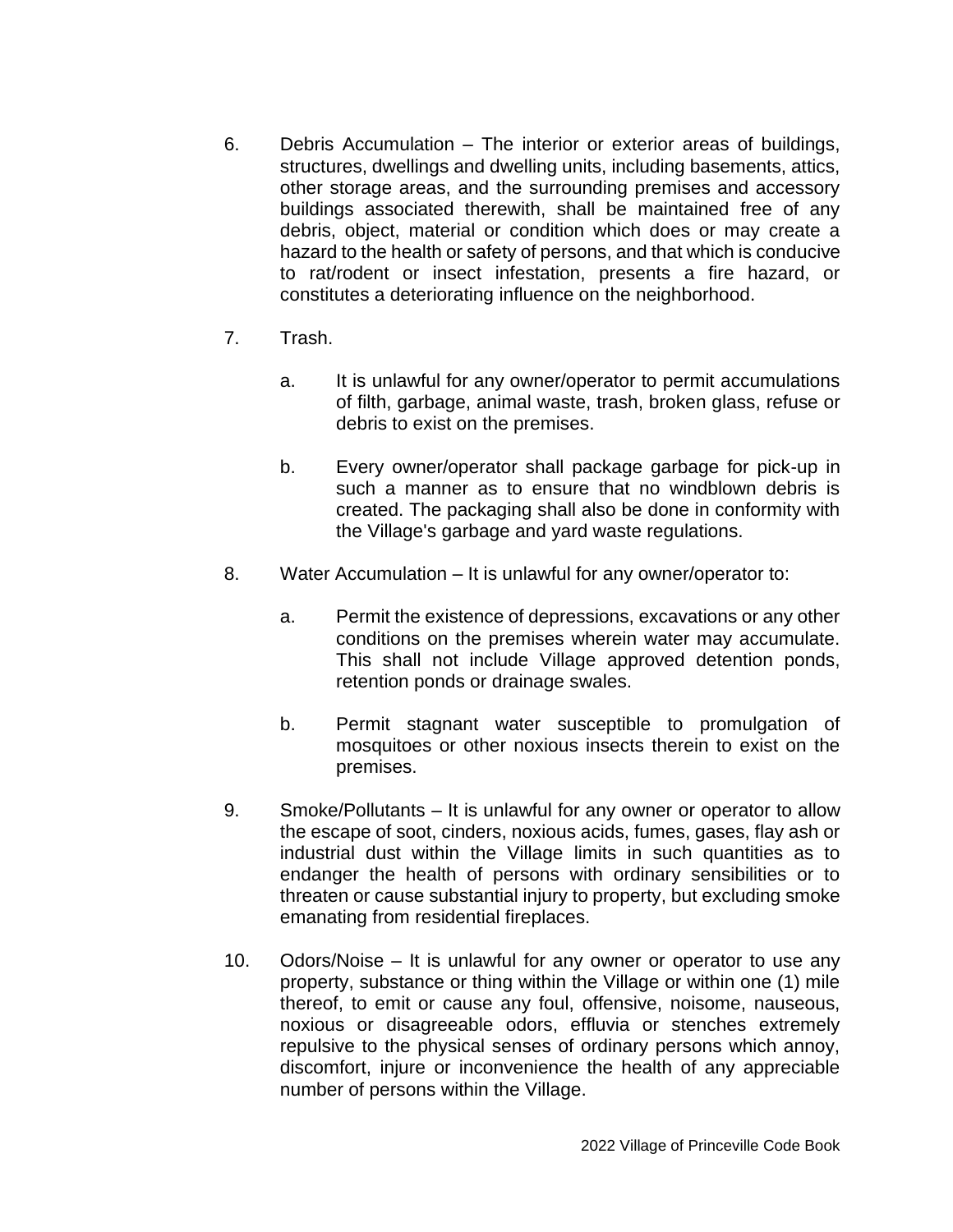D. Aggravated Public Nuisances – The repeated commission of criminal offenses and violations of the Village Code substantially annoys and injures the health, comfort, repose and safety of the public, and is thereby also declared to be a public nuisance.

The failure of owners, managers or occupant of real property to control the activity occurring on their property causes the repeated and substantial expenditures of public funds in order to enforce state, federal and Village laws or ordinances upon or near their property.

Among the property management practices that contribute to the existence of activities which disturb neighborhoods are the failure of owners of real property to require tenants to obey laws as a condition of leases, the failure to enforce existing provisions of leases, the failure of the owners to respond to or take affirmative steps to address complaints by adjoining property owners, and the overall tolerance by owners of criminal activity on property by tenants or their guests, all of which substantially annoys and injures the health, comfort, repose and safety of the public.

The decline in or depression of surrounding property values and the expenditure of public funds results in part from the facts that certain property owners fail to adequately manage and control their property.

- 1. Definition An Aggravated Public Nuisance is a dwelling, where the owners or occupants of the dwelling conduct or commit the following activities within the dwelling unit, on the premises of the dwelling unit, or within one hundred (100) feet of the property line of the premises of the dwelling of which the owner or occupant has control within a three hundred sixty-five (365) day period.
	- a. Two (2) or more forcible felonies (as defined by the Illinois Criminal Code).
	- b. Two (2) or more state or federal criminal offenses related to the illegal sale, possession or manufacture of controlled substances, cannabis or drug paraphernalia.
	- c. Three (3) or more of any combination of the following (as defined in the Illinois Criminal Code): Disorderly Conduct, Battery, Assault, Aggravated Assault, Criminal Damage to Property, Domestic Battery, Mob Action, or Unlawful Use of Weapon.
- 2. Violation No owner of real property shall recklessly, knowingly, or negligently allow or permit an aggravated public nuisance or allow or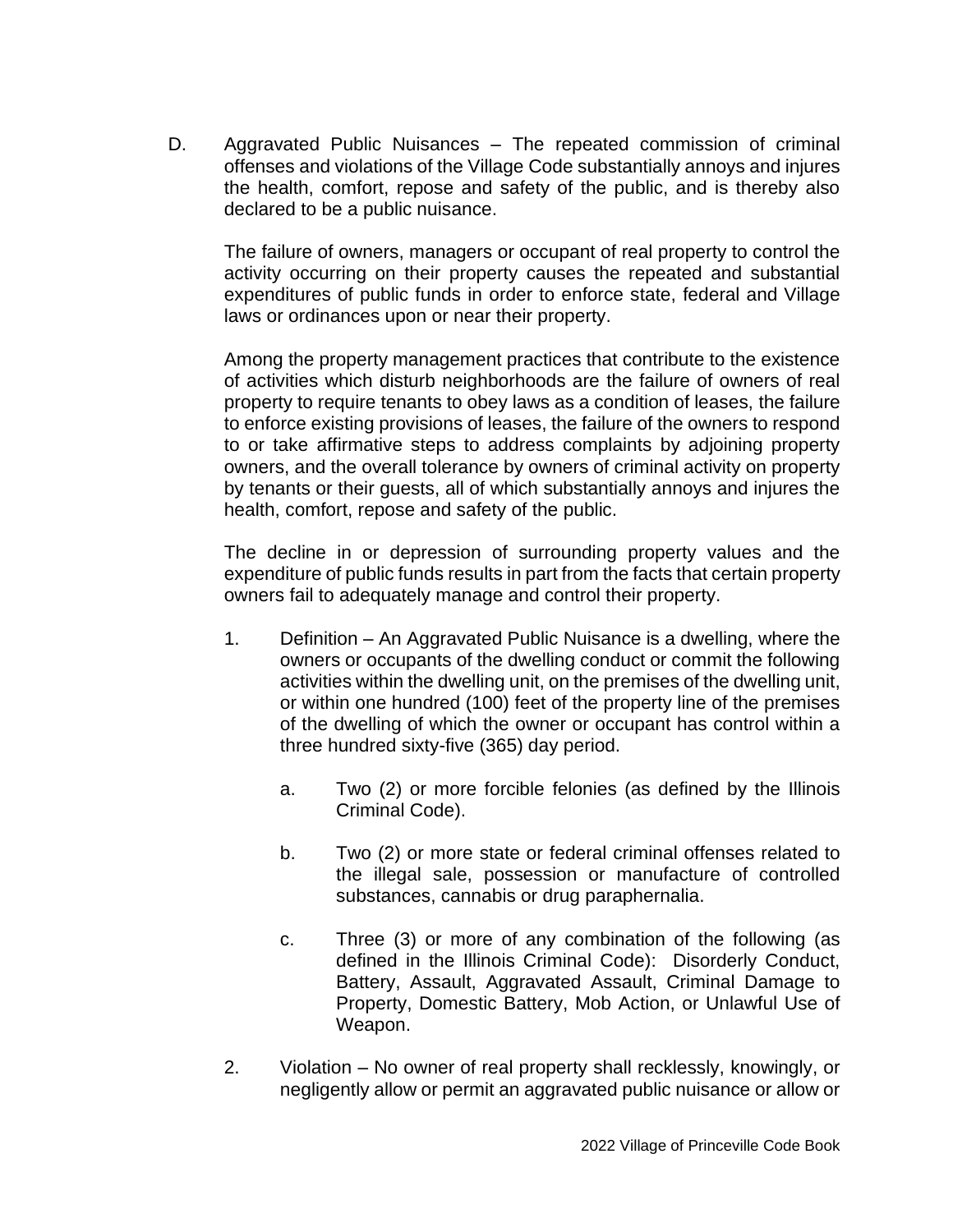permit an aggravated public nuisance to exist upon real property of part thereof, including dwelling units, owned by that person.

- 3. Penalties In addition to prosecution of the offense or pursuing any other remedies available under this Code, the Village Attorney, upon receipt of reliable information that any real property within the Village is being maintained as an aggravated public nuisance, may prosecute an action for equitable relief in the name of the Village, to abate the nuisance and to enjoin any person who shall own, rent, or occupy the real property or dwelling in question from using or permitting its use as set forth herein.
	- a. The Court shall upon a finding of guilt in an action filed in the name of the Village, fine the defendant a sum of no less than Two Hundred Fifty Dollars (\$250.00) and no more than Seven Hundred Fifty Dollars (\$750.00) per day that the nuisance existed.
	- b. Upon finding of guilt, the Court may, in addition to other remedies permitted by this Code, impose other terms, including but not limited to:
		- I. The completion of improvements upon the property which have the impact of mitigating crime, including but not limited to the erection of fences, installation of security devices upon the entrances, or increased lighting;
		- II. Require a written lease for occupants which includes provisions requiring eviction for criminal activity;
		- III. Any other condition reasonably related to the objective of abating the aggravated public nuisance.

## **§15.24.110 Abandoned Structures.**

- A. General Whenever a building, structure or dwelling has been unoccupied or otherwise vacant for a period of one hundred twenty (120) days, the code enforcement officer shall serve written notice upon the owner or operator, lessee, or mortgagee that the building, structure or dwelling may be designated as abandoned within thirty (30) days after service of a notice.
- B. Method of Service Notice shall be given by personal service or by mailing a copy thereof to the owner or operator, lessee or mortgagee of the abandoned building, structure or dwelling, by certified mail, return receipt requested, at his or her last known address. In the event that notice by mail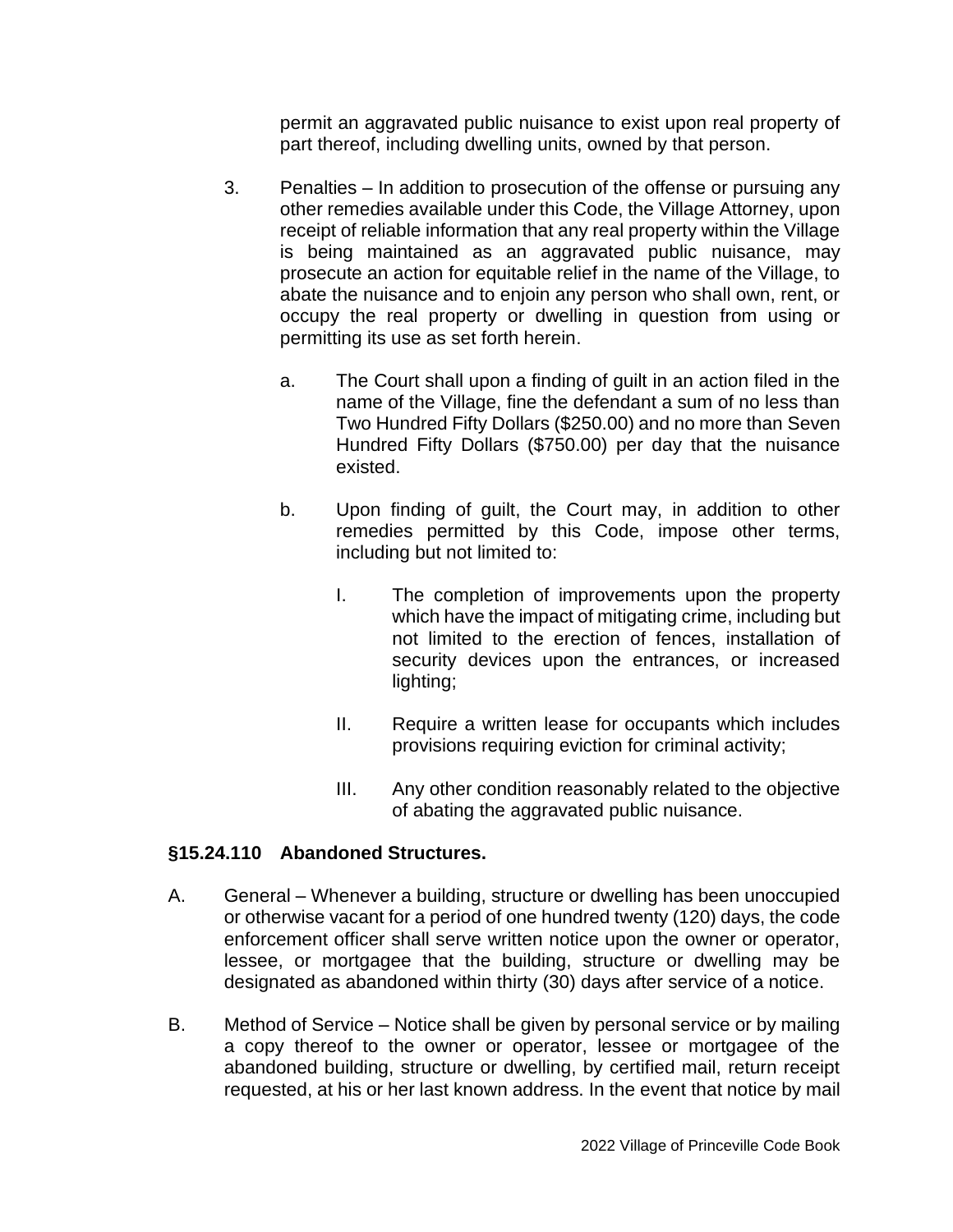is ineffective, a copy of the notice required by this Section shall be posted in a conspicuous place on or about the suspected abandoned building, structure or dwelling.

- C. Required Contents Such notice shall inform the owner or operator, lessee or mortgagee of the suspected abandoned building, structure or dwelling that, unless the dwelling unit is reoccupied within thirty (30) days after service of the notice required by this Section, the building, structure or dwelling shall be designated as abandoned, be posted as such, and be subject to reinspection and the issuance of an occupancy permit in the manner provided herein.
- D. Effect of Notice If an abandoned building structure or dwelling is not reoccupied within thirty (30) days after service of the notice required by subsection C of this Section, the building, structure or dwelling shall be designated as abandoned.
- E. Designation of Abandoned Whenever any building, structure or dwelling is subject to designation as abandoned, the code enforcement officer shall carry out such designation in compliance with the following procedures:
	- 1. Notice and Placarding The code enforcement officer shall serve notice of the designation of the building, structure or dwelling as abandoned upon the last owner, operator, lessee or mortgagee. Service shall be by certified mail, return receipt requested, and by posting a placard at each entrance of the affected building, structure or dwelling. Where the identity or whereabouts of the owner, operator, lessee or mortgagee cannot be ascertained, notice shall be mailed to the person or persons to whom the last tax bill was mailed.
	- 2. Contents The notices and placards required in subsection (E)(1) of this Section, shall state that the affected building, structure or dwelling is by such placard declared to be abandoned within the meaning of this Chapter, and shall further state that the inspection of the abandoned building, structure or dwelling by the code enforcement officer shall be required prior to occupancy by an owner, operator or lessee and that it is unlawful to re-occupy an abandoned building, structure or dwelling.
	- 3. Placard Removal It is unlawful to remove or deface the placard required by subsection (E)(1) of this Section, from any building, structure or dwelling which has been designated as abandoned, except as provided in subsection F of this Section.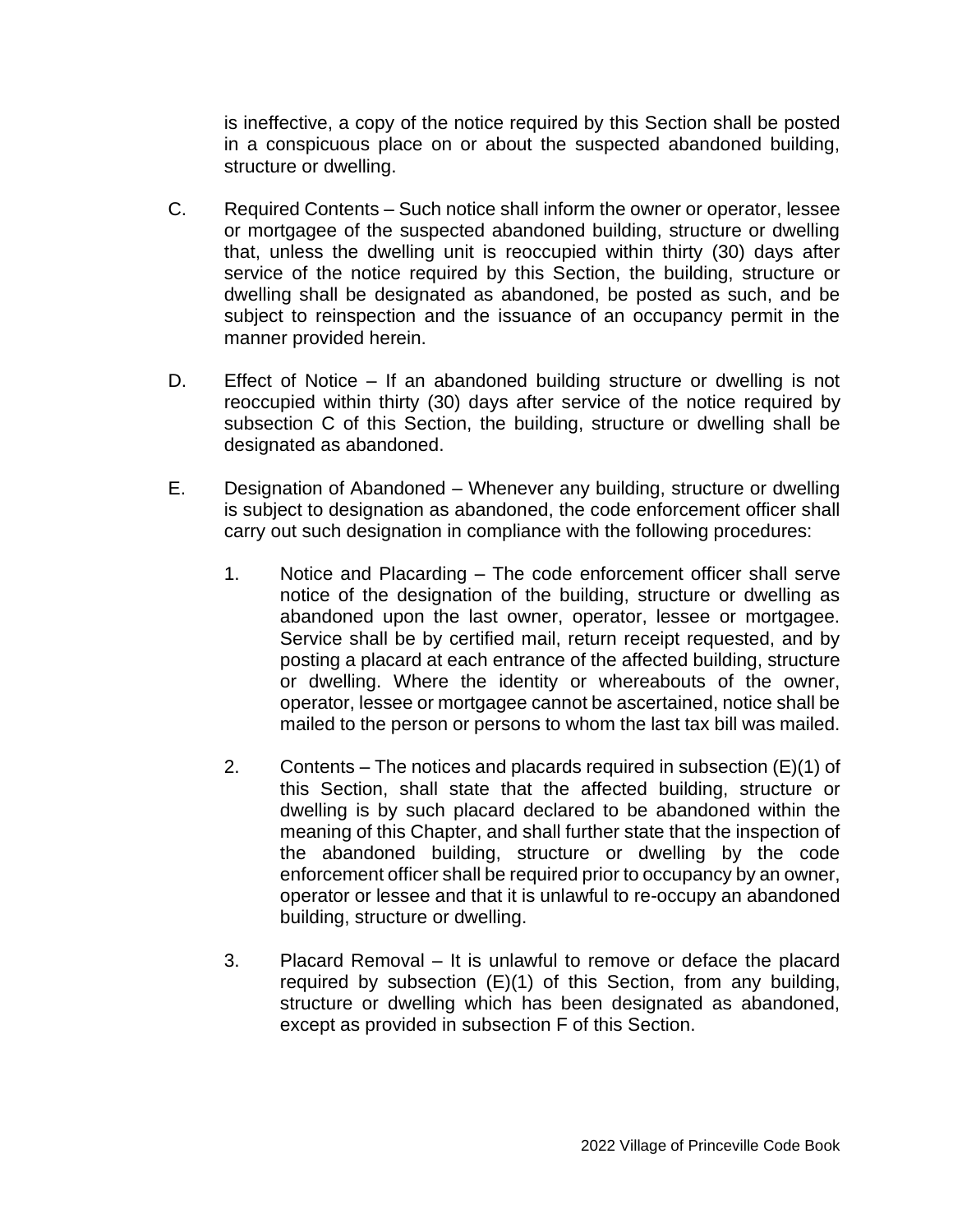- F. Effect of Designation–Abandoned Building, Structure, or Dwelling.
	- 1. Any building, structure or dwelling designated as abandoned shall be subject to inspection by the code enforcement officer prior to occupancy of the building, structure or dwelling.
	- 2. No building, structure or dwelling which has been designated as abandoned in accordance with subsection E of this Section, shall again be used for any purpose until and unless written approval is secured from, and the placard so designating the building, structure or dwelling as abandoned is removed by the code enforcement officer who shall remove such placard only after the building, structure or dwelling has been inspected.
	- 3. The code enforcement officer shall not issue an occupancy permit for the abandoned building, structure or dwelling until it has been inspected and is found to comply in all respects with the requirements of this Chapter.
- G. Fee for Inspection of Abandoned Building, Structure or Dwelling; Occupancy Permit – The fee for inspection of an abandoned building, structure or dwelling shall be Fifty Dollars (\$50.00) per inspection, paid to the Village of Princeville. This fee shall include the associated issuance of an occupancy permit if the building, structure or dwelling passes inspection as meeting the requirements of the Village code.
- H. Rehabitable Buildings The code enforcement officer may declare a building, structure or dwelling rehabitable based upon a written inspection report, which includes the following:
	- 1. The building, structure or dwelling under consideration does not conform to the present requirements of the Village Code, but can be made to conform to the requirements of these codes through rehabilitation.
	- 2. The primary structural elements are basically sound and will require a minimum amount of repair or replacement to meet the requirements of the Village Code.
	- 3. The building, structure or dwelling can be made to meet the requirements of the Village Code without continuing an existing hazardous condition.
- I. Any repair, alteration or replacement of structural elements or equipment in a building, structure or dwelling which may be required by the provisions of this Chapter, shall be done in accordance with the applicable sections of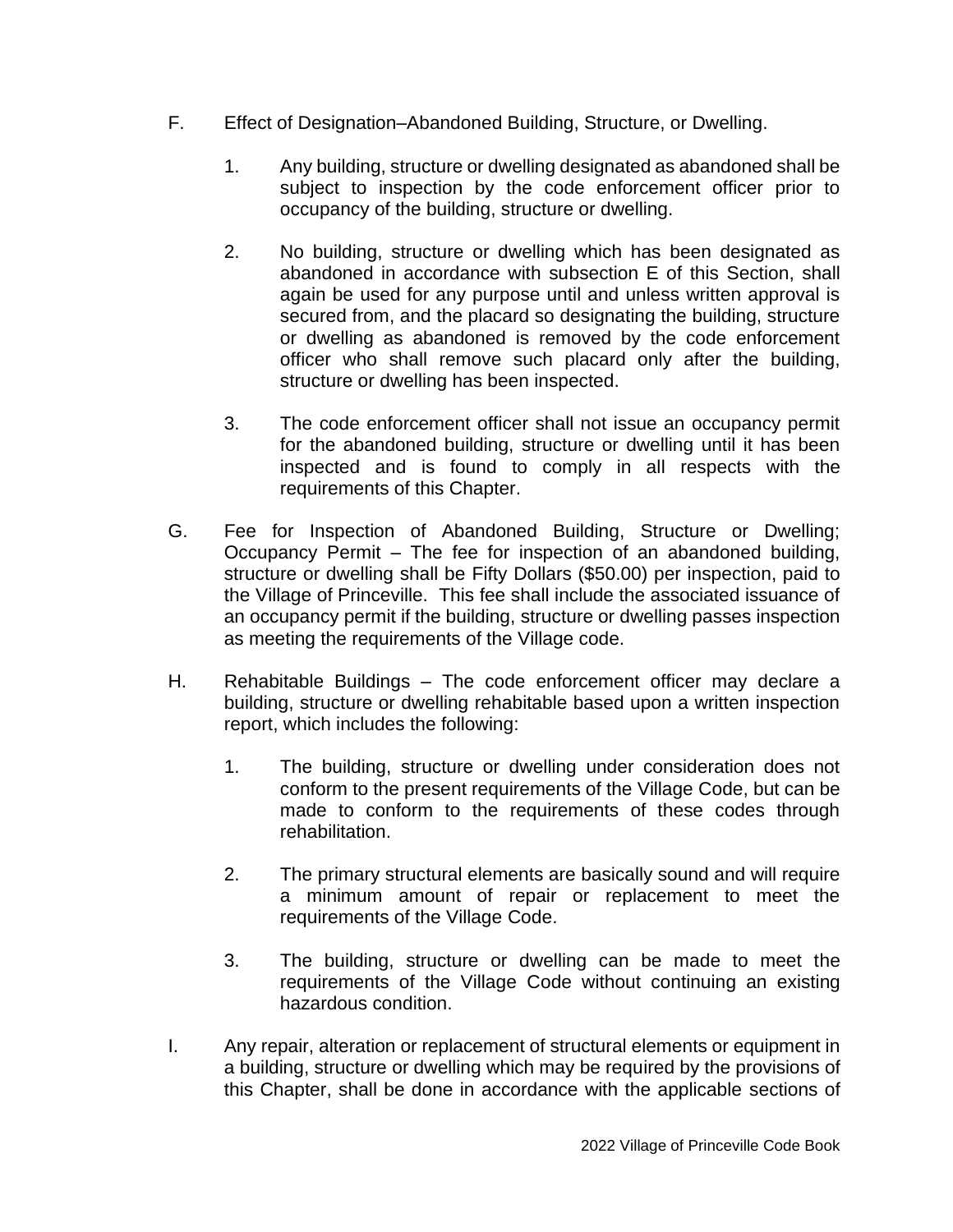the maintenance code and all other applicable Village codes and ordinances.

**§15.24.120 Assistance of Legal Counsel.** The code enforcement officer and any Village official may secure the assistance of the Village Attorney in the interpretation or enforcement of this Chapter.

**§15.24.130 Exclusivity of Remedies.** The imposition of any penalty or enforcement action taken pursuant to this Chapter shall not preclude the Village from instituting an appropriate action or proceeding in a court of proper jurisdiction to prevent an unlawful repair or maintenance; to restrain, correct or abate a violation; to prevent the occupancy of a building; or to require compliance with any other provisions of this Chapter or other applicable chapters of the Village Code, applicable laws, ordinances, rules or regulations, or the orders and determinations of the code enforcement officer. To that end, the remedies provided by this Chapter and similar ordinances or statutes shall be cumulative.

## **§15.24.140 Conflict.**

- A. If the provisions of this code impose a higher standard than as set forth in other ordinances of the Village, then the standard set forth here shall prevail. If the provisions of this code impose a lower standard than other ordinances of the Village, then the higher standard contained in such other ordinance shall prevail. If any section, division, paragraph, sentence, clause or phrase of this Chapter is declared invalid, such invalidity shall not affect the remaining portion of this Chapter, which shall remain in full force and effect, and to this end, the provisions of this Chapter are declared to be severable.
- B. Whenever words are used in this Chapter, they shall be construed to include the plurals of such words and/or if they are followed by the words "or any part thereof." The word "shall" shall be applied retroactively as well as prospectively.

**§15.24.150 Violation; Penalty.** Any person, firm, corporation or organization who violates, neglects, or refuses to comply with Section 150 of Title 15, Chapter 15.24 of the Property Maintenance Code of Princeville, Illinois, shall be fined for non-compliance of a violation. A fine of Fifty Dollars (\$50.00) for the first offense, for the second offense a fine of One Hundred Fifty Dollars (\$150.00), for the third and subsequent offenses within a twelve (12) month period shall be punishable by a fine of no less than Two Hundred Fifty Dollars (\$250.00) nor more than Seven Hundred Fifty Dollars (\$750.00), plus attorney's fees and court costs. Payment is due within fifteen (15) days of issuance of the fine and failure to pay the fine will result in a court date. Any person receiving such fine must pay it directly to the Village Treasurer at Village Hall. Recurring fines would restart each calendar year on January 1st. Any person, firm, corporation or organization that receives a fine must also bring all violations into compliance to avoid the property